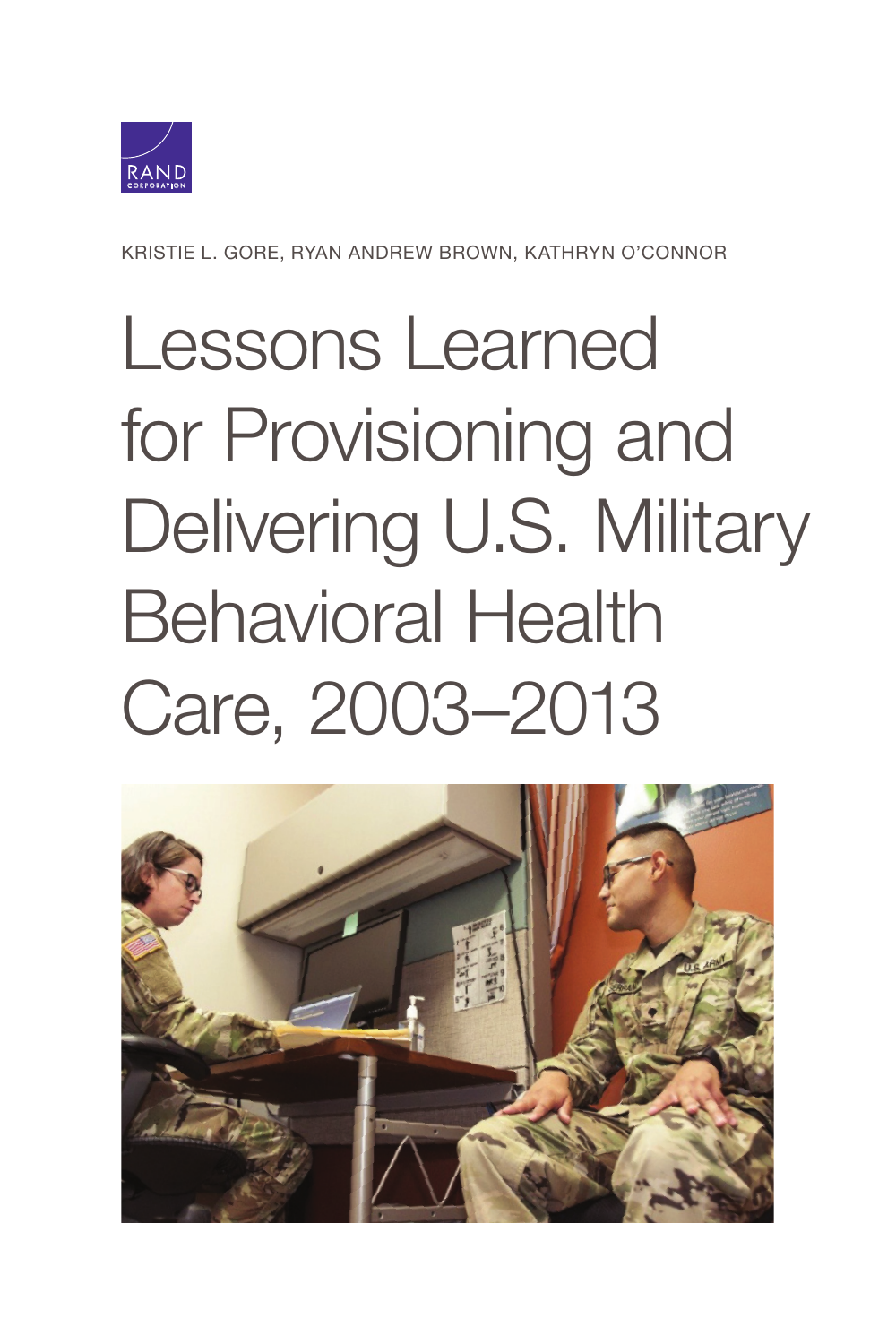For more information on this publication, visit www.rand.org/t/RRA391-1

**Library of Congress Cataloging-in-Publication Data** is available for this publication. ISBN: 978-1-9774-0651-4

> Published by the RAND Corporation, Santa Monica, Calif. © Copyright 2021 RAND Corporation RAND<sup>®</sup> is a registered trademark.

> > *Cover: U.S. Army.*

#### Limited Print and Electronic Distribution Rights

This document and trademark(s) contained herein are protected by law. This representation of RAND intellectual property is provided for noncommercial use only. Unauthorized posting of this publication online is prohibited. Permission is given to duplicate this document for personal use only, as long as it is unaltered and complete. Permission is required from RAND to repro[duce, or reuse in another form,](http://www.rand.org/giving/contribute) any of its research documents for commercial use. For information on reprint and linking permissions, please visit www.rand.org/pubs/permissions.

The RAND Corporation is a research organization that develops solutions to public policy challenges to help make communities throughout the world safer and more secure, healthier and more prosperous. RAND is nonprofit, nonpartisan, and committed to the public interest.

RAND's publications do not necessarily reflect the opinions of its research clients and sponsors.

Support RAND Make a tax-deductible charitable contribution at www.rand.org/giving/contribute

www.rand.org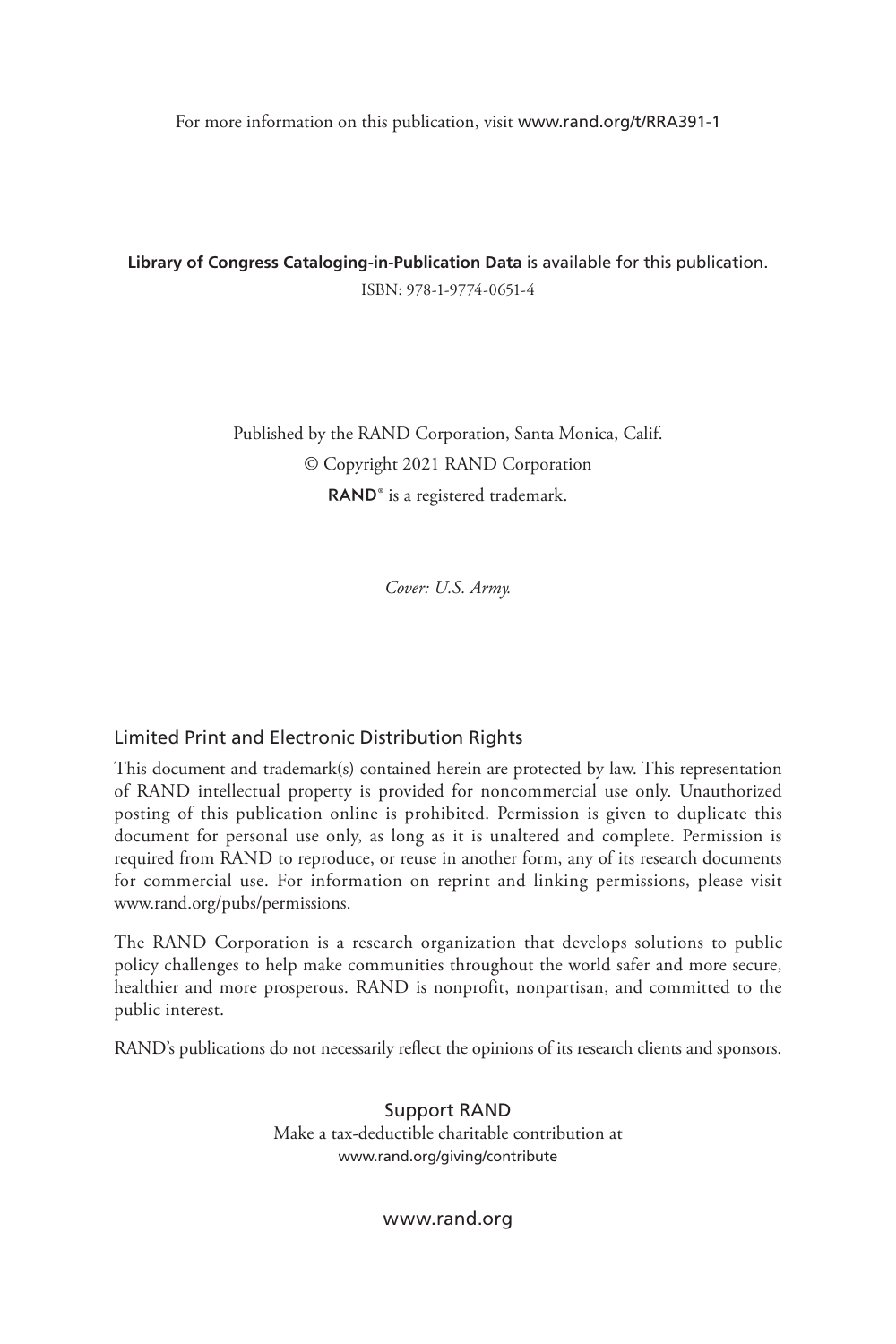# **Preface**

The behavioral health demands stemming from the longstanding wars in Iraq and Afghanistan led to significant changes in the provision and delivery of behavioral health care in the U.S. military. The Center for Deployment Psychology (CDP) at the Uniformed Services University of the Health Sciences (USUHS) commissioned the RAND Corporation to conduct interviews with experts to capture lessons learned that could help prepare future military behavioral health providers. RAND reviewed publicly available material to identify events and circumstances that prompted those changes. That material informed the selection of interviewees. This report highlights select events and insights of experts regarding the lessons they learned between 2003 and 2013 about the provision and delivery of military behavioral health care.

The research reported here was completed in July 2020 and underwent security review with the sponsor and the Defense Office of Prepublicati[on and Security Review](http://www.rand.org/nsrd/frp) before public release.

This research was sponsored by the USUHS CDP and conducted within the Forces and Resources Policy Center of the RAND National Security Research Division (NSRD), which operates the National Defense Research Institute (NDRI), a federally funded research and development center sponsored by the Office of the Secretary of Defense, the Joint Staff, the Unified Combatant Commands, the Navy, the Marine Corps, the defense agencies, and the defense intelligence enterprise.

For more information on the RAND Forces and Resources Policy Center, see www.rand.org/nsrd/frp or contact the director (contact information is provided on the webpage).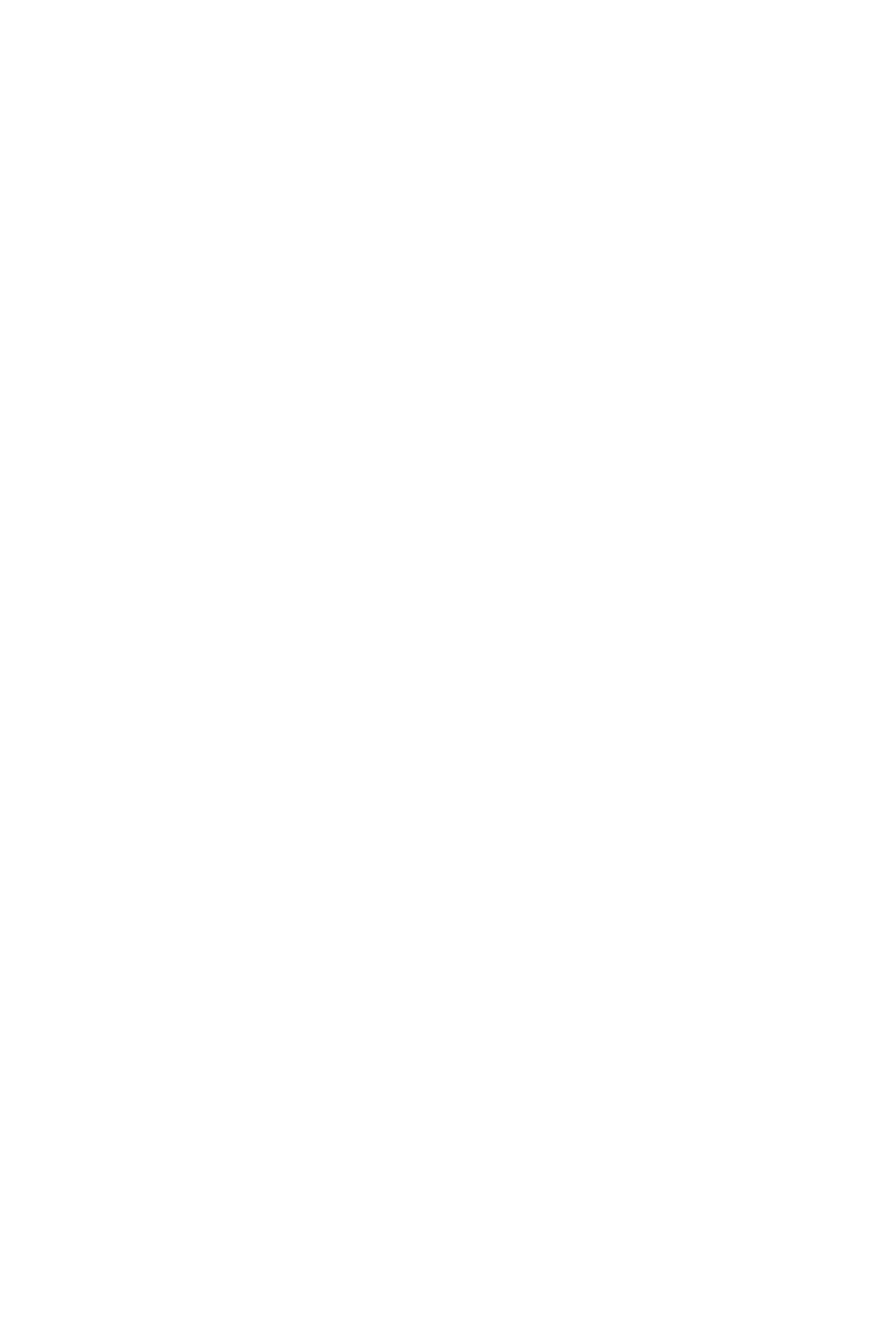# **Contents**

| <b>CHAPTER ONE</b>                               |  |
|--------------------------------------------------|--|
|                                                  |  |
|                                                  |  |
|                                                  |  |
|                                                  |  |
|                                                  |  |
|                                                  |  |
|                                                  |  |
| <b>CHAPTER TWO</b>                               |  |
|                                                  |  |
|                                                  |  |
|                                                  |  |
|                                                  |  |
|                                                  |  |
|                                                  |  |
|                                                  |  |
| <b>CHAPTER THREE</b>                             |  |
| Provisioning Military Behavioral Health Care  15 |  |
|                                                  |  |
|                                                  |  |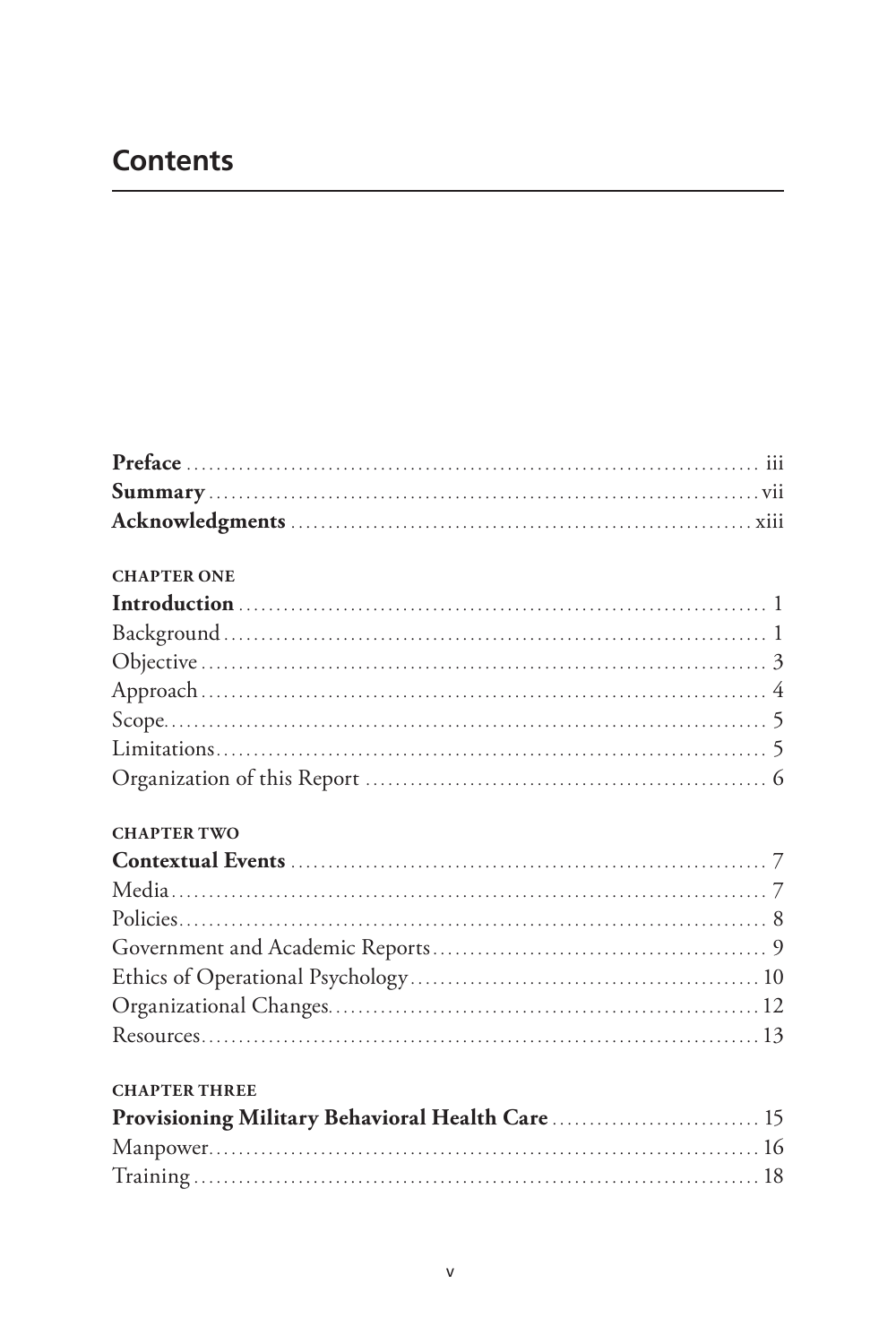#### **CHAPTER FOUR**

| Organization of the Military Behavioral Health Care System  27 |  |
|----------------------------------------------------------------|--|
|                                                                |  |
| Prevention: Health Screening and Resilience-Building 32        |  |
|                                                                |  |
|                                                                |  |
|                                                                |  |

#### **CHAPTER FIVE**

#### **APPENDIXES**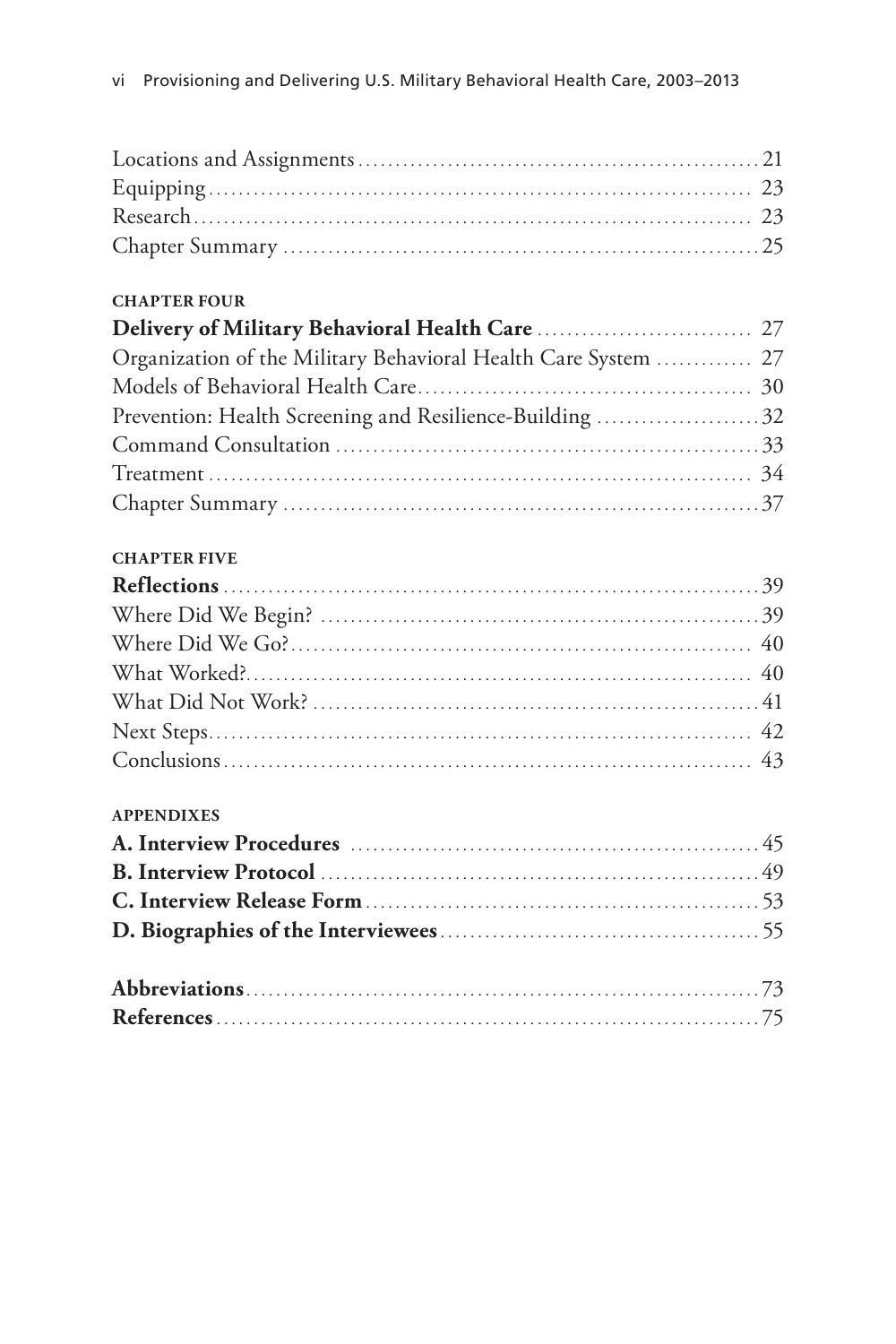## **Background**

The Center for Deployment Psychology (CDP) at the Uniformed Services University of the Health Sciences sponsored this effort to conduct interviews with experts to capture lessons learned that could help prepare future military behavioral health providers. We aimed to collect the lessons that U.S. Department of Defense (DoD) health care providers and administrators of behavioral health care had learned during the first ten years of U.S. military campaigns in Afghanistan and Iraq. Our goal was to establish the groundwork for future investigation into the major events, policy shifts, and effects on practice.

## **Approach**

We first reviewed policies, reports, academic literature, and media sources to identify significant events in military behavioral health between 2003 and 2013 (i.e., during operations Enduring Freedom, Iraqi Freedom, and New Dawn). We developed structured procedures for identifying and describing key events associated with the provision and delivery of military behavioral health care. We identified events from the background material and sorted them into the following categories: media events, policies, government and academic reports, ethics of operational psychology, organizational changes, and resources, for a total of 96 events. Seven were journal articles.

Through that work, we identified significant developments in military behavioral health care, selected 42 experts who could address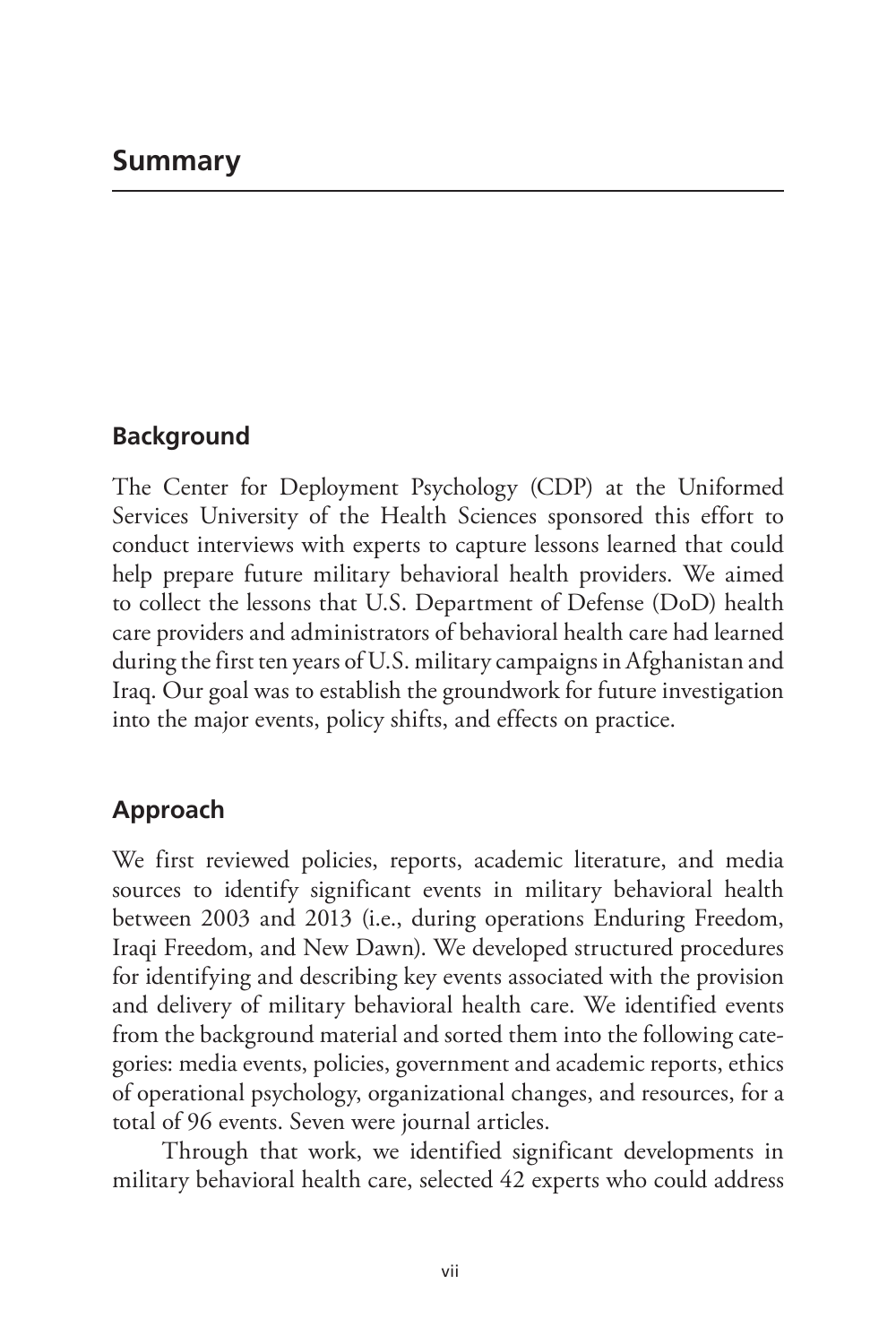these developments, and interviewed 17 of them. Our interviewees provided a rich descriptive history of their experiences related to military behavioral health care. The interviewees detailed many of the areas in which change occurred and identified lessons that could help prepare the U.S. military behavioral health workforce for future conflicts. These individuals had long military careers, spanning many roles. If we had attempted to capture the totality of the lessons they had learned, interviews could have occurred over multiple days.

## **Limitations and Scope**

Expert input is inherently subjective. The interviewees conveyed their own opinions, and we drew inferences from their experiences. Because of time, budget, and regulatory constraints, we did not rely on a structured qualitative analysis. Nonetheless, we provide here a selection of lessons learned that lend themselves to initial insights based on a limited set of interviews and events.

## **Interviewee Insights on Provisioning Military Behavioral Health Care**

During the 2003–2013 period, manpower shortfalls made it difficult to meet the demand for behavioral health services—with problems stemming both from the inability to estimate requirements and difficulty accessing providers. Interviewees discussed obstacles and solutions for building a provider pipeline (using scholarships, retention bonuses, and other financial incentives) and for hiring the needed number and mix of providers. The overall lesson interviewees described seems to be that it is possible to surge to meet new demands on the behavioral health system, but doing so requires avenues for hiring and appropriate incentives. The interviewees described several lessons about the provision of behavioral health care between 2003 and 2013: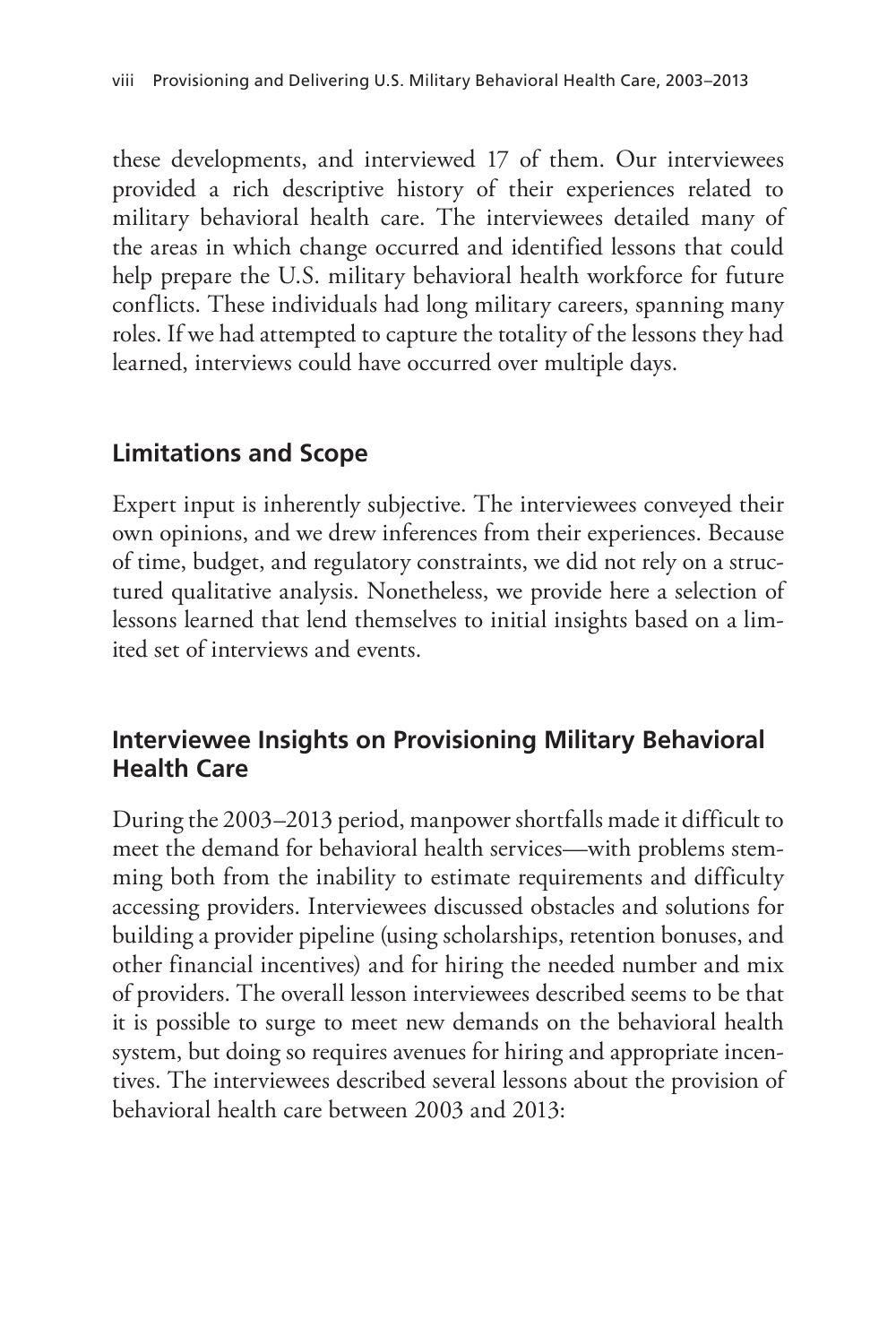- Tools to predict manpower requirements were needed.
- It is important to properly incentivize professional psychologist involvement in military careers and to engage human resources early and often in psychologists' career development so that they are aware of and attracted to military careers.
- DoD requires direct hire authority for behavioral health care specialists to support major overseas contingency operations.
- Psychologists must be licensed before deploying.
- A single coordinating authority is needed that can prescribe what training and education behavioral health providers should get and the modality (institutional training, mobile training, continuing education) by which they should get it.
- Operational psychologists need clear guidance on adherence to ethical practices within their operational support roles.
- Embedded behavioral health care is critical for establishing rapport, early intervention, and effective care.
- Providers need to be prepared to operate as organic assets, assigned to a unit, and to communicate their value and role to commanders and service members.
- Providers need to know the contents of and how to use the latest clinical practice guidelines and assessment instruments as these tools continue to evolve.
- Efforts to streamline and reduce the time required for regulatory review of behavioral health studies could bring health solutions to service members sooner.

## **Interviewee Insights on Delivering Military Behavioral Health Care**

From their own experience, the interviewees offered several lessons about the delivery of military behavioral health care:

• Behavioral health providers need to be prepared to practice in military treatment facilities, in theater, and in different roles, depending on the setting (i.e., primary care, specialty care, and consultation).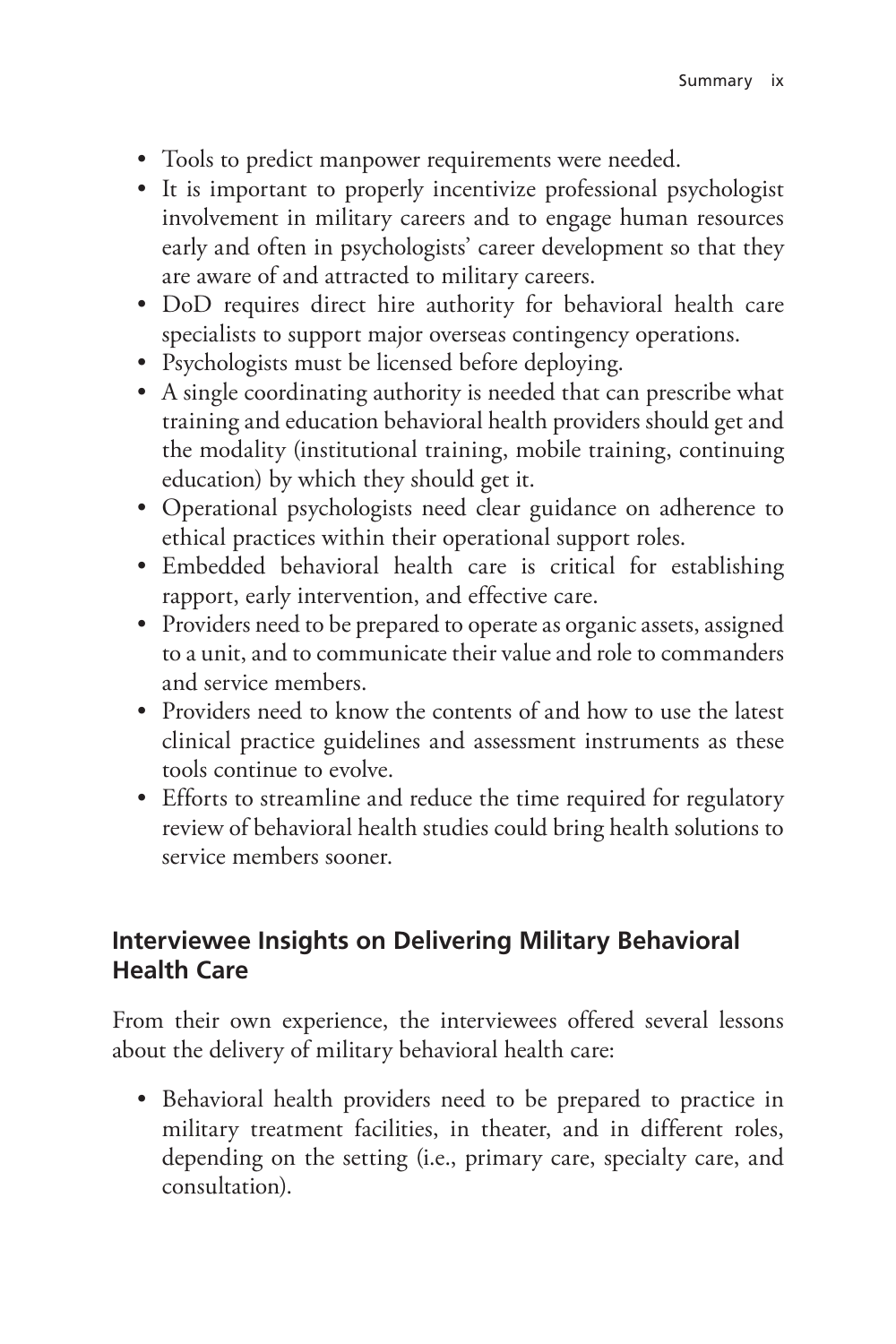- A center of excellence for behavioral health needs to be empowered to coordinate services within the Military Health System.
- Behavioral health providers need to be prepared to address prevention and health within a nonmedical model.
- Integration of behavioral and nonbehavioral health care is critical.
- Behavioral health providers need to be prepared to practice in the primary-care setting.
- It is important for military behavioral health providers to be effective assessment technicians during all touch points and to feel competent delivering preclinical interventions to build resilience among the military population.
- Behavioral health providers need to be able to articulate their role and value to commanders, understand confidentiality policies, and communicate the minimum necessary information to address the information commanders need to know to maintain unit readiness.
- Behavioral health providers need to be trained to follow Department of Veterans Affairs and DoD clinical practice guidelines for the treatment of posttraumatic stress disorder, depression, and other psychological disorders in service members and their families.
- Behavioral health providers need to be prepared to document care delivery using standardized tools conducive to measuring the quality of their care.
- Families need support through multiple and frequent deployment cycles.

# **Conclusion**

These results can help guide how CDP and DoD prepare future behavioral health providers to care for future warriors and their families. The findings stemming from this effort to understand lessons from the complex and fluid events surrounding the delivery of behavioral health care during 2003–2013 can be viewed as research questions in need of evaluation. We selected the events that seemed most influential, the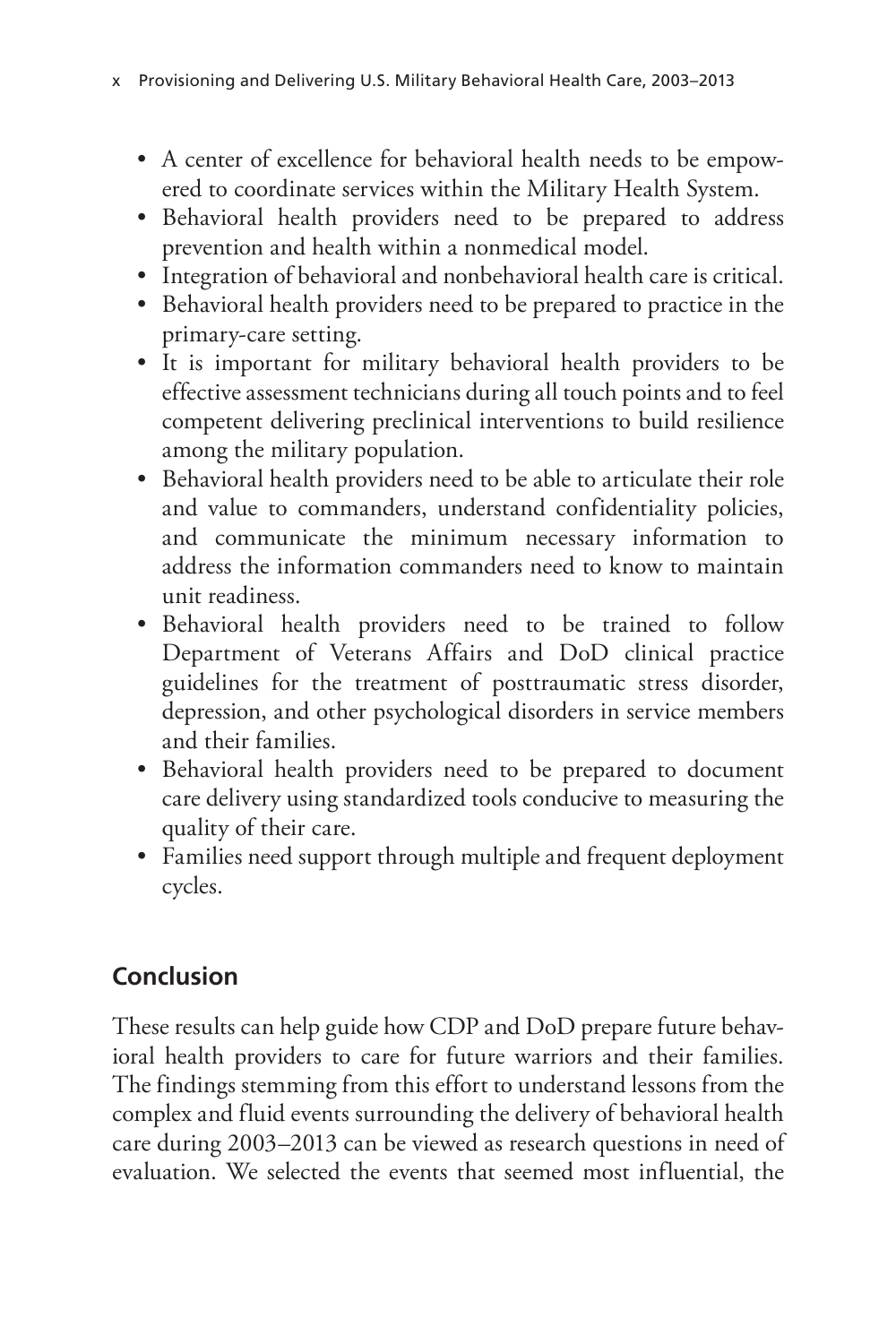interviewees, the interview topics (with CDP), and interview excerpts from a wealth of material the experts provided. Subsequent researchers repeating this process would likely derive different takeaways from another group of events and experts.

Despite efforts to trace major changes and drivers of those changes, we undoubtedly did not identify other significant events. There is more to be learned from the individuals we interviewed, and we are missing many important perspectives and lessons from those we did not interview. We hope that future work may build on our data and analysis. Interviewees also discussed topics other than the provision and delivery of military behavioral health care; for instance, several interviewees described the importance of standardized program implementation procedures. We excluded such topics when selecting interview excerpts. It is also important to empirically evaluate the lessons described here. Further research on the effectiveness of policy and practice responses to evolving behavioral health demands is warranted. Research on the effectiveness of embedded care delivery models, training programs, and quality of care may validate the opinions of the experts we interviewed. Some interviewees pointed out that better anticipating events, to be proactive instead of reactive, is critical going forward. As Dr. Eric Getka put it, "looking back is extremely valuable, but trying to look forward to anticipate what the psychological needs of the future warfighter are going to be is just as important."1

<sup>&</sup>lt;sup>1</sup> Interview with Dr. Eric Getka, February 11, 2020.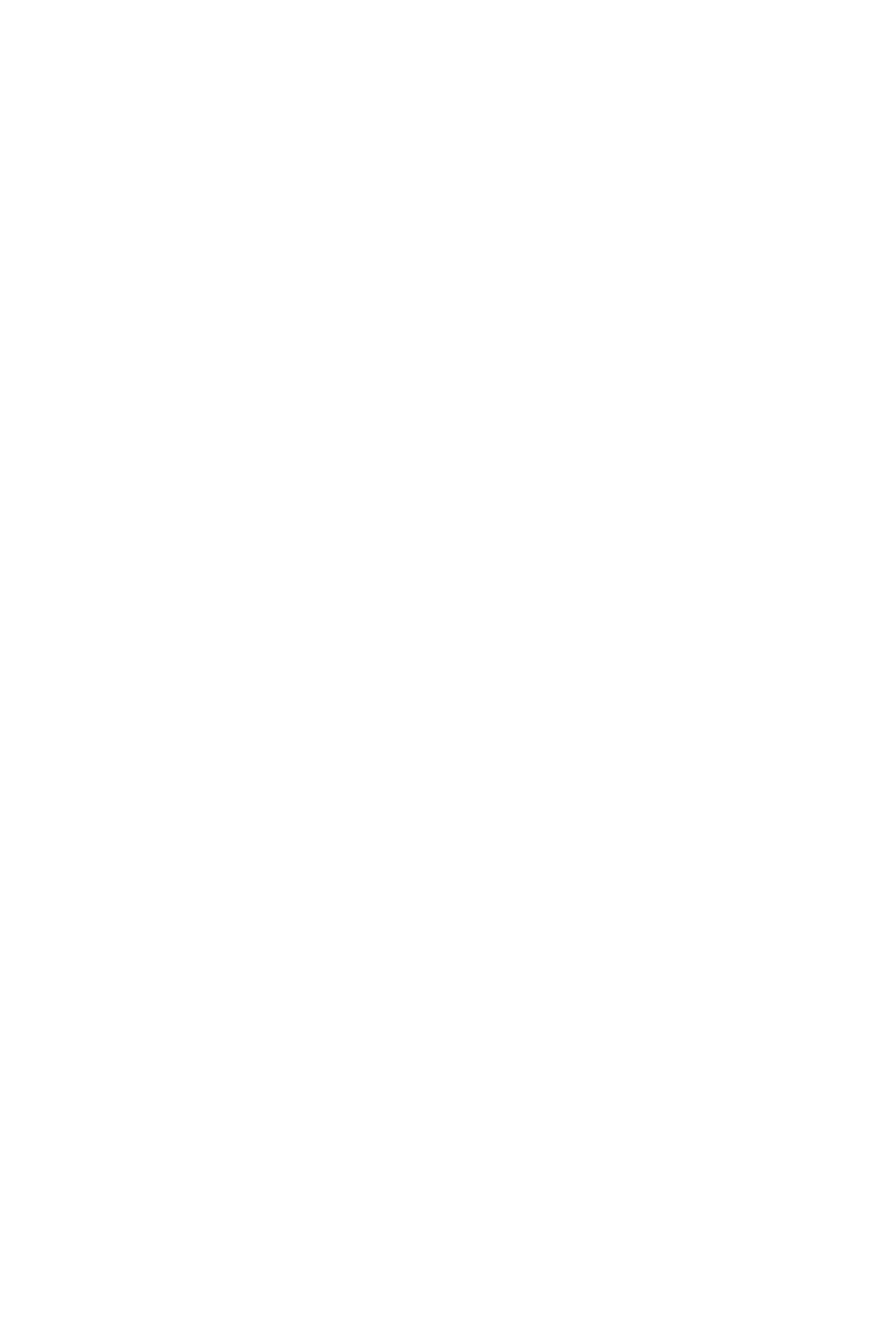This work was made possible by the sponsorship and support of the Executive Director of the Center for Deployment Psychology (CDP), David Riggs. We are grateful for his support and for the support of our project monitor, Director of CDP, William Brim. We wish to thank the many experts who provided indispensable input during formulation of the research and on the events and data sources: In addition to our interviewees, these were Lisa French, Jenna Ermold, COL Christopher Ivany, and Charles Engel. This project benefited from RAND Quality Assurance reviews by Lisa Harrington, Molly McIntosh, John Winkler, Craig Bond, and James Powers and from peer reviews by Matthew Wade Markel of RAND and Carl Castro of the University of Southern California.

We want to express our gratitude to the following experts, who took the time to share their extensive experiences and insights with us:

- Peter Chiarelli
- David Chu
- Bruce Crow
- Michael Dinneen
- Charles Engel
- Eric Getka
- Carroll Greene
- David Kieran
- Robert Lippy
- William Nash
- David Orman
- Mark Paris
- Rebecca Porter
- David Riggs
- Eric Schoomaker
- Terri Tanielian
- Jonathan Woodson

They generously shared their ideas about the delivery of behavioral health care during the wars in Iraq and Afghanistan. Their tremendous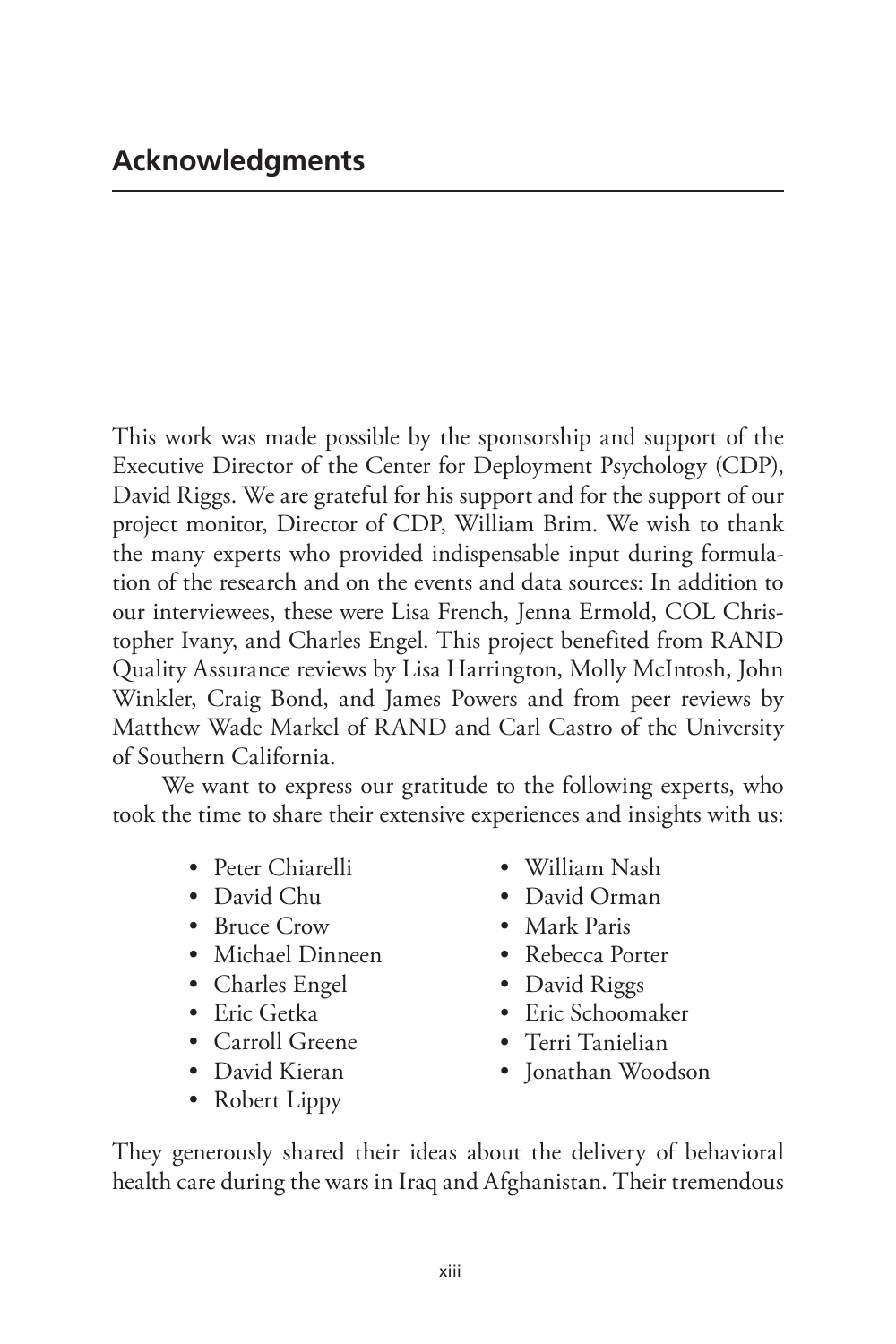contributions to military medicine are reflected in their biographies, which appear in Appendix D.

It is our hope that documenting their experiences will enable future generations to respond to the behavioral health demands of war by implementing the lessons of the past instead of having to relearn them.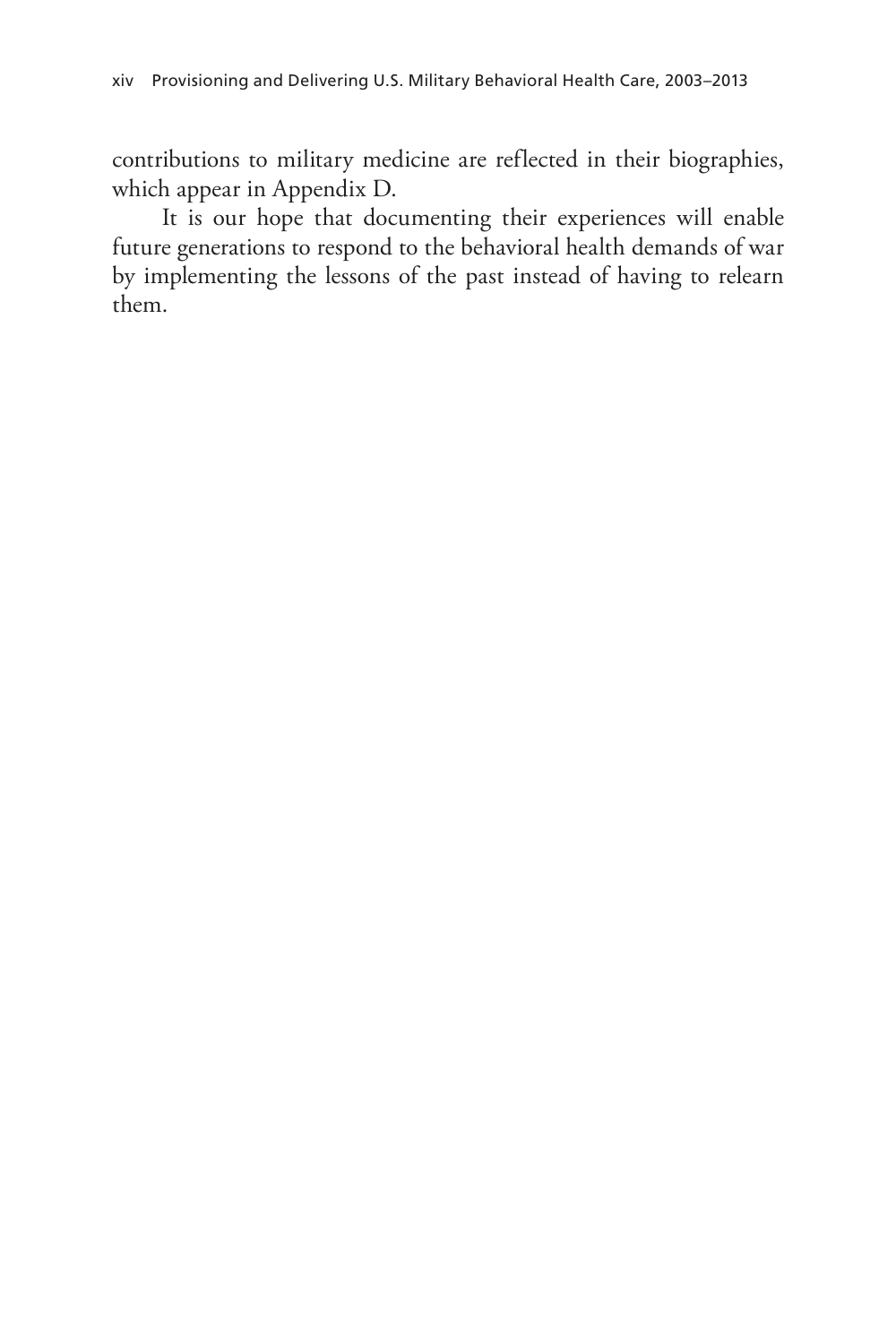#### **Background**

It is instructive for the U.S. military to take stock of what has been learned about providing military behavioral health care during wartime. In the face of long and repeated combat deployments, U.S. service members and their families withstood incredible stressors, which increased the demand for behavioral health services. This report aims to capture some of the lessons learned from a review of publicly available material related to changes in the delivery of military behavioral health care between 2003 and 2013 and from interviews with experts and front-line practitioners involved in these changes.

The military behavioral health system necessarily evolved to meet the demands of the high operational tempo (OPTEMPO) and the extensive "invisible wounds" of combat deployers (Tanielian and Jaycox, 2008). It is important to understand why the health system evolved; how it evolved; whether (and how) that evolution was valuable; and, in hindsight, what decisions could (or should) have been different. Many lessons about caring for the psychological and emotional needs of warriors and their families, barriers to care, and techniques to overcome these barriers can be captured by identifying the drivers of change and hearing from the individuals who lived through the changes. As large-scale combat deployments are reduced and as the deployment of behavioral health care assets is changing, there is a risk that these lessons could be lost to history if not documented.

The Center for Deployment Psychology (CDP) interacts with thousands of military and civilian providers annually who provide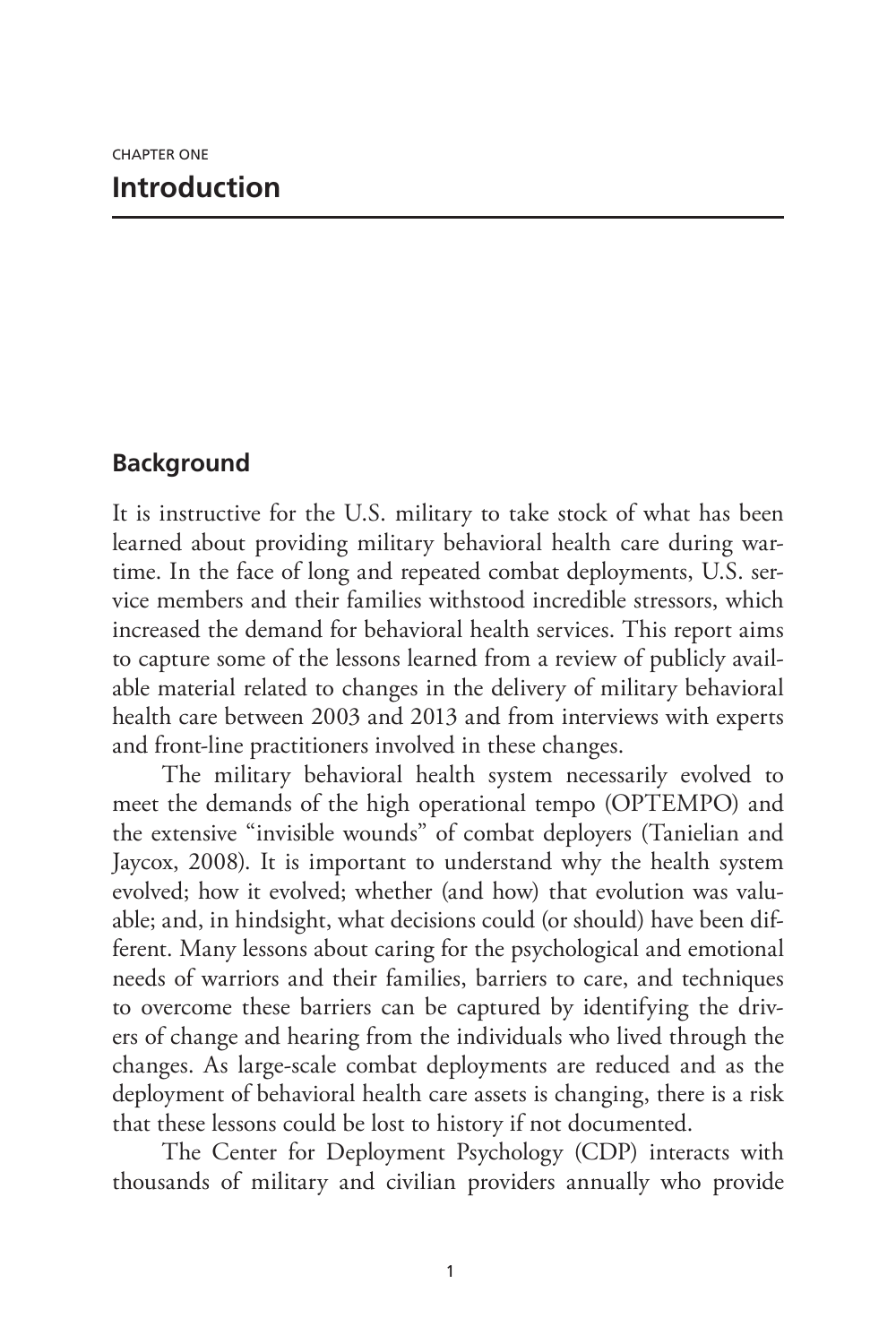behavioral health care to warriors, veterans, and their families. Created in 2006 to ensure a prepared behavioral health workforce, the CDP's mission is to lead the development of a community of culturally mindful and clinically competent providers through the delivery of high-quality training and education, the convening of experts, and the dissemination of research-based treatment and the latest topics in military behavioral health. CDP accomplishes this through the development and dissemination of resources and training materials and through consultation and outreach to health care providers. In part through this project, CDP now aims to capture key reflections from U.S. Department of Defense (DoD) behavioral health care providers, trainers, administrators, and policymakers who served during operations Iraqi Freedom (OIF) and Enduring Freedom (OEF) between 2003 and 2013.

As CDP looks toward meeting the educational and training needs to prepare behavioral health providers, it is important to reflect on what was learned regarding the provisioning, equipping, training, delivering of behavioral health care both in theatre and in garrison between 2003 and 2013. Asking these questions of DoD health care providers who had administered behavioral health care during OIF and OEF provides an opportunity to retain these lessons and experiences.

Behavioral health care delivery in OIF and OEF followed a fastpaced, complex, and fluid path. Many events occurred behind the scenes, including changes in leadership, military strategy, care delivery models, and health system organization. It is challenging to distill lessons in the face of so much evolution and turmoil. In April 2019, Dr. David Kieran published a seminal book, *Signature Wounds: The Untold Story of the Military's Mental Health Crisis* (Kieran, 2019). This 404-page book is a detailed depiction of the events that occurred during the period we cover in this report. Kieran collected thousands of references, pursued Freedom of Information Act requests, and conducted roughly 50 interviews with key individuals to describe the events and experiences surrounding military behavioral health care. Although the book does not specifically address the experiences of behavioral health providers, it describes important events and senior leader opinions in detail and over a longer time frame than we do here. It is an important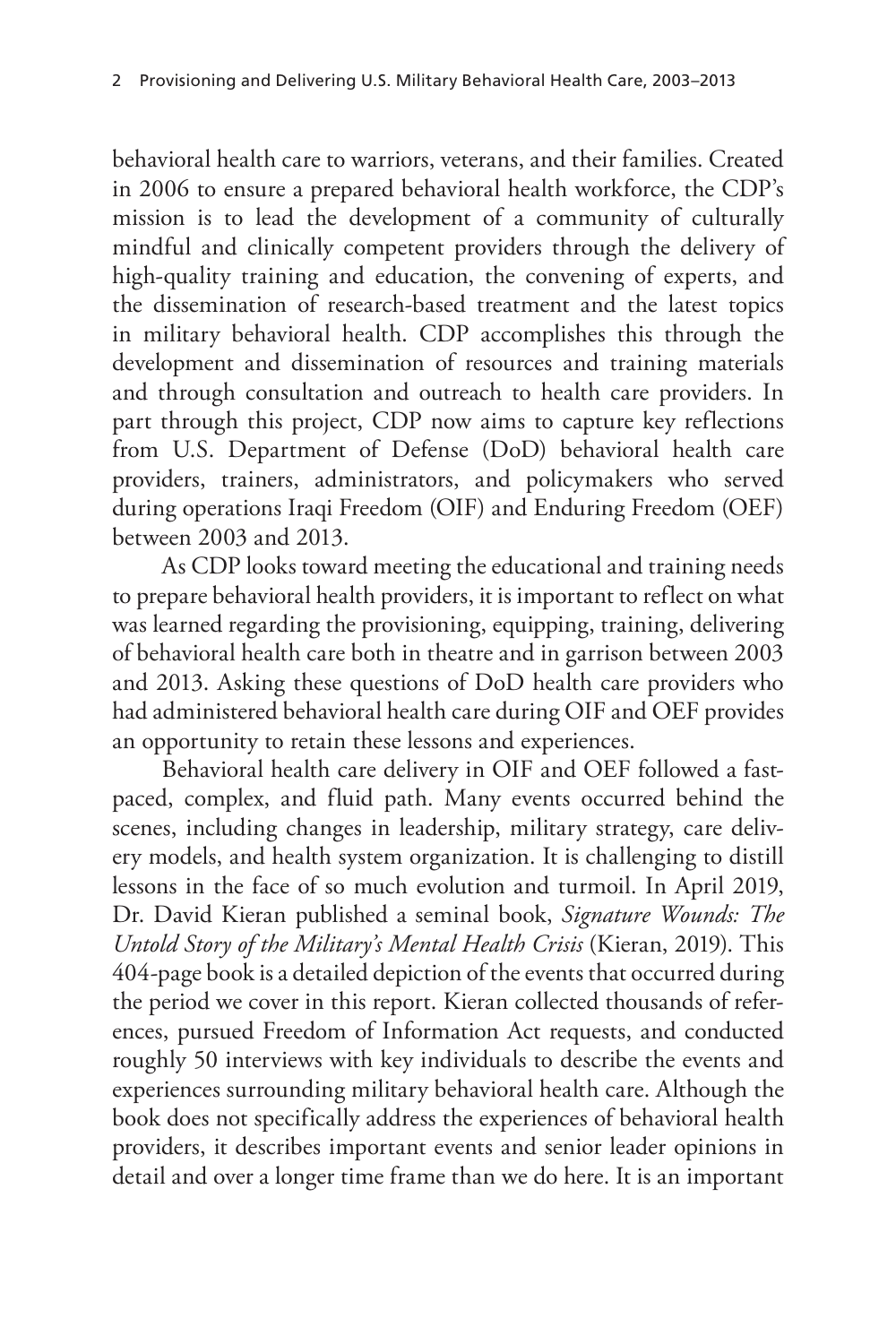resource and an example of the importance of documenting this history. When we interviewed Kieran,<sup>1</sup> he told us the book took him five years to complete, including a one-year full-time fellowship. We refer the interested reader to the book for further background on the U.S. military's experiences with behavioral health.

There are and will be many accounts of lessons learned from the longest wars the United States has seen. Given the focus on service members' behavioral health and readiness, there is much to be gleaned from changes and progress during OIF and OEF. For instance, Reger and Moore, 2006, reported on four lessons they had learned using combat stress control (CSC) in Iraq:

- 1. Commanders' need for personnel strength may reduce likelihood of consulting with behavioral health providers. Thus, "selling" the utility of CSC as a force multiplier may be necessary.
- 2. Placement of CSC personnel should be flexible and able to adapt to changing battlefield conditions.
- 3. Regular needs assessments can help CSC anticipate problems from changing conditions.
- 4. It is important to make people (commanders and providers) aware of CSC services.

Reger and Moore also offered recommendations, such as predeployment training for psychologists in preparing a case disposition rationale for commanders, as well as marketing ideas for communicating the presence and capabilities of CSC (Reger and Moore, 2006).

# **Objective**

We interviewed and collected the lessons that DoD health care providers and administrators of behavioral health care had learned from the first ten years of the U.S. military campaigns in Afghanistan and Iraq. Our goal is for these lessons to contribute to further evaluation

<sup>&</sup>lt;sup>1</sup> Interview with Dr. David Kieran, April 10, 2020.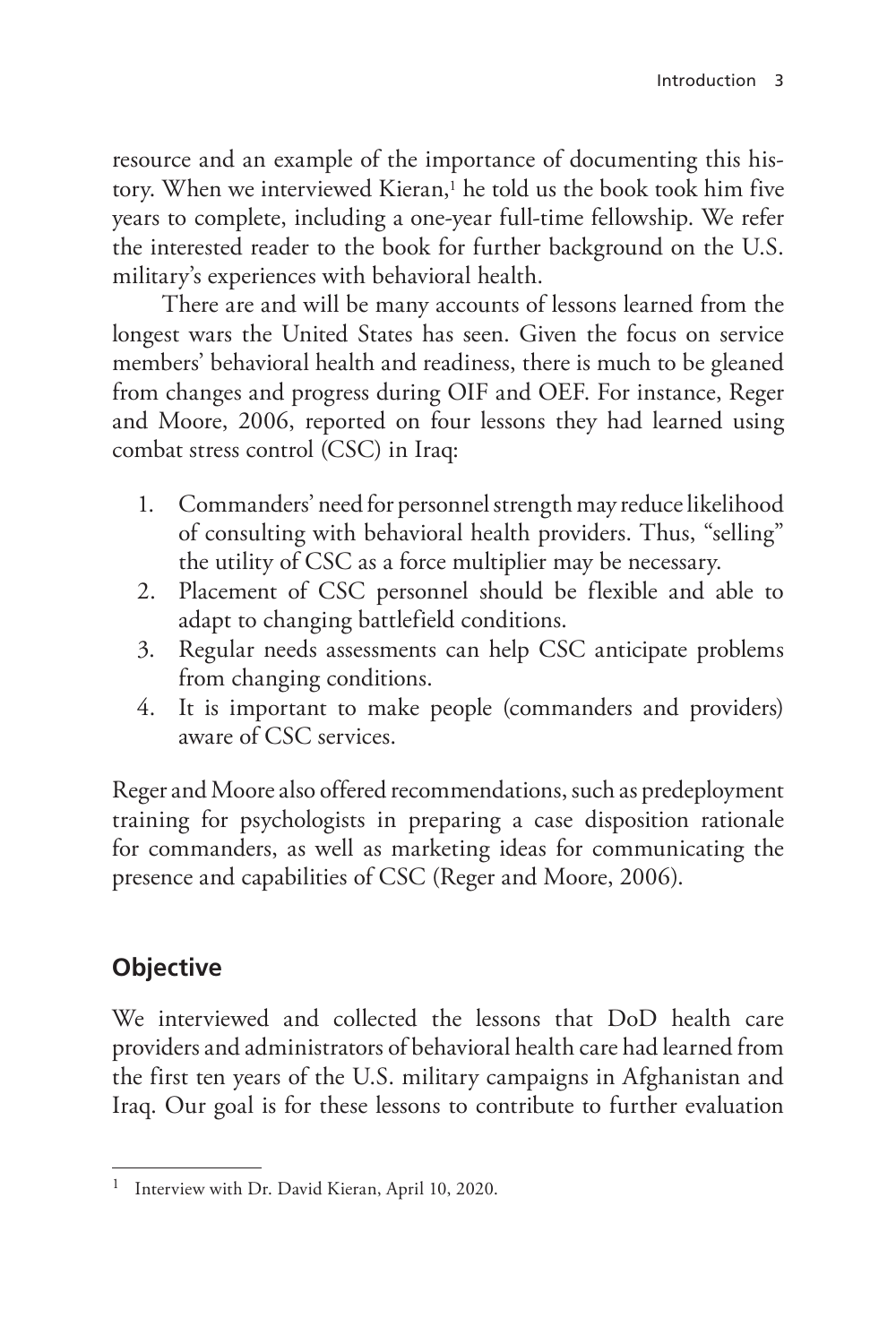and the preparation of behavioral health providers for future wartime situations. We relied on a literature review and expert consultation to select interviewees who could offer important lessons regarding providing and delivering behavioral health services. The goal was to organize and describe the interviewees' insights as they pertain to preparing the future behavioral health workforce.

## **Approach**

To focus our interviews, we first reviewed policies, reports, the academic literature, and media sources to identify significant events in military behavioral health between 2003 and 2013 (during OEF and OIF). We developed structured procedures for identifying and describing key events associated with the provision and delivery of military behavioral health care. We standardized our background material data-collection procedures so that others could follow them in the future. We developed two conceptual frameworks: one to organize the background material we identified (sorting them into the categories of media, policies, government and academic reports, ethics of operational psychology, organizational changes, and resources) and another to organize the insights from the interviewees (provision topics and care delivery topics). We collected 96 events, of which 27 were policies; 17 were about ethics in operational psychology; 15 were reports; 14 were resources; ten were organizational changes; seven were journal articles, and six were media events. At the request of the sponsor, CDP, we developed two databases: One is a timeline of key events in the delivery of behavioral health care based on background material we identified, and one is a collection of interviews (and transcripts) that can be used in perpetuity to derive lessons the interviewees learned.<sup>2</sup>

We also consulted experts to find materials we missed. Through that work, we identified significant developments and shifts in military behavioral health care. These drove the selection of 42 experts who could address the developments, and we conducted interviews with 17

<sup>2</sup> Methods for developing the timeline are available on request.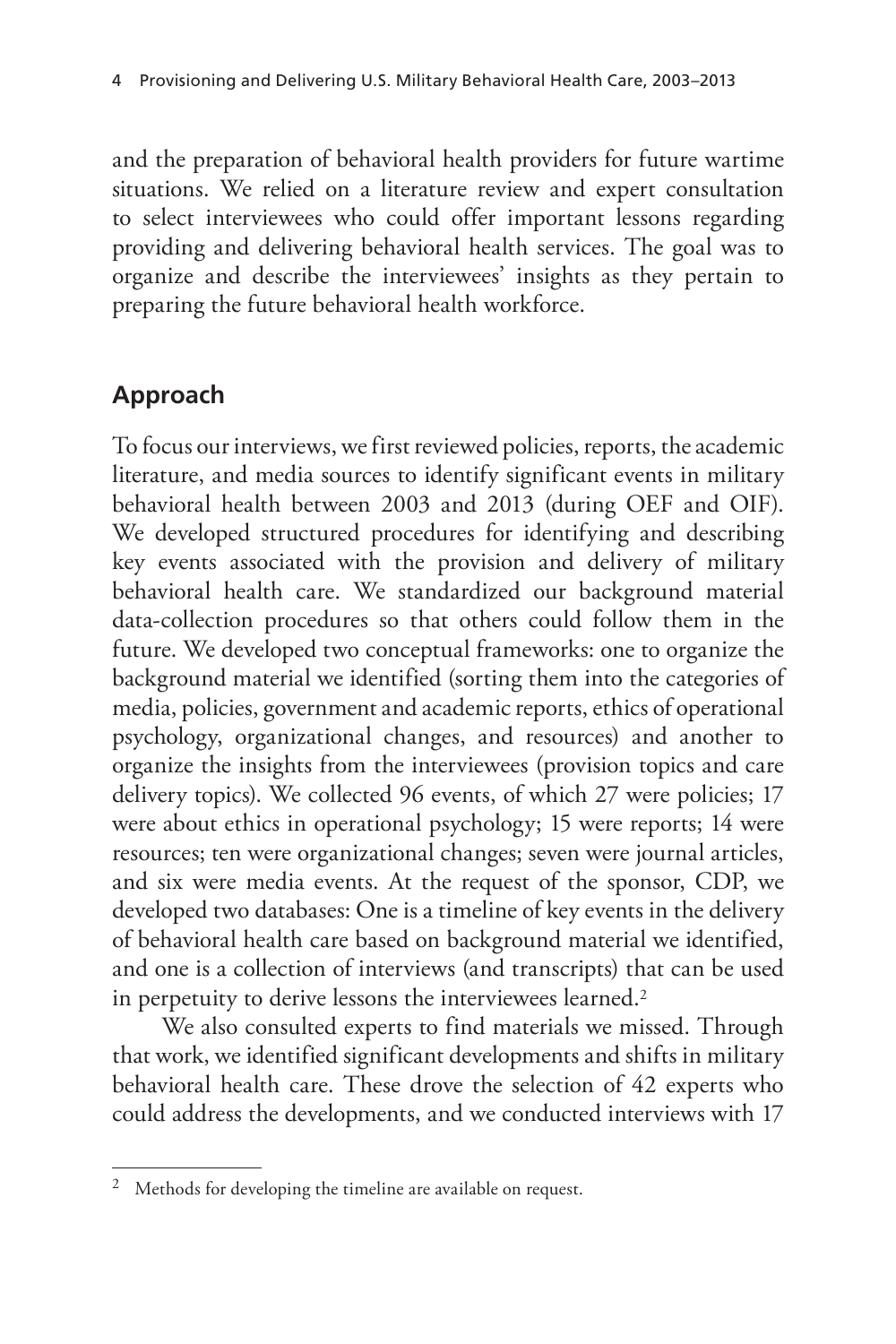of these experts. Our interviewees described their experiences related to military behavioral health care; detailed many of the areas in which change occurred; and areas identified lessons that would help prepare the U.S. military behavioral health workforce for future wars. The interviews lasted approximately 90 minutes.

The interviewees had long careers in or working with the military, spanning many roles. If we attempted to capture the totality of the lessons they learned, interviews could have occurred over multiple days. We discussed potential topic areas with interviewees prior to taping to derive specific topics they deemed most important and we deemed most relevant for our purposes. Appendix D provides biographies for the individuals we interviewed. Each has a distinguished career spanning a combined total of about one thousand years of military health care delivery, operations, and policy experience.

## **Scope**

We necessarily limited the time frame and the depth with which we could examine different aspects of this broad and complex topic. The significant events and policies were limited to the provision and delivery of behavioral health care. To establish some boundaries for this effort, we selected the period beginning with the 2003 invasion of Iraq and ending about 2013, during the force drawdown in Afghanistan. Undoubtedly, this time frame meant missing some important lessons. We excluded specific topics that are not as central to the delivery of military behavioral health care, such as TRICARE practices and reimbursement rates and the epidemiology of psychological problems in service members.

## **Limitations**

Expert input is inherently subjective. The interviewees conveyed their opinions and experiences, from which we drew inferences. Because of time, budget, and regulatory constraints, we did not rely on a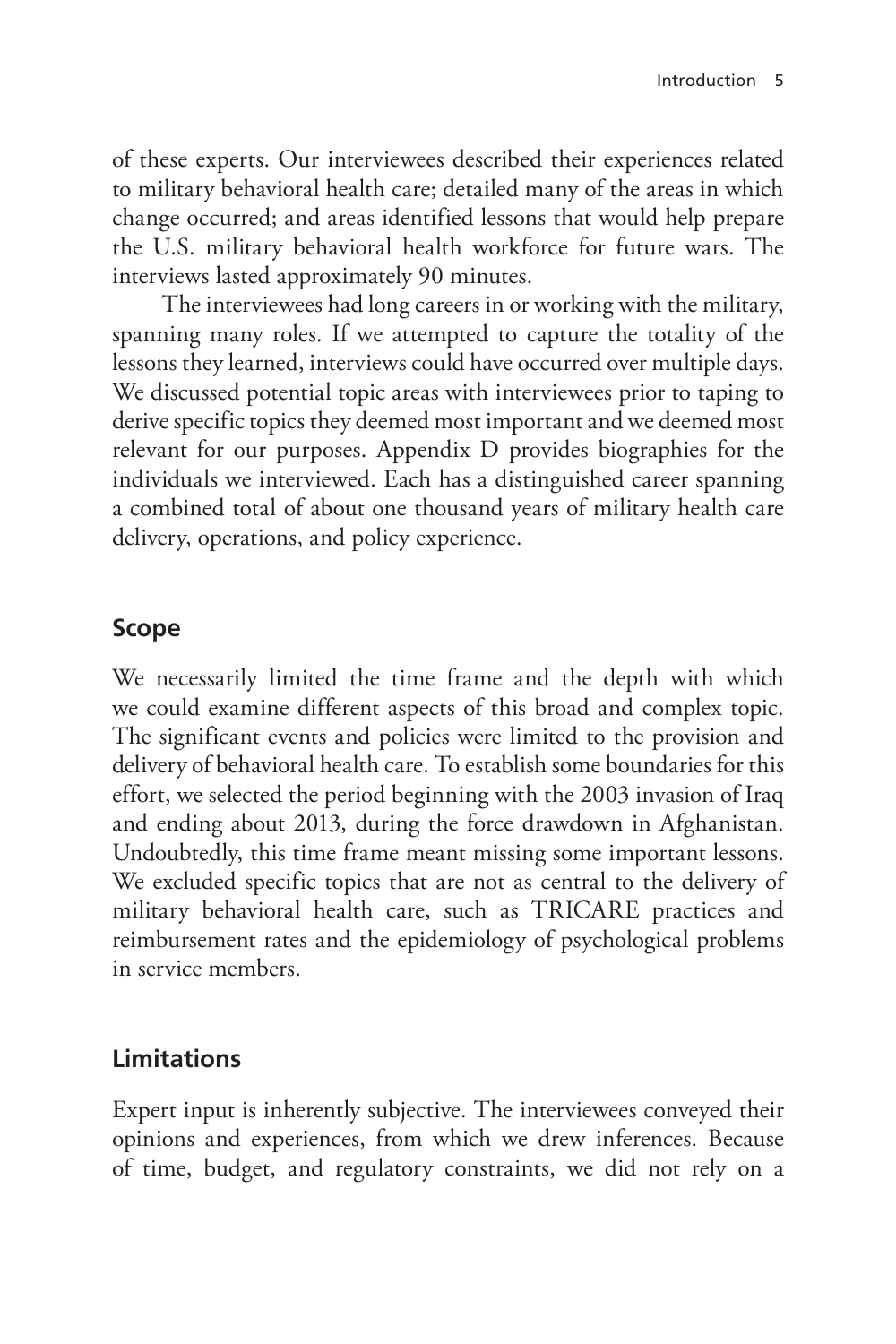structured qualitative analysis. A qualitative interview study that relied on a standardized protocol for thematic and content analysis would have required survey licensing and a larger budget. The sponsor preferred to capture unique opinions, as in an oral history. This report provides a sampling of lessons learned that lends itself to initial insights based on a limited set of interviews and events. There are undoubtedly other significant events that we did not identify, despite efforts to trace major changes and their drivers. There is more to be learned from the individuals we interviewed. The lessons we have derived from the interviews are also subjective. The portions of interviews described in this report reflect our own views on what is important and actionable. We are missing many important perspectives and lessons from those we did not interview. We hope that future work may build on our data and analysis.

#### **Organization of this Report**

The remainder of this report presents the results of our work. In Chapter Two, we describe the major events and shifts in military behavioral health care that we identified in background review. We report on interviewees' insights about provisioning care in Chapter Three and in delivering care in Chapter Four. In Chapter Five, we reflect on the background material and the interviews, describe where behavioral health care began in 2003 and how it has evolved, and conclude with a call for future efforts to build on this work. We include the interview procedures, protocol, and release form in Appendixes A, B, and C, respectively. Appendix D contains biographies of all the interviewees.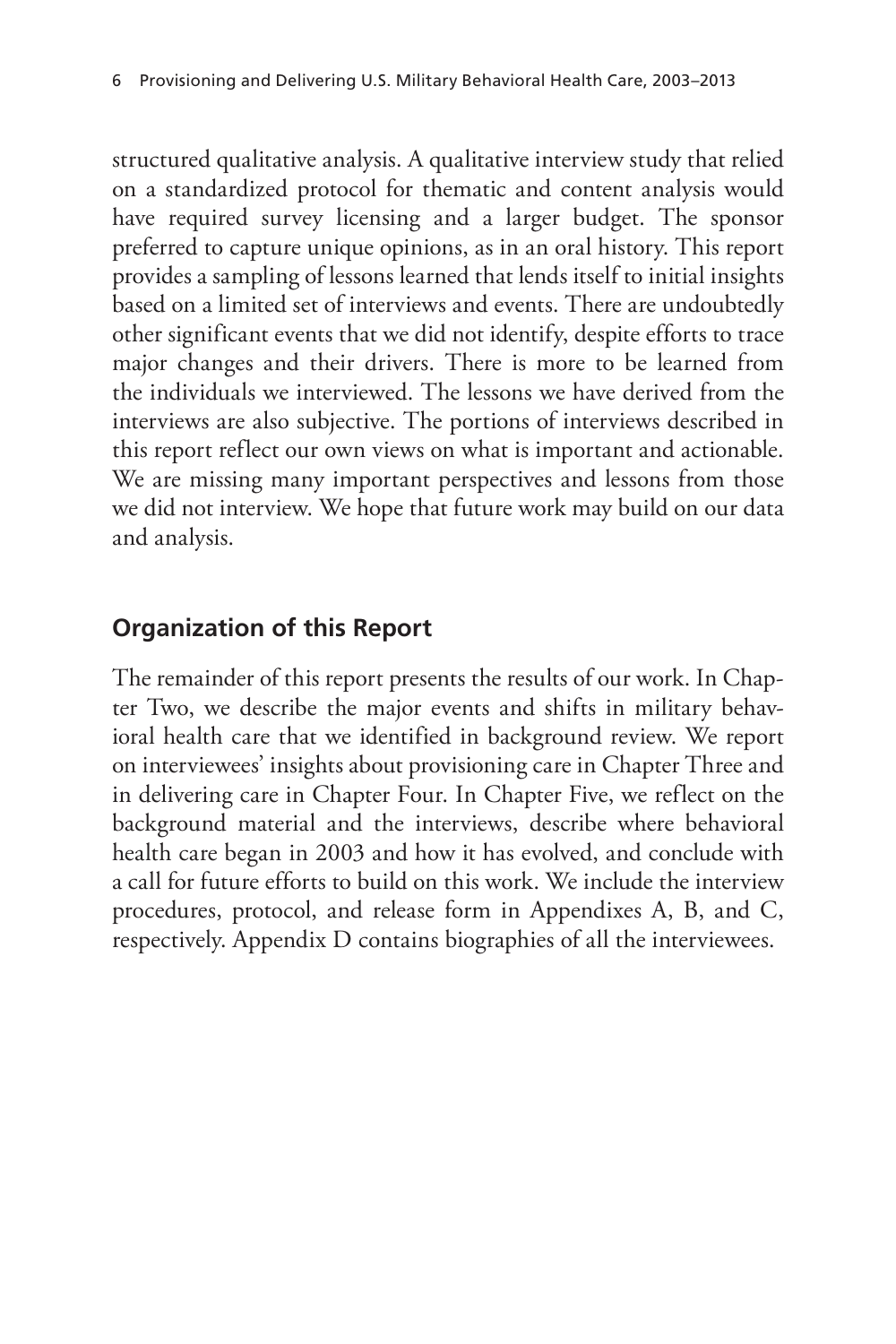This chapter describes some of the significant events and shifts in the delivery of behavioral health care between 2003 and 2013 that we identified in our review of publicly available sources. We describe some of the major events and developments in the categories we established for such events. Most of these events led us to identify experts that could discuss the topics in detail.

## **Media**

Media attention begets leadership attention, and high-profile tragedies are met with public scrutiny and the need for a public military response. One high-profile incident that demanded a response from military leadership was the abuse of detainees at Abu Ghraib in September 2004. The story prompted concern about service member behavioral health and behavior; it also introduced the military's handling of detainees to the general public. What followed was growing attention on the ethics of operational psychology (discussed later) and the tensions between the American Psychological Association (APA) and the U.S. military regarding the roles that psychologists may ethically play.

Among the other high-profile events were many public tragedies, including a string of homicides at Fort Carson, Colorado, which led to an important investigative review by a multidisciplinary team from the U.S. Army Public Health Command. Between 2005 and 2008, 14 soldiers from Fort Carson were convicted of 11 homicides and two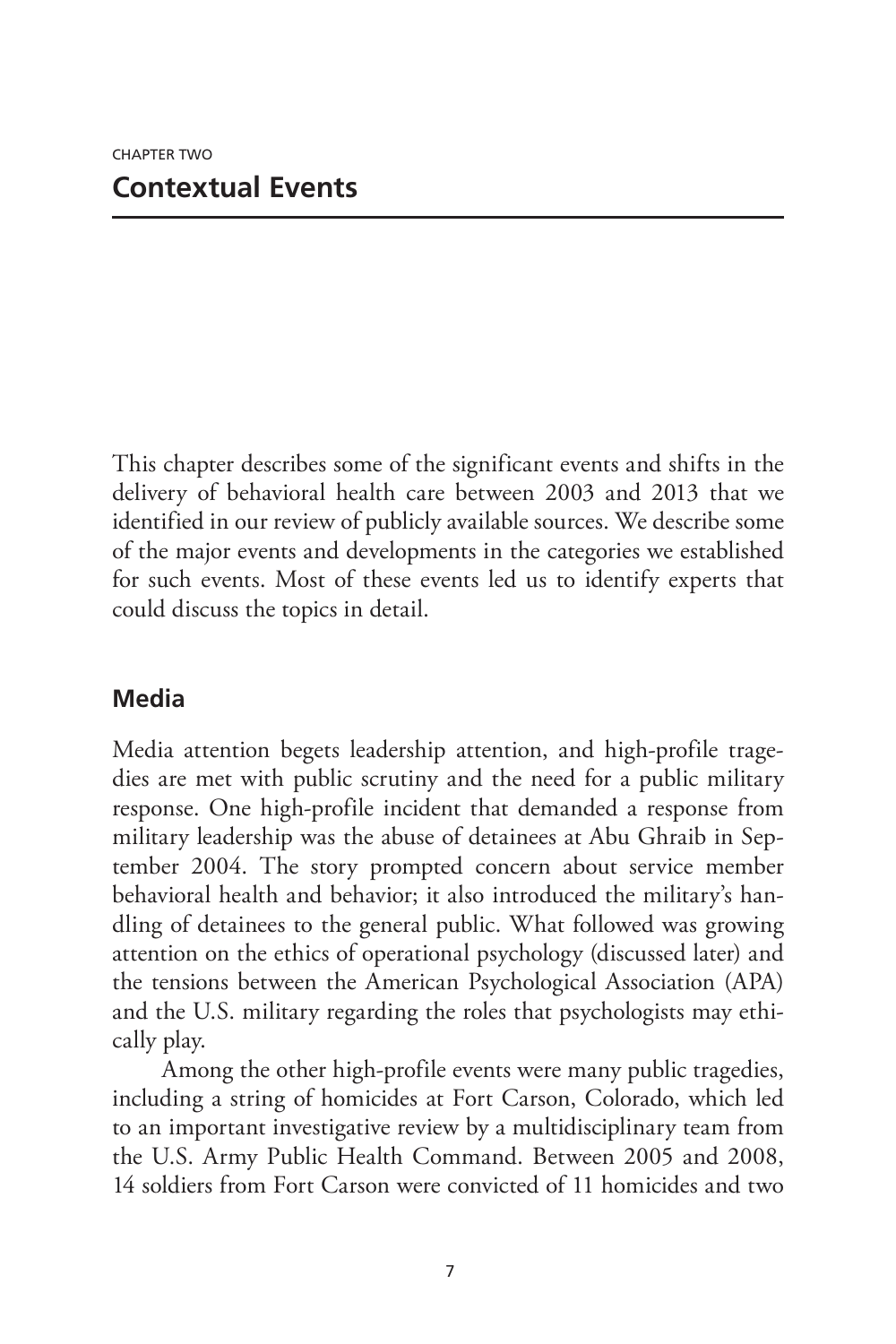attempted murders. In 2009, the epidemiologic consulting (EPICON) was conducted to investigate the murders (U.S. Army Center for Health Promotion and Preventive Medicine, 2009). The investigative team had aimed to discover any correlation and causation between deployment overseas and the violent outbreaks. Of the 14 soldiers, ten had been diagnosed with behavioral health conditions prior to the homicides. Among other findings, the team reported that "a combination of individual, unit, and environmental factors converged to increase the population risk in the index BCT [brigade combat team] which made clustering of negative outcomes more likely" (U.S. Army Center for Health Promotion and Preventive Medicine, 2009, p. ES-4).

In February 2007, the *Washington Post* reported on the poor living conditions at Walter Reed Army Medical Center, where service members were being treated for war-related injuries and going through disability evaluation processes. DoD's response included building reforms and changes in the management of the disability evaluation system. For example, medical hold and medical holdover became the Warrior Transition Brigade (President's Commission on Care for America's Returning Wounded Warriors, 2007).

## **Policies**

A string of murder-suicides at Fort Bragg, North Carolina, in summer 2002 heightened sensitivities around the mental health consequences of combat. The investigations of these events precipitated the first mental health advisor team (MHAT) and the introduction of behavioral health screening questions in 2003 on the Post Deployment Health Assessment (DD 2796). Pre- and postdeployment health assessments and reassessments evolved to improve the monitoring of behavioral health before and after deployment. Section 735 of the fiscal year (FY) 2007 National Defense Authorization Act (NDAA) (Pub. L. 109- 364, 2006) required behavioral health assessments to include the specific behavioral health needs of those deployed in OIF or OEF on their return. This included identifying behavioral health conditions (posttraumatic stress disorder [PTSD], suicide) among those who served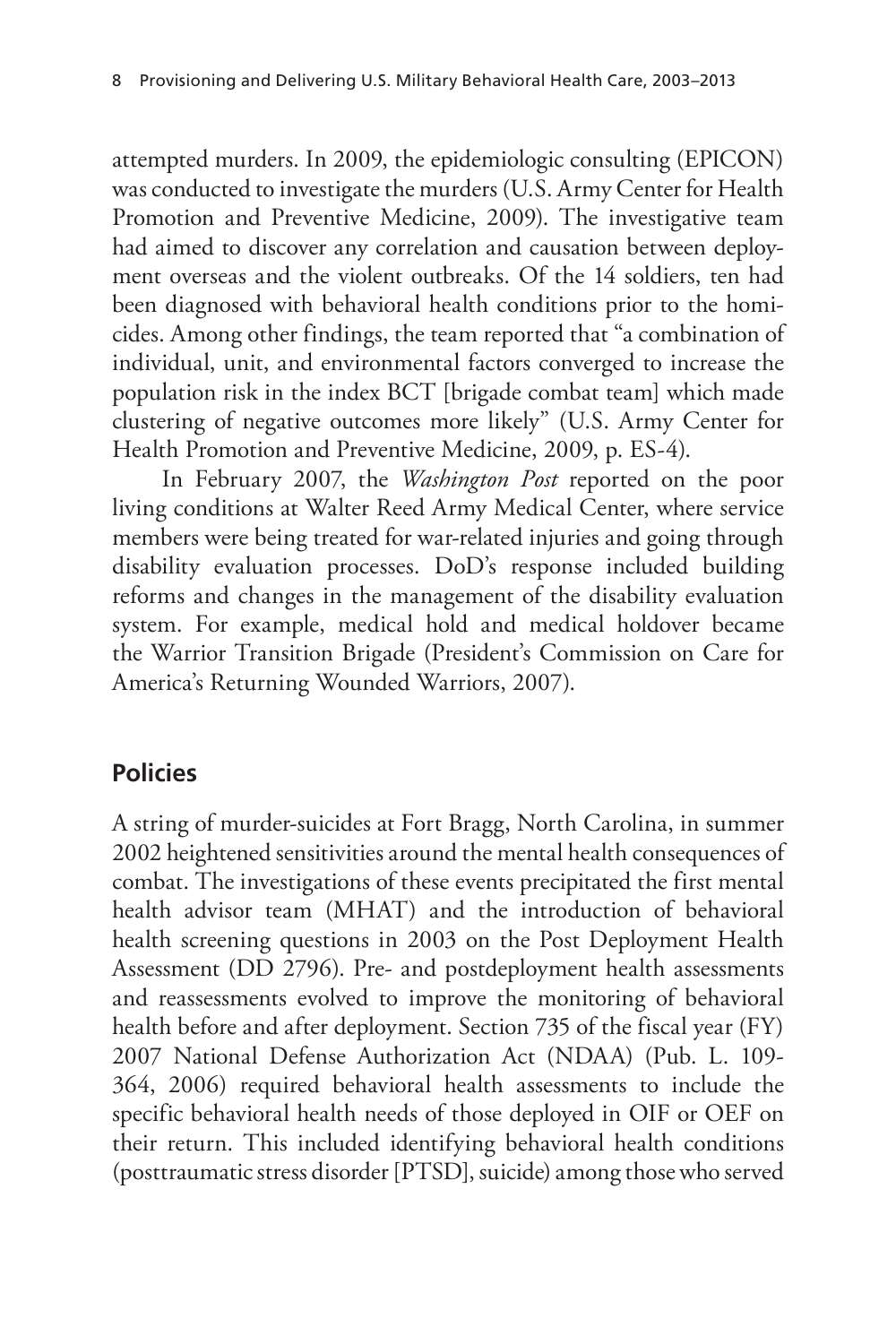multiple deployments, evaluation of the availability of assessments to detect behavioral health conditions that may emerge over time, and recommendations for improving behavioral health services for affected service members. Section 708 in the FY 2010 NDAA (Pub. L. 111-84, 2009) first required the use of the a person-to-person review of the DD 2796 Post-Deployment Mental Health Assessment and included policies for how the assessment should be administered and shared between the DoD and the Department of Veterans Affairs (VA). The Assistant Secretary of Defense for Health Affairs provided further clarification in 2010 and 2011 through a series of memorandums, before the Deployment Mental Health Assessment was formally codified into law through the FY 2012 NDAA (Pub. L. 112-81, 2011).

In early 2012, DoD Instruction (DoDI) 6490.09 established and specified the roles of the directors of psychological health in each component, both active and reserve. This was an attempt to organize the system and delivery of behavioral health care under an identified point of contact and to incorporate a unified psychological health leadership structure into the Military Health System (MHS). The directors were tasked with coordinating psychological services and ensuring adequate staffing and organizational processes at installations.

## **Government and Academic Reports**

In December 2003, researchers at the Walter Reed Army Institute of Research published the first OIF MHAT report (OIF MHAT, 2003). Its purpose was to improve understanding of behavioral health issues in theater. The team assessed the OIF behavioral health care system by holding several small-group interviews and collecting surveys with 756 soldiers, 82 percent of whom had engaged in combat. Embedding care in forward elements was reported to be useful. Despite inadequate supplies of psychotropic medications, forward-deployed behavioral health teams returned 95 percent of soldiers with behavioral health problems to duty. The researchers found, however, that almost one-half of the service members reported not knowing how to access treatment, and only one-third of those who wanted assistance received it. The report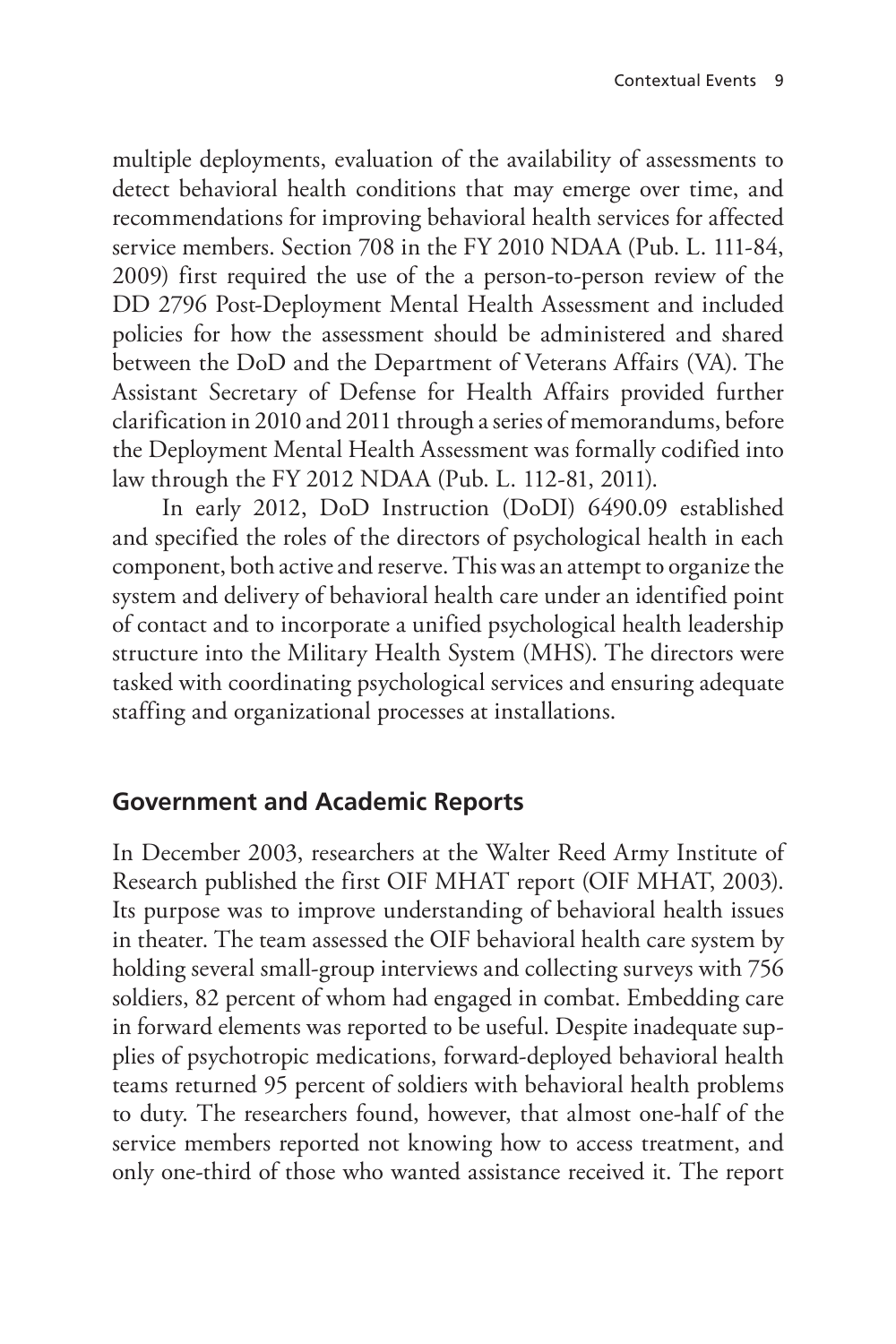provided recommendations for improving the behavioral health care system.

In 2007, the DoD Task Force on Mental Health published *An Achievable Vision*, which reported that funding and manpower were inadequate to fully support the psychological health of U.S. service members and their families. Following this report, a red cell team was given six months to develop implementation plans for the task force's recommendations. The team worked to improve the culture of military behavioral health care by reducing the stigma of and increasing access to behavioral health services. According to U.S. Government Accountability Office, 2012, p. 8, DoD received more than \$2.7 billion to address PTSD and traumatic brain injuries (TBIs) between 2007 and 2010.

## **Ethics of Operational Psychology**

Operational psychologists "apply their skills to operational issues . . . within military, intelligence, transportation, [and] logistics; within special operations; and in support of operators."<sup>1</sup> The primary finding of APA's report on psychological ethics and national security (APA, 2005) was that it is consistent with APA's code of ethics for psychologists to serve as consultants to interrogation or information-gathering processes for national security-related purposes. Stephen H. Behnke, the Director of the APA Office of Ethics, had sponsored that report and was later removed from his position at APA in 2015 after the publication of what is commonly known as the Hoffman Report, which concluded that APA had colluded with DoD to relax the ethical standards for operational psychologists (Hoffman et al., 2015). APA hosts a detailed timeline of events surrounding the ethics of operational psychology (APA, undated), beginning with APA's 1986 statement (reproduced in APA, 2008) condemning torture and subsequent investigations into the actions of DoD, of APA, and congressional inquiries.

<sup>&</sup>lt;sup>1</sup> Interview with Dr. Carroll Greene, February 11, 2020.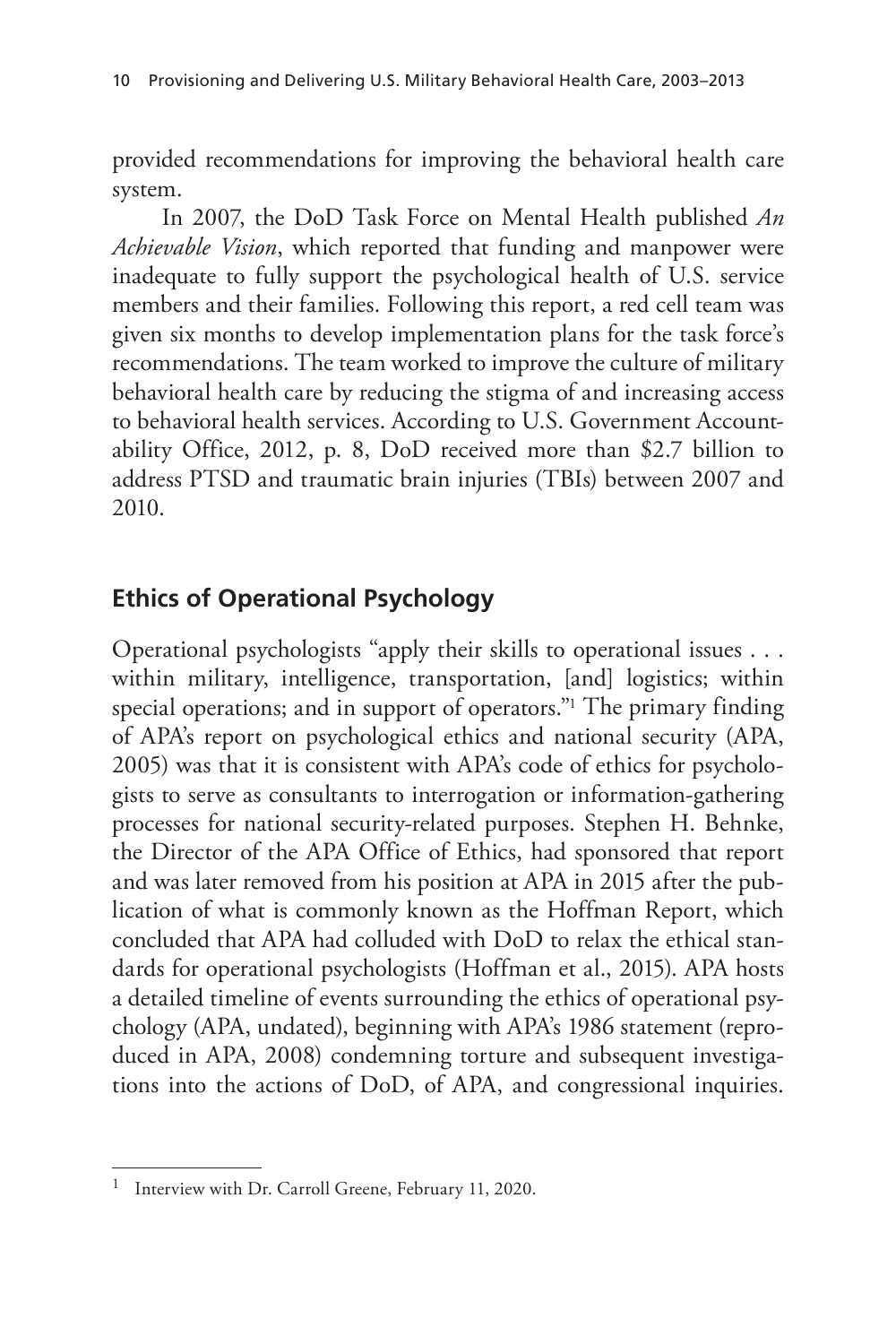The discussion continues today about the ethical treatment of detainees and psychologists' roles in military operations.

In 2005, DoD Directive 3115.09, *DoD Intelligence Interrogations, Detainee Debriefings, and Tactical Questioning*, provided comprehensive guidance on what behavioral science consultants (BSCs) should and should not do in the context of human intelligence gathering and prohibited them from such activities as providing clinical services for detainees, except in emergencies. Policies governing these practices continue to evolve. In October 2006, the Office of the Surgeon General (OTSG), U.S. Army Medical Command (MEDCOM), released its first formal policies on BSC teams (BSCTs), OTSG/MEDCOM Policy Memo 06-029, *Behavioral Science Consultation Policy*. The memo provided specific guidance on BSCT personnel training requirements, mission, objectives, and authorized and prohibited tasks. The MEDCOM policy mission statement instructed BSCTs to provide psychological expertise and consultation that is "safe, legal, ethical, and effective," with the specific order of qualifiers paralleling the order of values that BSCs were expected to prioritize. The policy also identified categories of personnel that can serve on BSCTs, outlined specific action guidelines for BSCs, and included policy prohibiting certain activities. This policy was later revised and reissued as OTSG/ MEDCOM Policy Memo 09-053 and as OTSG/MEDCOM Policy Memo 13-027 (OSTG, 2009; OSTG, 2013).

In June 2006, DoDI 2310.08E, Medical Program Support for Detainee Operations, drew a clear distinction between health care providers who provide behavioral science consultation and those who provide medical, psychological, or behavioral health care and prohibits behavioral science consultants from providing health care or identifying themselves to detainees as providers. It stipulates that behavioral science consultants (BSC) can observe interrogations and advise on detention facilities and environment but may not conduct or direct interrogations.

There continues to be tension between professional ethics and national security needs. In 2006, *Military Psychology* published a special issue on "Operational Psychology and Clinical Practice in Operational Environments," which offered preliminary definitions and roles for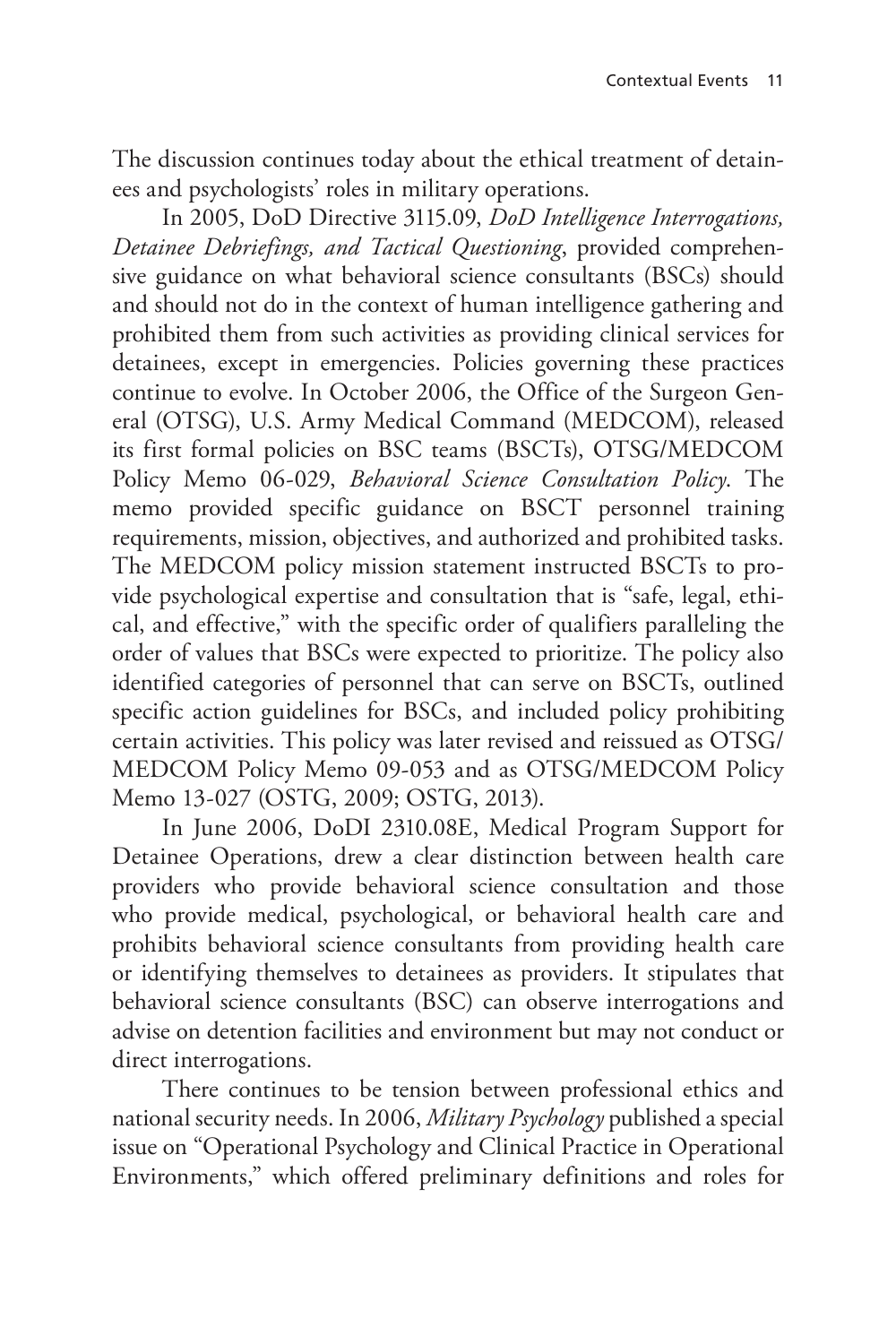an operational psychologist, distinguishing those roles from that of military or combat clinical psychologists. That special issue details the challenges (i.e. ethical, emotional, training) of that role, its demands and complexities. Journal authors called for clear training and practice guidelines to support operational psychologists (Williams and Johnson, 2006).

## **Organizational Changes**

In 2016, Charles Hoge and colleagues published a detailed report on the transformation of the U.S. Army's behavioral health system. Although that report falls outside our time frame, it describes the important changes MEDCOM made to address the behavioral demands of protracted wars that occurred largely between 2003 and 2013. Hoge et al., 2016, describes consolidation of psychiatry, psychology, psychiatric nursing, and social work services under an integrated behavioral health service line; embedding care in brigades; embedding behavioral health providers in primary care; providing routine behavioral health surveillance throughout soldiers' careers; and more.

Some of the transformations in the behavioral health delivery system aimed to reach service members before problems required specialty care. The focus of behavioral health care came to be on prevention and early intervention. Prevention efforts proliferated via resiliencebased programs, such as Operational Stress Control and Resilience and Comprehensive Soldier Fitness. Such programs as RESPECT-Mil s(Re-Engineering Systems of Primary Care Treatment in the Military) and the Patient Centered Medical Home were implemented to better recognize (through mandatory screening) and intervene early in the delivery of care for depression and PTSD within primary care to prevent worsening of symptoms that would then require specialty care.

Nevertheless, demand for effective specialty behavioral health care has continued to increase. Emphasis has been on ensuring that all behavioral health providers deliver clinical practice guideline-concurrent care and on building a pipeline of newly trained military psychologists. Measuring the quality of that care is an ongoing challenge. The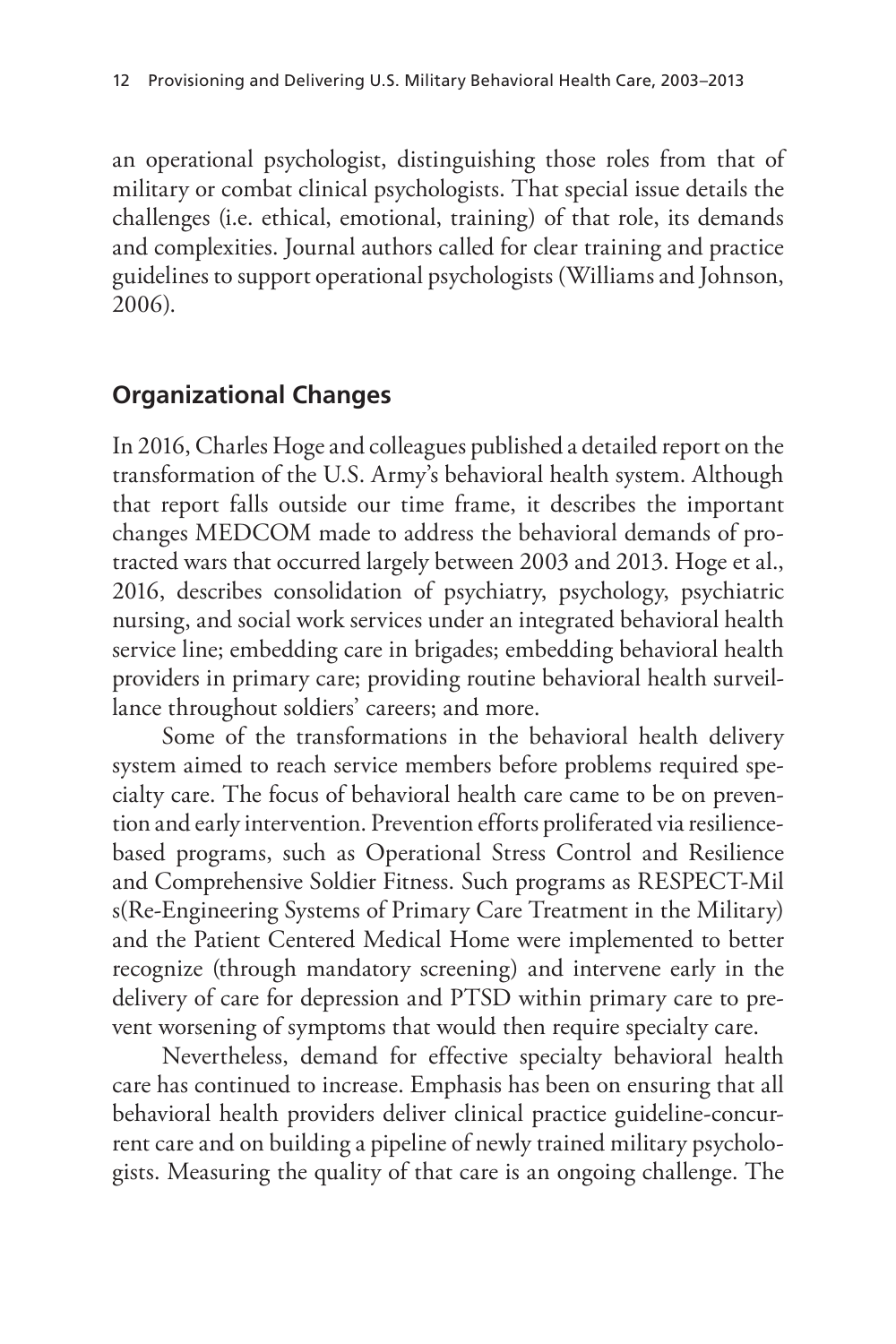Army developed the Behavioral Health Data Portal (BHDP) to deliver self-assessments at intake and in every session so that clinicians can track symptoms in real time and provide feedback to patients. Use of this portal is now required for specialty care assessment and documentation across the services (Defense Health Agency [DHA] Procedural Instruction 6490.02, 2018).

#### **Resources**

In January 2004, just as it was becoming clear that OIF would not end quickly and that soldiers were returning with psychological injuries, the first VA/DoD Clinical Practice Guideline for management of PTSD was published. It provided direction for evidenced-based approaches to the assessment and treatment of individuals with PTSD. It became a key source for training military behavioral health providers. In 2010, DoD released Directive Type Memorandum 09-033, *Policy Guidance for Management of Concussion/Mild Traumatic Brain Injury in the Deployed Setting*. Other clinical practice guidelines were published and updated over the 2003–2013 period, one for the treatment of depression and one for the management of concussion. Clinical demand for empirically supported approaches to screening and management of people who are suicidal led to the publication of the first VA/DoD Clinical Practice Guideline for the assessment and management of patients at risk for suicide in June 2013.<sup>2</sup>

 $2\degree$  The guidelines, directives, and other items described in this chapter have been updated periodically since their creation. We are citing only the editions in effect within our time frame.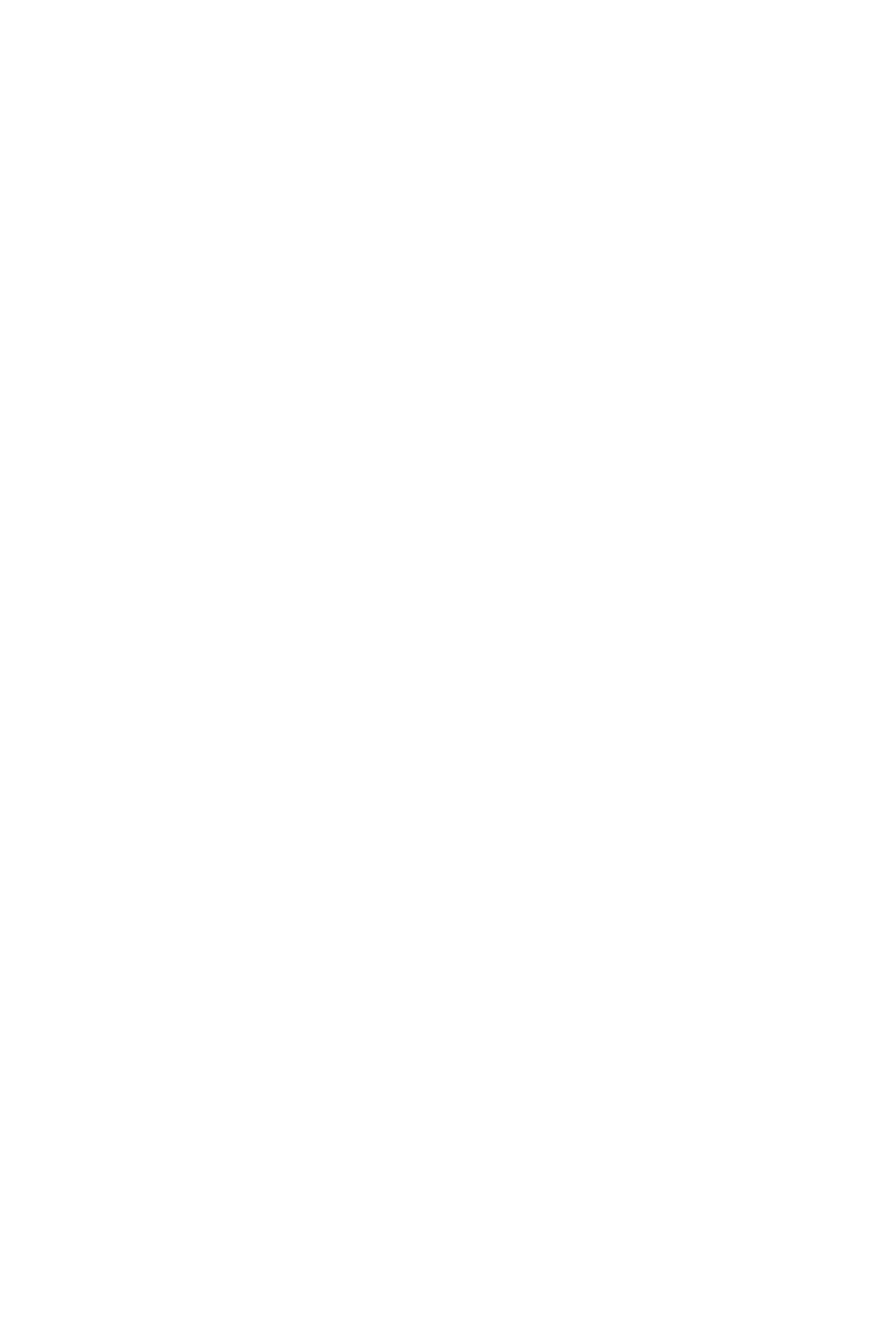This chapter describes interviewees' insights regarding provisioning military behavioral health care. Here, *provisioning* includes building, equipping, training, and managing the workforce and the importance of research for tailoring the provision of care.

All but one interview were videotaped. Interviewees signed a release form permitting RAND and the sponsor to use the recordings in the future for education-related activities (see Appendix C). Additional interview material can be found in Appendixes A through D.

The U.S. military was unprepared for a protracted war with significant psychological casualties. The behavioral health system did not have the manpower, structure, or operational strategies needed to respond to the demand for behavioral health services. When Dr. Carl Castro, who was the chief of the Department of Military Psychiatry at the Walter Reed Army Institute of Research and one of our reviewers, described some reasons for this: (1) Immediately following the first Gulf War, the Army's force size was dramatically reduced (from more than 700,000 to just over 400,000); (2) the war was expected not to cost a lot of money or manpower; and (3) the Army had traditionally assessed, diagnosed, and separated soldiers from service so that the VA could treat them. Thus, medical manpower was insufficient, and leaders were disinclined to invest significant funds in behavioral health care at the outset of the wars.

The following sections describe the lessons interviewees believe are important to carry forward.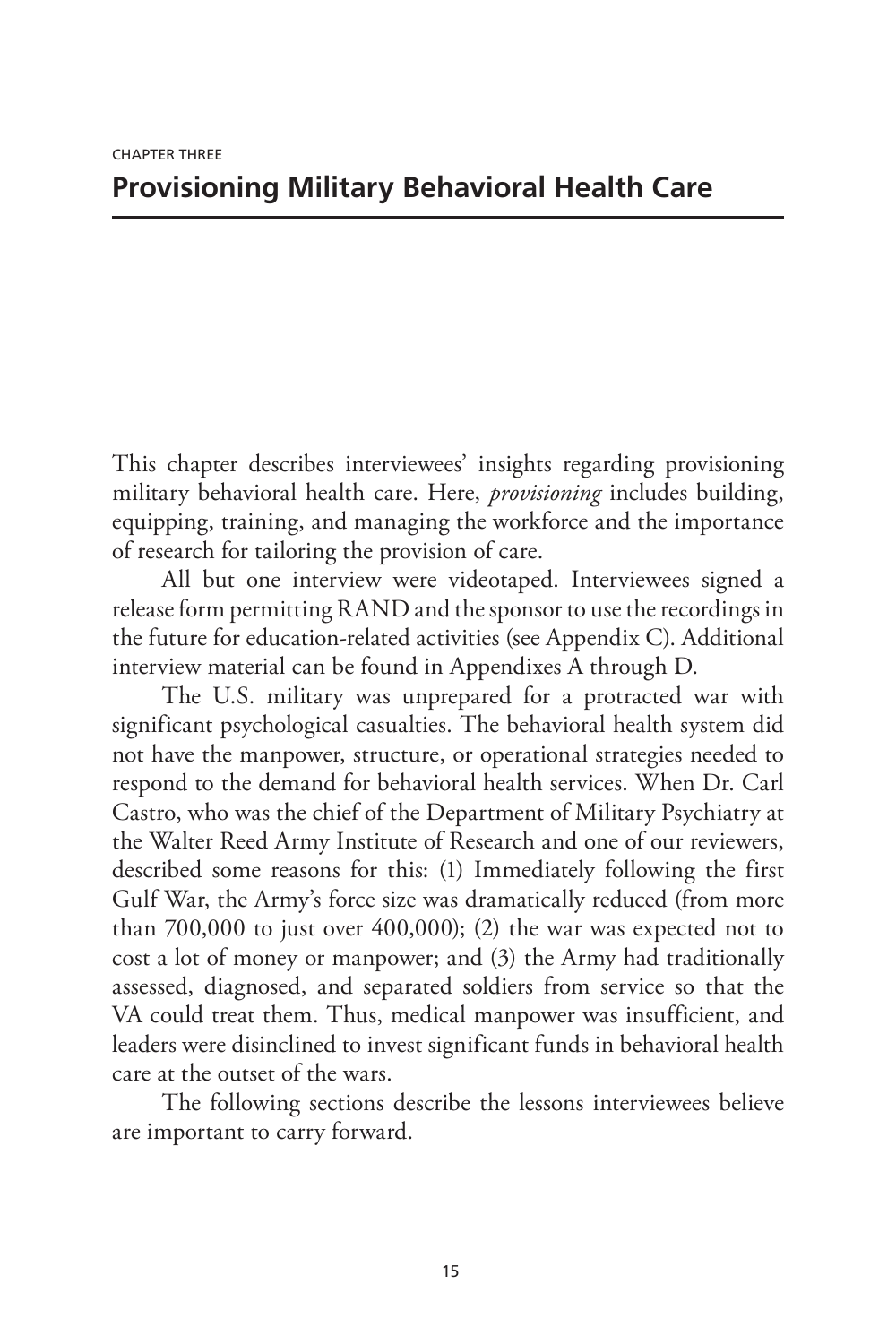#### **Manpower**

#### *Tools to predict manpower requirements were needed.*

Dr. Michael Dinneen, past chairman of the Department of Psychiatry and director of medical services at the National Naval Medical Center (NNMC) in Bethesda, Maryland, said that it took a crisis to direct appropriate manpower to behavioral health needs.<sup>1</sup> Many interviewees spoke about the manpower shortage and the need for hiring. Dr. Eric Getka, National Director for Navy Psychology Training and Recruitment Programs at the time, described one of the challenges with resource management. While he and his team had funds, they were unable to "project the numbers of mental health providers needed and the mix of providers, how many psychiatrists, how many psychologists, how many social workers and so on."<sup>2</sup> Manpower requirements were influenced by the results of the MHATs, which detailed the number and types of providers in theater and the ratio of providers to service members.

#### **Provider Pipelines**

*It is important to properly incentivize professional psychologist involvement in military careers and to engage human resources early and often in psychologists' career development so that they are aware of and attracted to military careers.*

One challenge identified was developing enough interest in military psychology among professional psychologists. Dr. Bruce Crow, who was chief Army psychologist for eight years,<sup>3</sup> discussed building a provider pipeline to address the demand for services. He worked with U.S. Army Recruiting Command and went to various graduate programs to discuss military opportunities for psychologists. He described one challenge in developing a pipeline:

<sup>&</sup>lt;sup>1</sup> Interview with Dr. Michael Dinneen, April 10, 2020.

<sup>&</sup>lt;sup>2</sup> Interview with Dr. Eric Getka, February 11, 2020.

 $3$  Interview with Dr. Bruce Crow, August 22, 2019.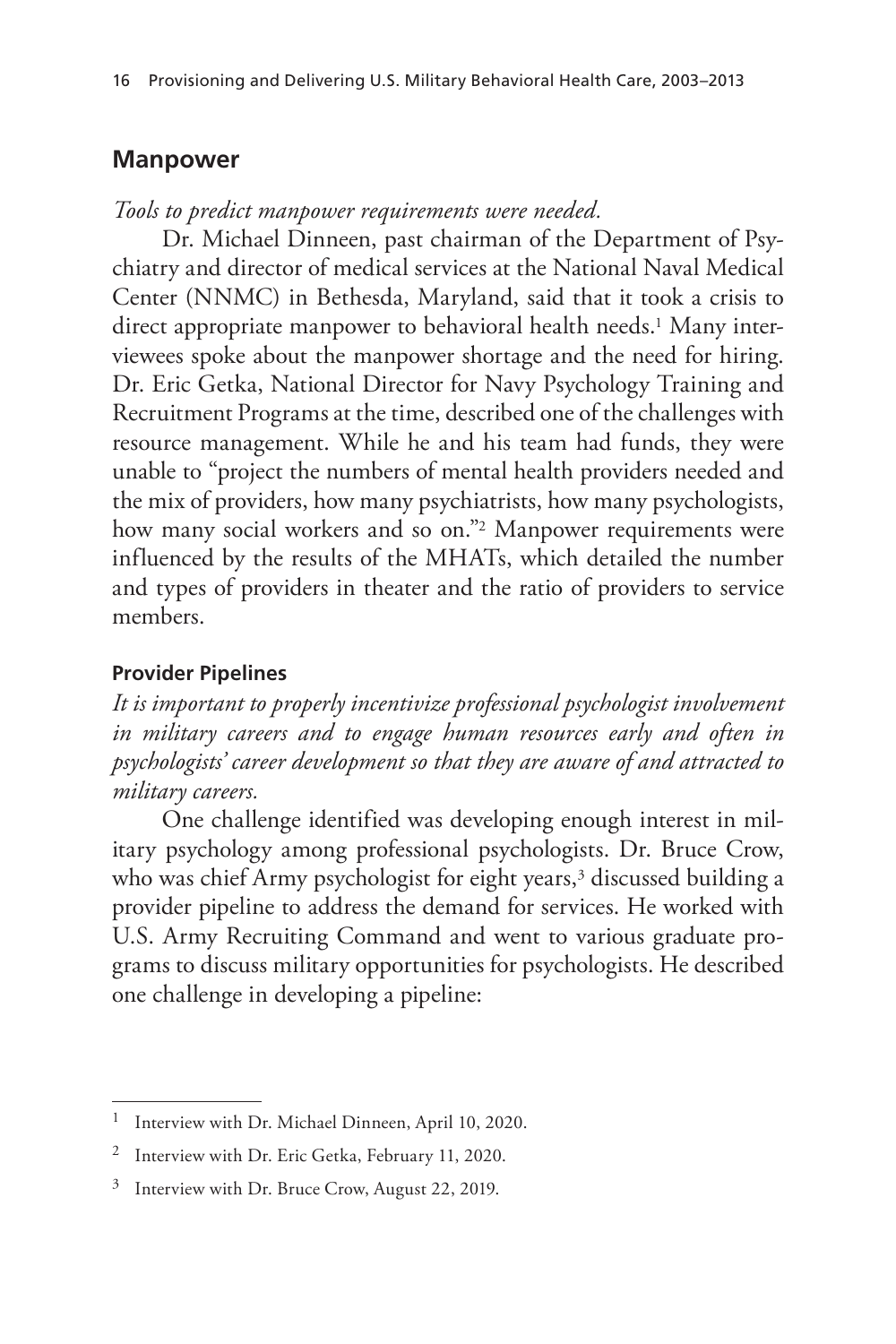Could we create a pipeline that would still attract people from graduate school to come to the Army, knowing that they would really be required to serve longer before they would get their licensure? So, the requirement that [the Army was] seeking was to require licensure before paying back obligated service. Before, it was just completing your internship and then you could start paying back your obligated service.

He said that the Army "ended up being able to get specialty pays and incentive allowances and things like that, analogous to what the psychiatrists were getting. All the things that were necessary for recruiting, retaining, enhancing skills." Crow thought the health professional scholarships helped attract graduate students.

#### **Hiring Practices**

*DoD requires direct hire authority for behavioral health care specialists to support major overseas contingency operations.* 

The Uniformed Services University of the Health Sciences (USUHS) medical and clinical psychology doctoral training program produces a fraction of military behavioral health providers; most come from nonmilitary training settings. Interviewees indicated that hiring mechanisms need to be available and efficient. Psychology internship and residency training directors discussed the need to incentivize new hires with the promise of a free education, competitive salaries, and opportunities for deployment.

Three interviewees discussed the regulatory and administrative barriers to hiring. Dr. Mark Paris, past Director of Psychological Health for the Army's Regional Health Command–Atlantic, recalled the challenges associated with hiring more behavioral health providers to meet the demands early in the wars. The U.S. Public Health Service was able to assign providers to DoD, but doing so required a memorandum of agreement between DoD and the U.S. Public Health Service that took more time than preferable to execute.<sup>4</sup> Dr. David Chu, past Under Secretary of Defense for Personnel and Readiness, discussed the

 $4$  Interview with Dr. Mark Paris, February 12, 2020.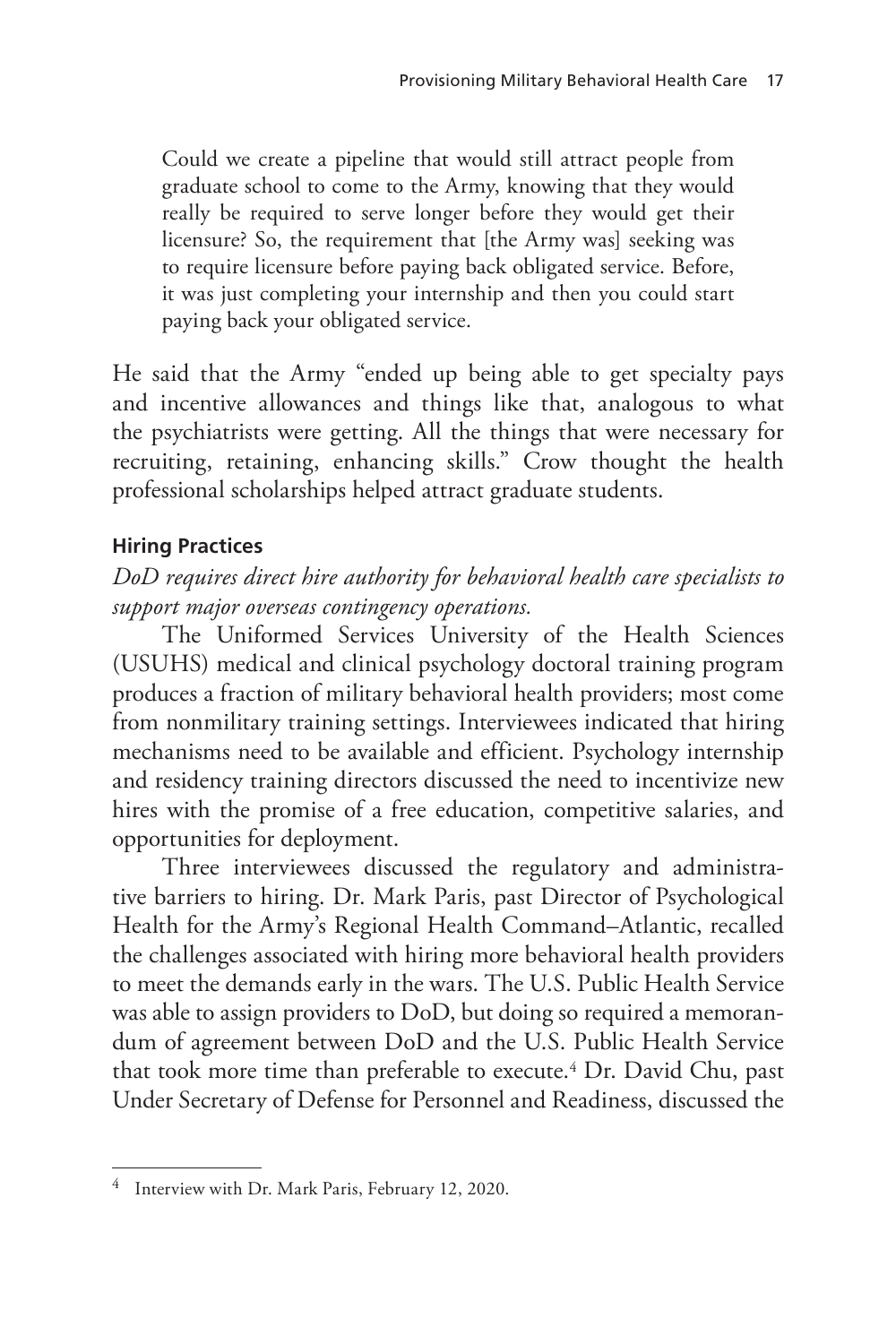regulatory barriers to hiring DoD civilians. Behavioral health providers were also in high demand in the United States during this period.5 He explained that not having direct appointing authority from the Office of Personnel Management to hire behavioral health providers hurt DoD's ability to fully staff needed positions. Many providers were not hired because it took so long to do so (and they took other jobs). In 2009, Congress gave DoD direct hire authority for various behavioral health provisions in the law (Pub. L. 110-417, Section 8079). That enabled DoD to build the capacity to better care for service members and families in the military treatment facilities (MTFs) and to decrease wait times by increasing staffing.

#### **Training**

#### *Psychologists must be licensed before deploying.*

After what were opaquely described as "some unfortunate events" early in the wars, the Army Surgeon General stopped the practice of deploying unlicensed psychologists. Crow and Getka described how the Army and the other services began the practice of assigning psychologists out of internship to a training billet in an MTF for a year (i.e., a residency) to finish their supervised postdoctoral training and become licensed, credentialed psychologists before they could deploy. As noted earlier, this may have been a disincentive for psychologists looking to quickly pay back their education through military service, but it seemed a necessary trade-off.

A single coordinating authority is needed that can prescribe what training and education behavioral health providers should get and how they should get it (institutional training, mobile training, continuing education).

Dr. David Riggs is an instrumental figure in the training of military behavioral health providers. Since 2006, he has operated the CDP, the sponsor of this research, whose mission is to prepare health care professionals to better meet the deployment-related emotional and

<sup>5</sup> Interview with Dr. David Chu, January 8, 2020.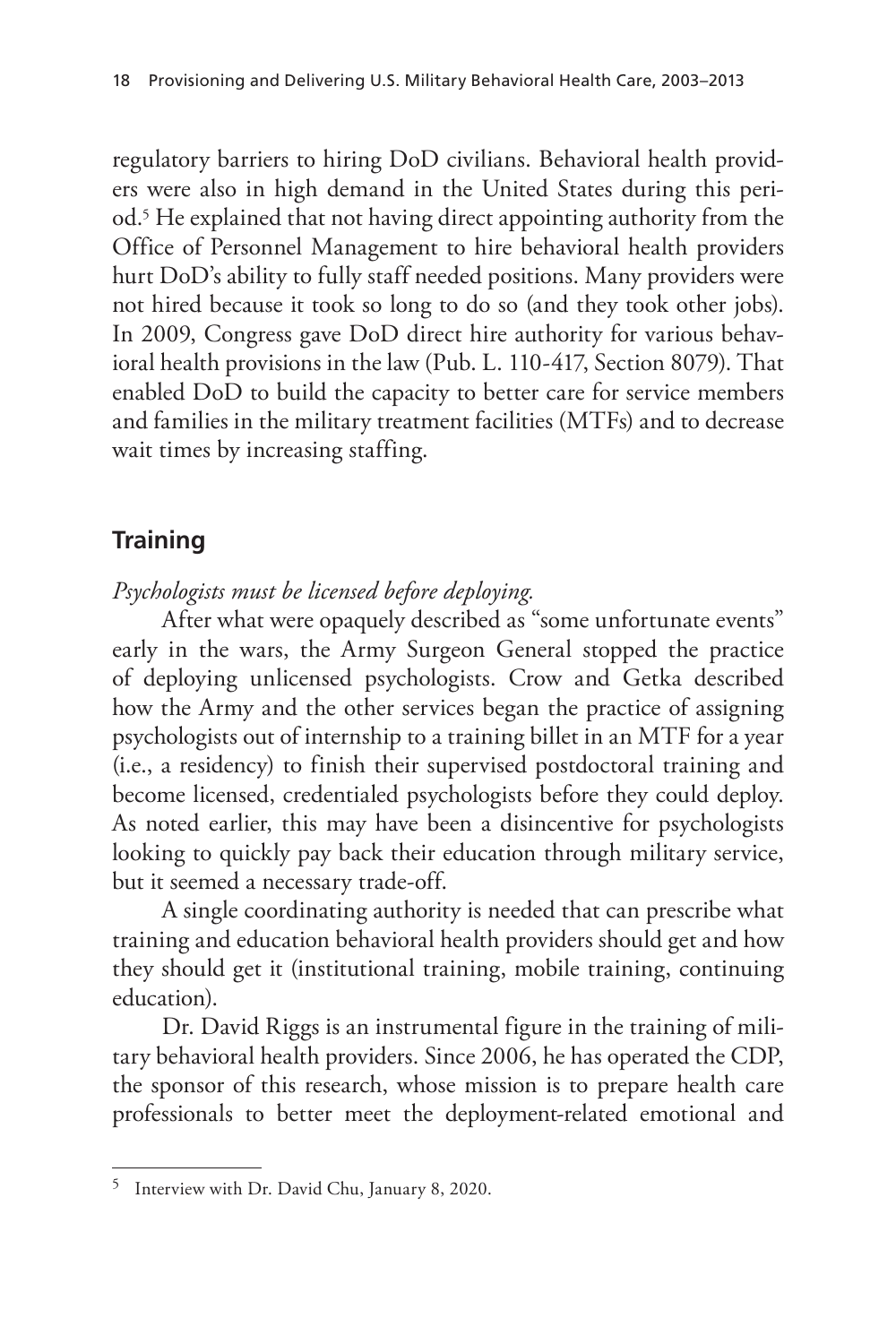psychological needs of military personnel and their families (CDP, undated). CDP provides a short course for psychology interns, covering such topics as stress and trauma, family, and coping with injuries. CDP also trains civilian providers who may or may not be part of the TRICARE purchased-care network. Civilian providers learn basic terminology and gain exposure to military culture. Early on, CDP found that the providers had different training needs and that the intensity, location, and topics of training needed to be adjusted. For instance, CDP initially conducted a three-week short course at USUHS; that soon became a two-week course. CDP ultimately brought the training directly to the MTFs, offering training in evidenced-based treatment approaches, such as prolonged exposure and cognitive processing therapy. The organization of the military education system posed some challenges for CDP, because it is part of the USUHS and not affiliated with the U.S. Army Medical Department Center and School.<sup>6</sup> This meant that CDP was largely excluded from education planning that could be delivered in coordination with and that better aligned with traditional military training programs.

Dr. David Orman, past Chief of Psychiatry at Brooke Army Medical Center, said that education lags developments in practice.7 And as Riggs conveyed, it is difficult to adjust a curriculum in the middle of a multiyear training program. Thus, curricula cannot be as flexible as may be necessary in fast-changing environments. This is more reason to learn from the past and anticipate the future when training the workforce.

#### **Operational Psychology**

*Operational psychologists need clear guidance on adherence to ethical practices within their operational support roles.*

Dr. Carroll Greene was the first psychologist assigned to several special mission units within Joint Special Operations Command, from

<sup>6</sup> The Army Medical Department Center and School officially changed its name to "U.S. Army Medical Center of Excellence," or MEDCoE, effective Sunday, September 15, 2019.

<sup>7</sup> Interview with Dr. David Orman, April 14, 2020.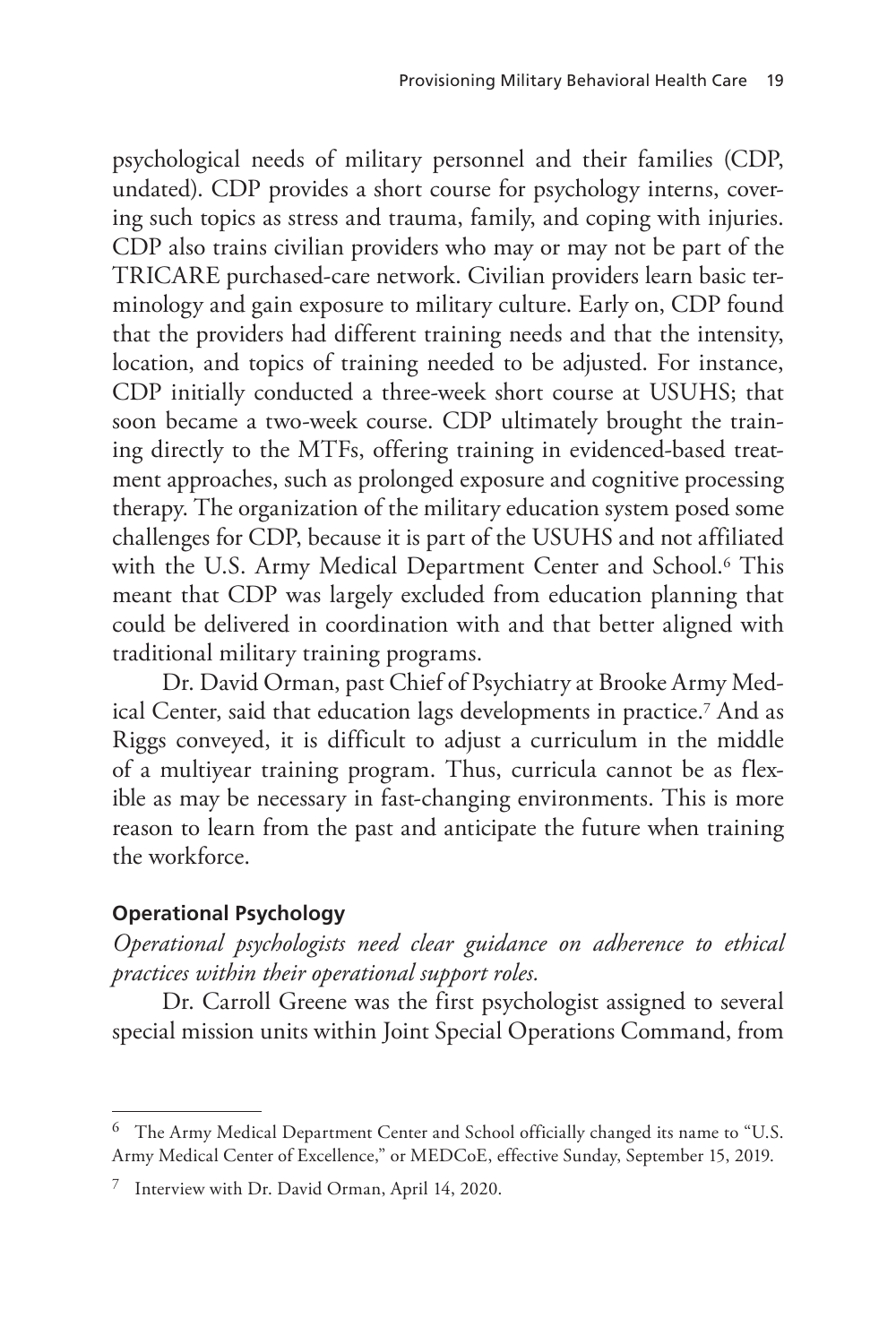1998 through 2004.8 He described the role of the military operational psychologist that predominantly developed within Special Forces as applying "their skills to operational issues . . . within military, intelligence, transportation, logistics, within special operations and in support of operators."<sup>9</sup> Operational psychologists may support threat assessment, interrogation, other intelligence activities, and counterespionage and may train operators and intelligence professionals to be effective at getting information. Greene was involved in developing the first set of guidelines governing the practice of operational psychology. He said he and some other psychologists attending the annual Survival, Evasion, Resistance and Escape conference consulted with Stephen H. Behnke, director of the APA's Office of Ethics, to ensure that the guidelines met APA's ethical standards. Significant controversy followed, with accusations that DoD was using psychologists to support enhanced interrogation activities. The ethical standards and practices for psychologists in various detainee care or interrogation situations are still being developed today.

In Chapter Two, we described some of the DoD policies that have evolved as tension between professional ethics and national security needs continues. Greene pointed out that 99 percent of the APA members that voted on what constitutes ethical practices for operational psychologists had never been in the military themselves and did not "know about the mindset or the ethics of military operational psychologists."10 He went on to address the challenges of coordination of roles of the psychologists delivering care and those supporting operational needs:

So, you've got one psychologist supporting health care of the guard force, the administration, as well as the detainees. You've got another psychologist supporting just the operational interrogational side of it. Then, who can do what? Can the clinical psychologist let the operational psychologist know anything about

<sup>8</sup> Interview with Dr. Carroll Greene, February 11, 2020.

<sup>&</sup>lt;sup>9</sup> Interview with Dr. Carroll Greene, February 11, 2020.

<sup>&</sup>lt;sup>10</sup> Interview with Dr. Carroll Greene, February 11, 2020.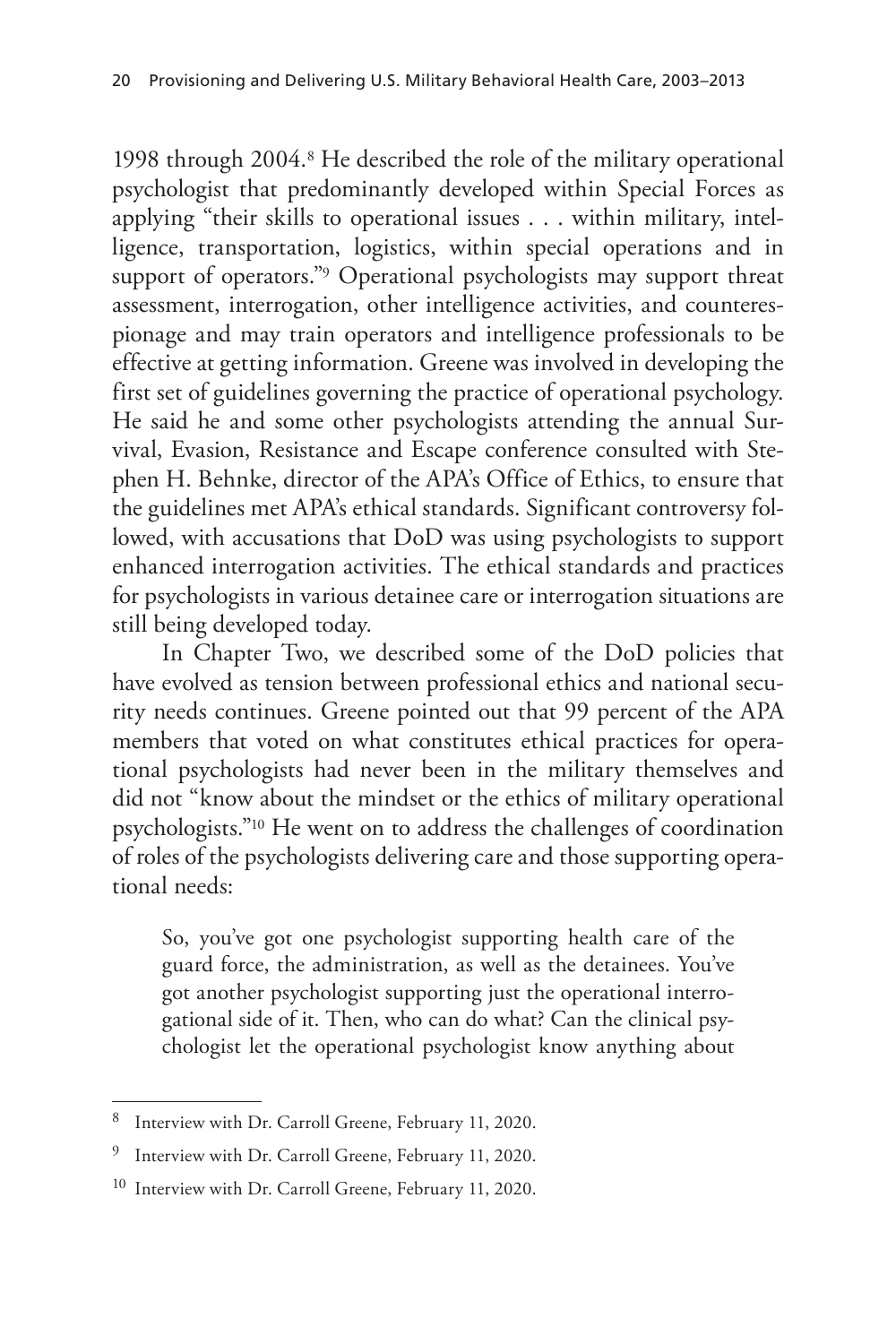some disorder, or dysfunction, or physical, or mental need that a detainee has?11

The negotiation of ethical practices within national security contexts is complex. We interviewed one expert on this, Greene. Many other opinions and details need to be captured to derive more specific lessons. For more information, APA maintains a detailed timeline of events and policy statements (APA, undated).

#### **Locations and Assignments**

*Embedded behavioral health care is critical for establishing rapport, early intervention, and effective care. Providers need to be prepared to operate as organic assets, assigned to a unit, and to communicate their value and role to commanders and service members.*

The interviewees all believed that embedding behavioral health care in units and in primary care was a game changer. Most interviewees addressed embedded care in some way, with the belief that proximity to troops matters for building trust and access. Dr. Rebecca Porter, past Army Director of Psychological Health, described differences in how behavioral health care was embedded during wartime: *organic* personnel were assigned to units, *attached* personnel were assigned to an MTF. As she explained,

embedded behavioral health is a concept that refers to almost like a behavioral health clinic in the brigade garrison area. What some people mean when they say embedded behavioral health is *organic*, and organic behavioral health is when you've got them assigned to the unit. They are uniformed soldiers. You've got a psychologist or social worker or behavioral health tech that is actually assigned to the brigade and they call them BHOs, Behavioral Health Officers. They're assigned to the brigade. They train with the brigade. They go downrange with the brigade.

<sup>&</sup>lt;sup>11</sup> Interview with Dr. Carroll Greene, February 11, 2020.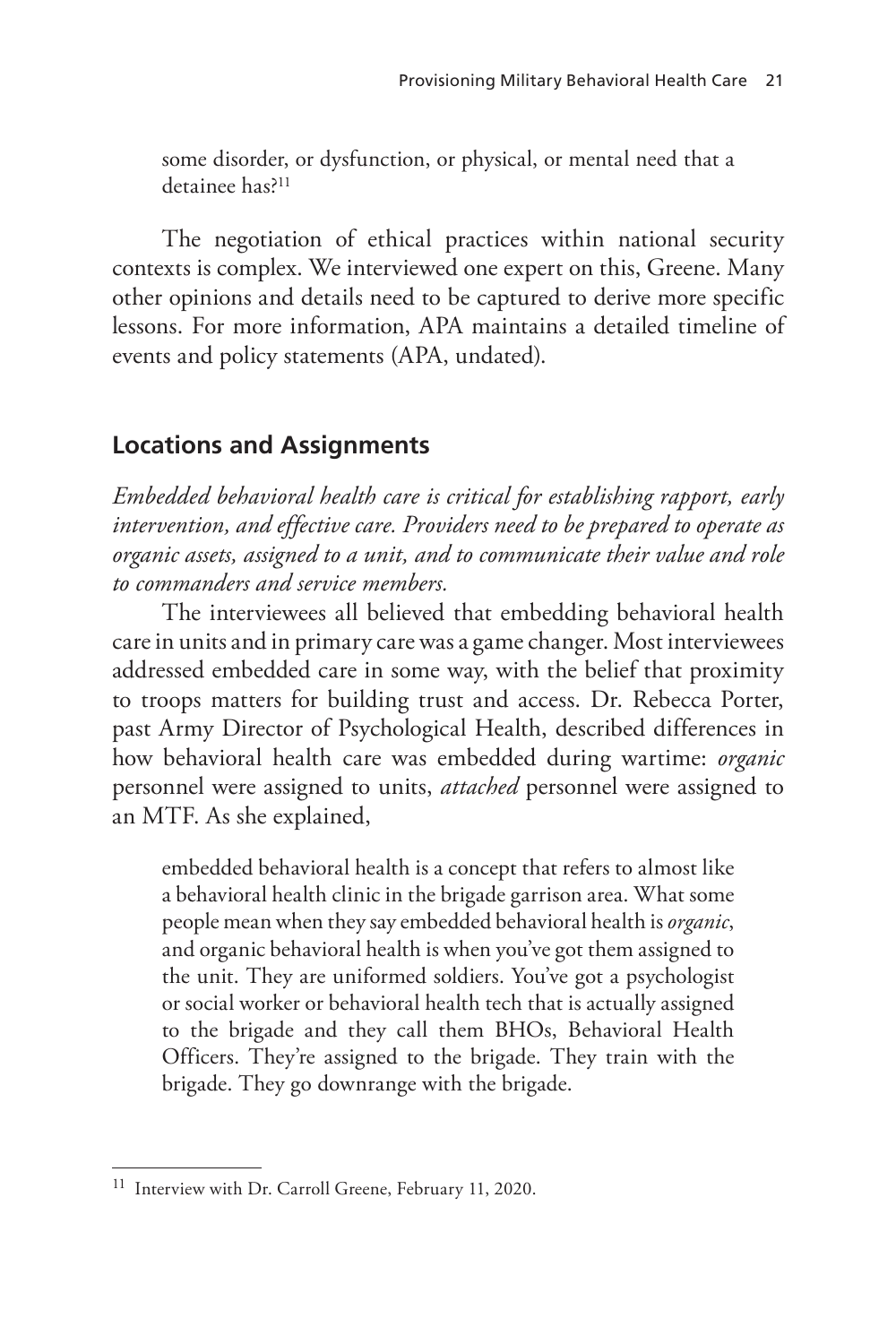She stated that the two programs, one for embedded and one for organic providers, were added to the TO&E [table of organization and equipment].<sup>12</sup>

CDR Robert Lippy, who was the officer in charge of the Combat Stress Clinic at Camp Dwyer, Helmand Province, in 2010, described differences in the types of deployments, depending on how embedded the providers were. As he explained,

I deployed with a medical battalion, and so we deployed as companies, two separate companies out of that Marine Corps medical battalion. So, basically, what it does is [that] it takes what they call health service augmentation personnel, basically personnel from the MTFs, and they're given TAD [temporary additional duty] orders to med[ical] battalions where they then deployed again for that deployment.

Getka explained that the Navy began putting psychologists on aircraft carriers in the 1990s.13 He said that commanders embraced having a psychologist in operating environments because the number of medevacs off the ships for behavioral health care dropped to almost zero. However, early in OIF, psychologists that deployed on ships came out of Navy hospitals, having trained in a medical model that was not a good fit for the operational environment that they were being thrown into. He went on to say that an early challenge for psychologists operating in combat environments was that they did not know how to describe their value proposition, "This is what I'm here to do, this is what I can do." Getka believes that the shift to the operational stress control (nonmedical) model reliant on a stress continuum is what enabled psychologists to better communicate with sailors and with commands.

<sup>12</sup> Interview with Dr. Rebecca Porter, January 31, 2020.

<sup>&</sup>lt;sup>13</sup> Interview with Dr. Eric Getka, February 11, 2020.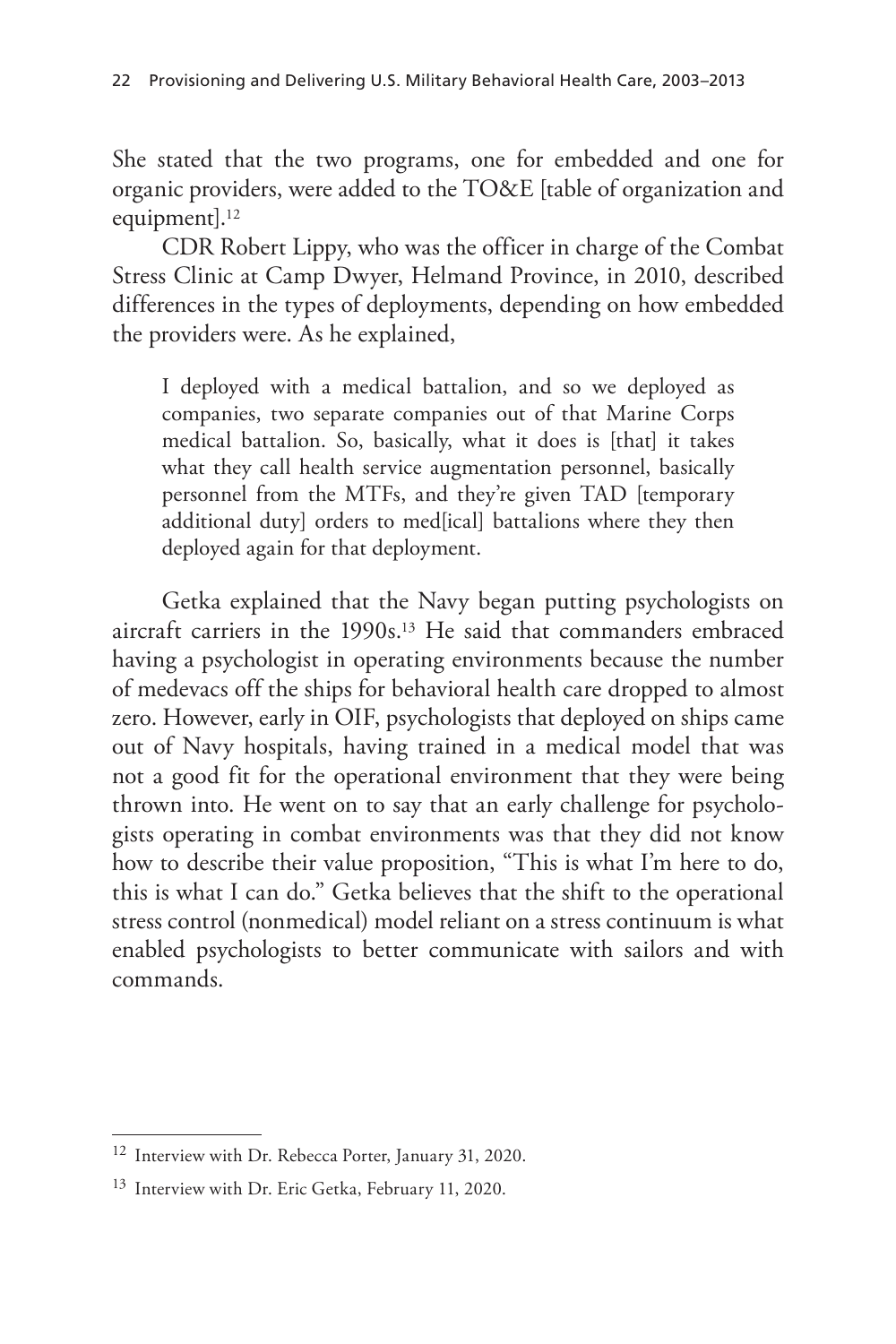# **Equipping**

*Providers need to know the contents of and how to use the latest clinical practice guidelines and assessment instruments as these tools continue to evolve.*

Behavioral health providers' equipment includes clinical tools for assessment (screeners and questionnaires) and treatment methods (clinical guidelines for evidence-based practice). The first VA/DoD clinical practice guideline for the treatment of acute stress disorder and PTSD was published in 2004. This guideline evaluated the clinical research, described the level of evidence for each intervention, and recommended empirically supported practices; it prescribed best practices for behavioral health providers to follow when treating traumatic stress.

Validated screening tools and questionnaires were recommended to identify depression, PTSD, general anxiety, and suicidality. These instruments allowed behavioral health providers to understand an individual's symptoms and offered a way of communicating with patients about their health. Screening questionnaires for PTSD, depression, suicidality, and substance abuse have established psychometric properties and do not require clinician judgement to score them. It is more difficult to assess TBI in a war zone.<sup>14</sup>

# **Research**

*Efforts to streamline and reduce the time required for regulatory review of behavioral health studies could bring health solutions to service members sooner.* 

Interviewees from a variety of backgrounds and roles noted the need for better, faster, and more innovative research. What was common across interviewees was frustration—with the pace of research, with the extent to which research drives program implemen-

<sup>&</sup>lt;sup>14</sup> Phone conversation with Dr. James Kelly, past director of the National Intrepid Center of Excellence.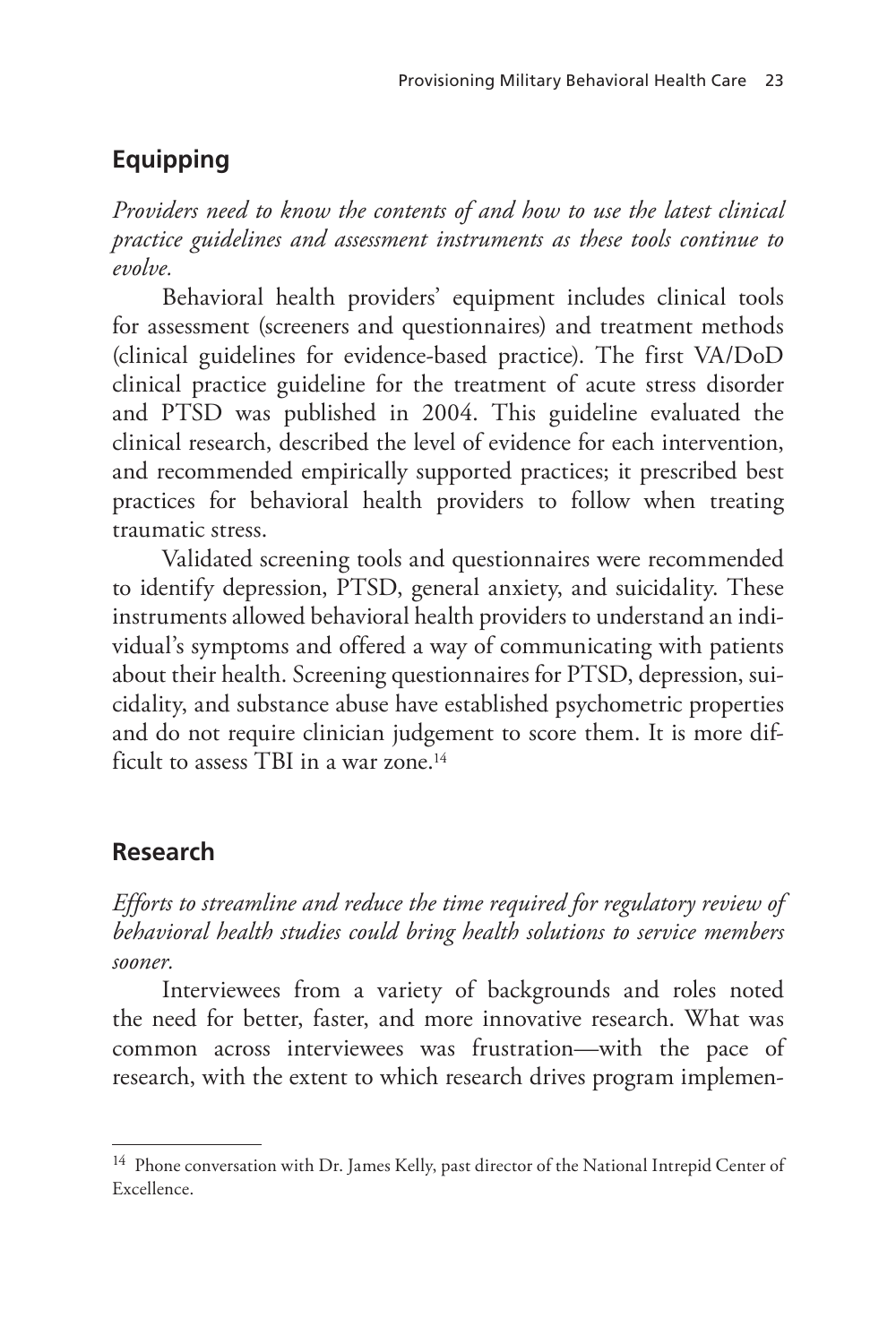tation, and with what GEN Peter Chiarelli, past Vice Chief of Staff of the Army, described as an incentive system that impedes progress because of competition among researchers and because of the drive for academic tenure. Chiarelli said that "people need to sit down and say how do we change the incentive system to get us working together [toward a common goal]."15

Maintaining a cohesive research infrastructure such that baseline data are continuously collected will enable a quicker response to research demands in the next war. Research on DoD health services has evolved, and programs typically collect some form of program evaluation. Dinneen said, "It takes a war to innovate."16 Innovation requires evaluation. Efforts to standardize and evaluate programs reflected the military's cultural shift to evidence-based practice. Research is necessary to address the next health concern, but research lags clinical needs and practices. That led to some untested programs being implemented without an evaluation component to assess outcomes. Research is also expensive. It was not until 2007 that substantial resources were allocated to study military mental health.

Terri Tanielian, a senior scientist at RAND, addressed her experiences conducting two large studies of service member and family health. Regulatory review of DoD research is time consuming and comes with constraints. Tanielian described having to go through DoD regulatory requirements,

which meant that our sampling approach as well as our survey instrument had to go through their review. During that process, we were advised that it would not be approved if it included anything about substance use or anything about military sexual harassment or sexual assault. So, we removed those items. <sup>17</sup>

These barriers to research impede the development of new knowledge and solutions that could improve the lives of service

<sup>15</sup> Interview with GEN Peter Chiarelli, April 15, 2020.

<sup>16</sup> Interview with Dr. David Orman, April 10, 2020.

<sup>17</sup> Interview with Terri Tanielian, February 20, 2020.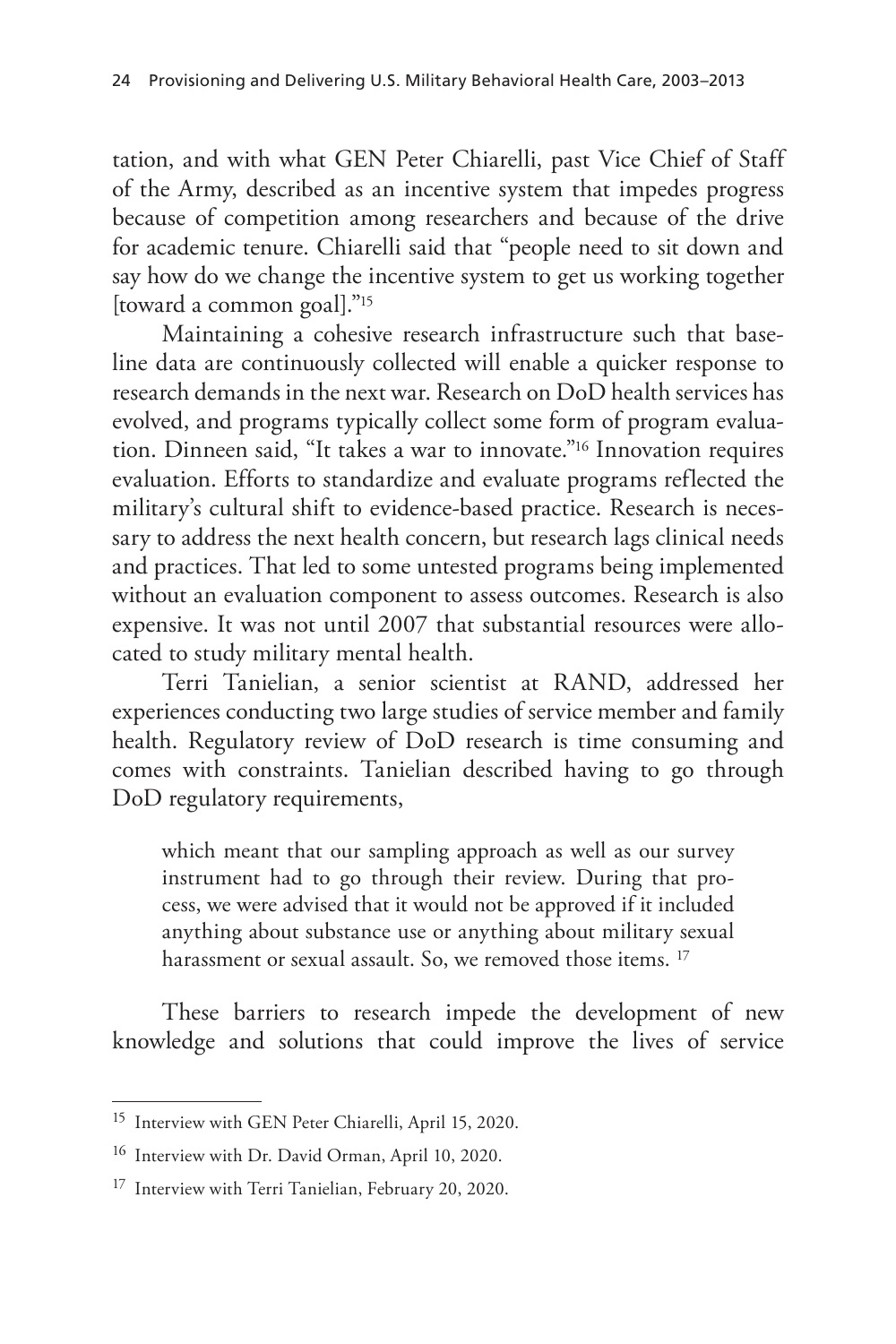members and their families. The assessment of sensitive topics, such as mental health, in human subjects research is heavily scrutinized and regulated. Thus, it was difficult to conduct research on PTSD and substance abuse and evaluate of treatment programs and publish in a timely fashion. This delayed programmatic changes that could have brought more effective care to service members sooner. DoD has worked to improve the research infrastructure and reduce review time, but the problem remains.

# **Chapter Summary**

Manpower shortfalls made it difficult to meet the demand for behavior health services—with problems stemming both from the inability to estimate requirements and difficulty accessing providers. Interviewees discussed obstacles and solutions for building a provider pipeline (using scholarships, retention bonuses, and other financial incentives) and for hiring the needed number and mix of providers. It seemed the big lesson interviewees described is that it is possible to surge to meet new demands on the behavioral health system, but there need to be avenues for hiring and appropriate incentives to do so. Interviewees described several lessons about provisioning behavioral health care between 2003 and 2013:

- Tools to predict manpower requirements were needed.
- It is important to properly incentivize professional psychologist involvement in military careers and to engage human resources early and often in psychologists' career development so that they are aware of and attracted to military careers.
- DoD requires direct-hire authority for behavioral health care specialists to support major overseas contingency operations. Psychologists must be licensed before deploying.
- A single coordinating authority is needed that can prescribe what training and education behavioral health providers should get and the modality (institutional training, mobile training, continuing education) by which they should get it. Operational psychologists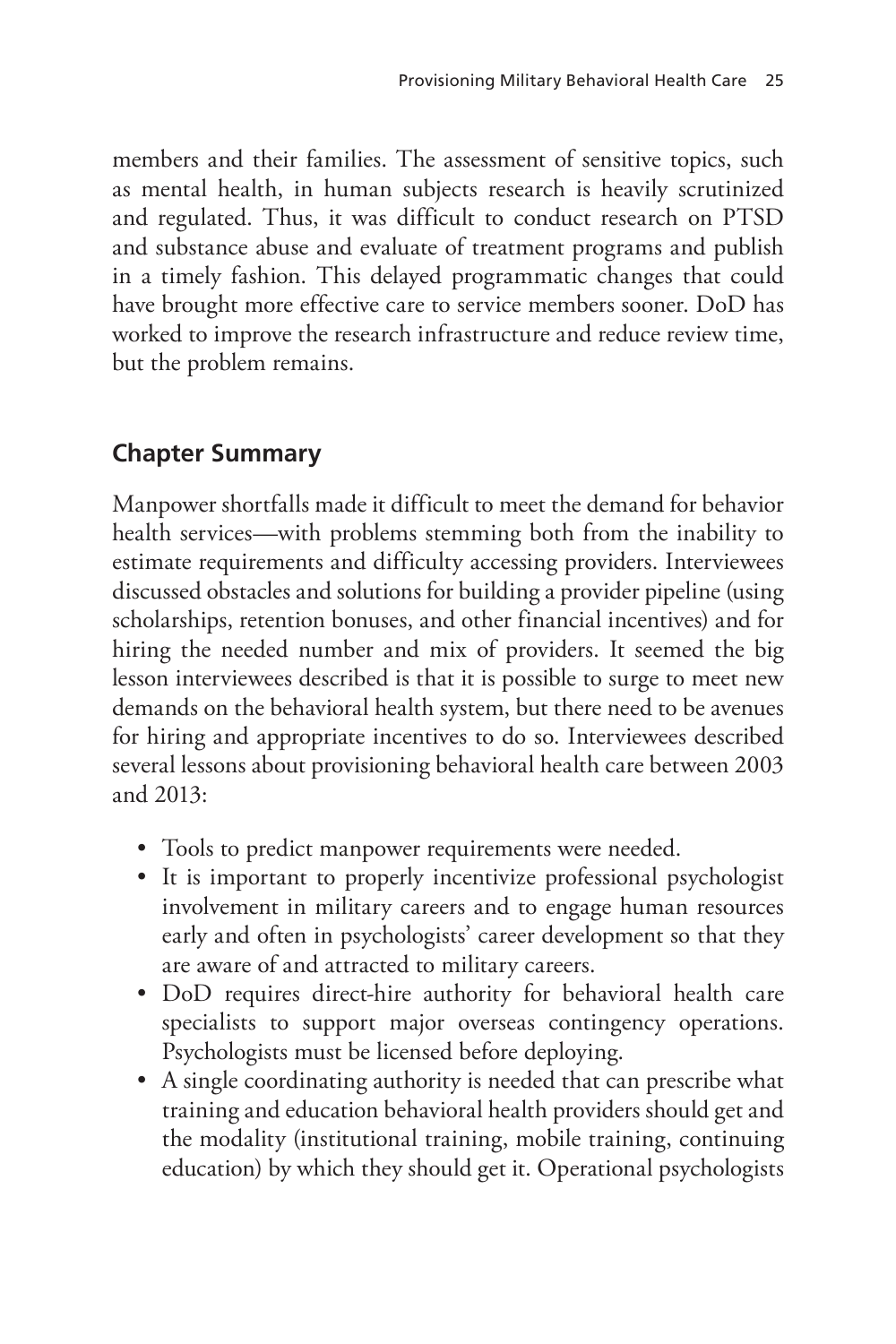need clear guidance on adherence to ethical practices within their operational support roles.

- Embedded behavioral health care is critical for establishing rapport, early intervention, and effective care.
- Providers need to be prepared to operate as organic assets, assigned to a unit, and to communicate their value and role to commanders and service members.
- Providers need to know the contents of and how to use the latest clinical practice guidelines and assessment instruments as these tools continue to evolve.
- Efforts to streamline and reduce the time required for regulatory review of behavioral health studies could bring health solutions to service members sooner.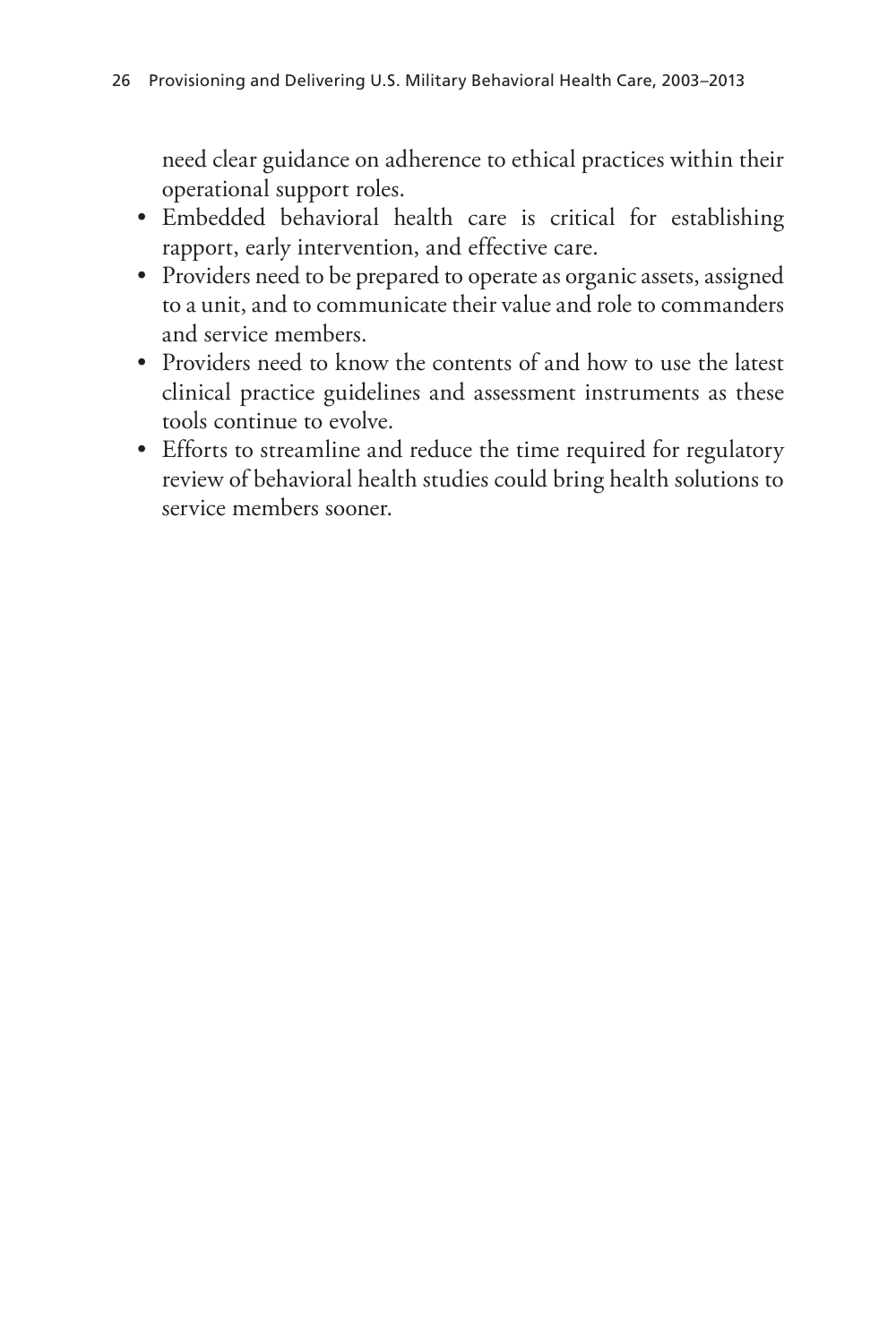Behavioral health services are quite varied, including prevention, early intervention, health monitoring, and treatment (of service members, spouses, and children). Provider roles are quite varied as well. The interviewees described important changes to the health system that affected the delivery of care and discussed behavioral health within the care delivery system, the roles, the models under which providers practiced, and the electronic systems for documenting care delivery.

# **Organization of the Military Behavioral Health Care System**

*Behavioral health providers need to be prepared to practice in MTFs, in theater, and in different roles, depending on the setting (i.e., primary care, specialty care, and consultation).* 

The behavioral health system underwent massive change over the first decade of OIF and OEF. Crow said that, between 2003 and 2005,

the Army transition to brigade-oriented configuration was maturing, so we had more psychologists going into brigades as the brigade behavioral health officer. Social workers were also in those positions. But our psychologists, and this is where we were training them to be comfortable going into a brigade able to provide consultation to a brigade commander, a battalion commander, a company commander, and not only be focused on clinical work with one patient at a time but to think organizationally about,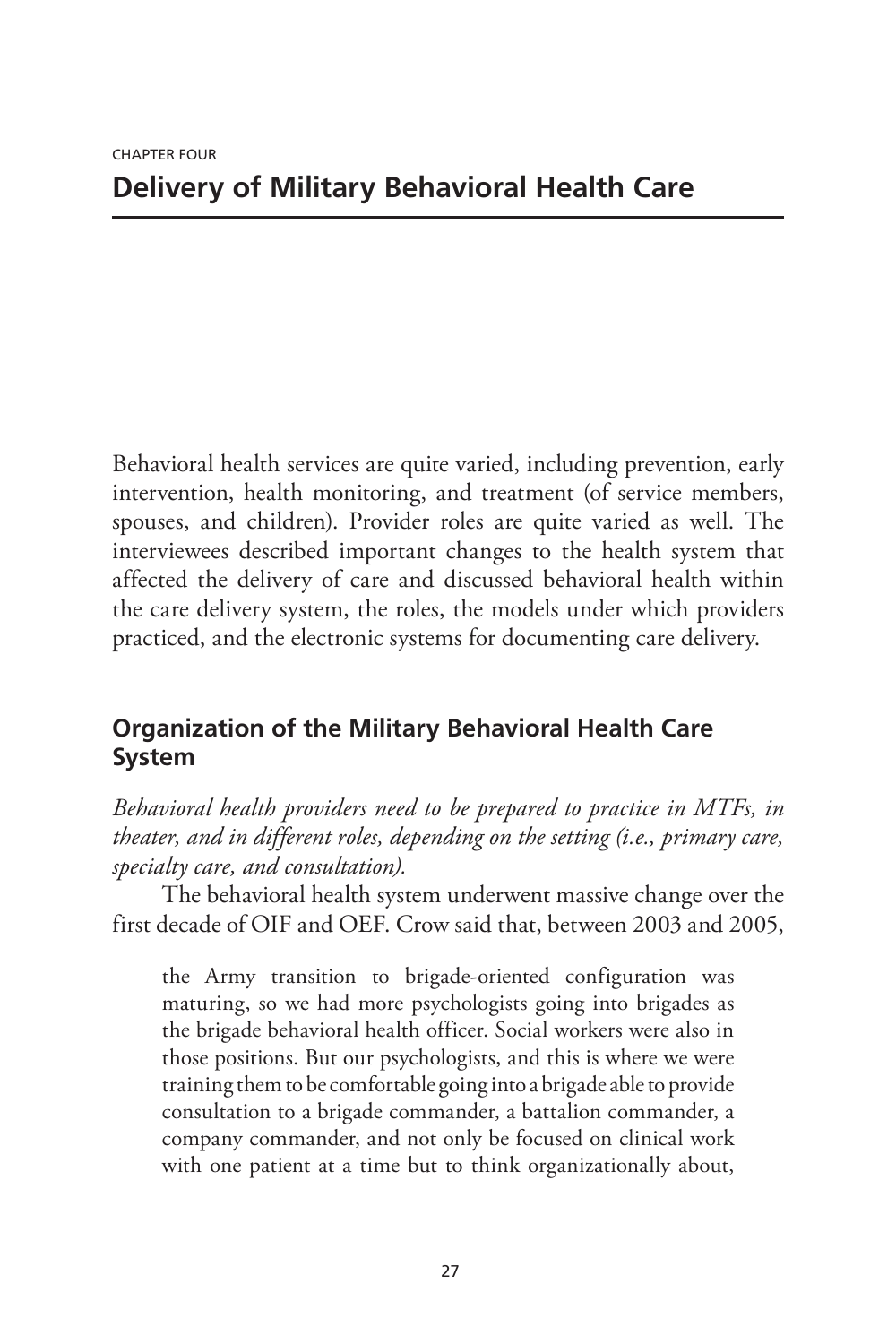how do you advise a commander in a way that makes sense to him or her, of what can they do at the organizational level and in their leadership role.<sup>1</sup>

The Army also transformed the way behavioral health was delivered by forming the Behavioral Health Service Line, which included social work, psychology, and psychiatry departments, instead of each operating separately. The intent was to remove stovepipes in behavioral health disciplines and to improve continuity of care (Hoge et al., 2016). The idea was there was "no wrong door" when seeking behavioral health support.<sup>2</sup> This led to treatment teams delivering care, and Orman said that any member of the treatment team could lead the team,3 meaning that there was no natural hierarchy by discipline. He said,

the psychiatrist typically is not the team lead. So any issues of who's the authority, who's leading the team, et cetera, by design, we made sure that was specialty non-dependent. And that, in essence we wanted the team to operate as a team and do what they uniquely do well from their various specialty vantage points, to contribute to the welfare of the soldiers that were accessing the team for treatment  $4$ 

The Army's combat stress control doctrine was in development and aimed to organize care based on need, not function. Crow said,

One of the things that I think was the major shift in doctrine was, the Army combat stress control doctrine was built around the notion that you had kind of segregated functions, primarily in prevention versus treatment. And there was a configuration, there were treatment teams, prevention teams, and there were functions associated with those, but they were segregated. And

<sup>&</sup>lt;sup>1</sup> Interview with Dr. Bruce Crow, August 22, 2019.

<sup>2</sup> Interview with Dr. Michael Dinneen, April 10, 2020.

<sup>3</sup> Interview with Dr. David Orman, April 10, 2020.

<sup>&</sup>lt;sup>4</sup> Interview with Dr. David Orman, April 10, 2020.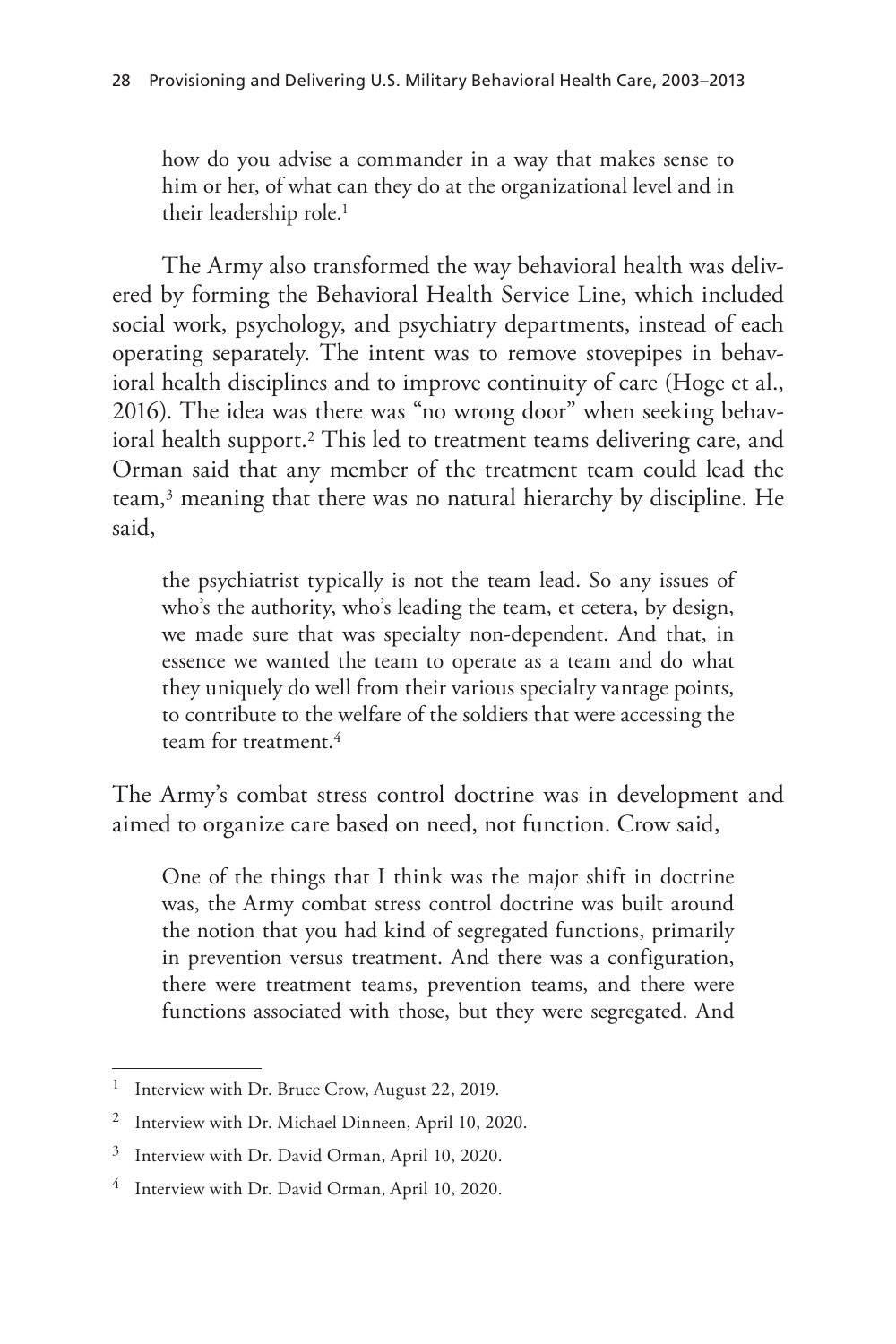one thing that we saw in theater was, it just wasn't logical at all, a soldier who was close to a prevention team, and that was the only behavioral health support in the area, went to the local behavioral health people that were in their area to ask for services, and that team would say, "Well, we don't do treatment. We only do prevention. You'll have to go to some other location." It was a drive, it was in an unsecure area, and it just kind of didn't make sense. So that type of experience and observation led to a shift in doctrine that every behavioral health provider was a combat and operational stress control officer. Every provider. And they would need to know all of the functions and be able to deliver all the functions based on need—so, not based on the role that you were assigned within the unit, [but] based on need of the organization you were supporting based on the need of the soldiers that were receiving support. So that was a pretty big shift in thinking about doctrine and, again, the training that would be needed for personnel and then how to deliver it, how to organize the services.<sup>5</sup>

## *A center of excellence for behavioral health needs to be empowered to coordinate services within the MHS.*

Another important development in the organization of care was the establishment of the Defense Centers of Excellence for Psychological Health and Traumatic Brain Injury (DCoE) in 2007. DCoE was charged with ensuring excellence in behavioral health care, a broad mission that encompassed education, outreach, training, and research to further the effectiveness of psychological health care. However, DCoE existed outside the health delivery system. It was a large agency, with a large mission, and the centers "built the plane while flying it."6 Dr. Charles Engel, past director of the DoD Deployment Health Clinical Center, explained:

The operations of the health system were the responsibility of the services, the Army, Navy, Air Force, [and] marines, and the

<sup>5</sup> Interview with Dr. Bruce Crow, August 22, 2019.

<sup>6</sup> Interview with Dr. Charles Engel, February 17, 2020.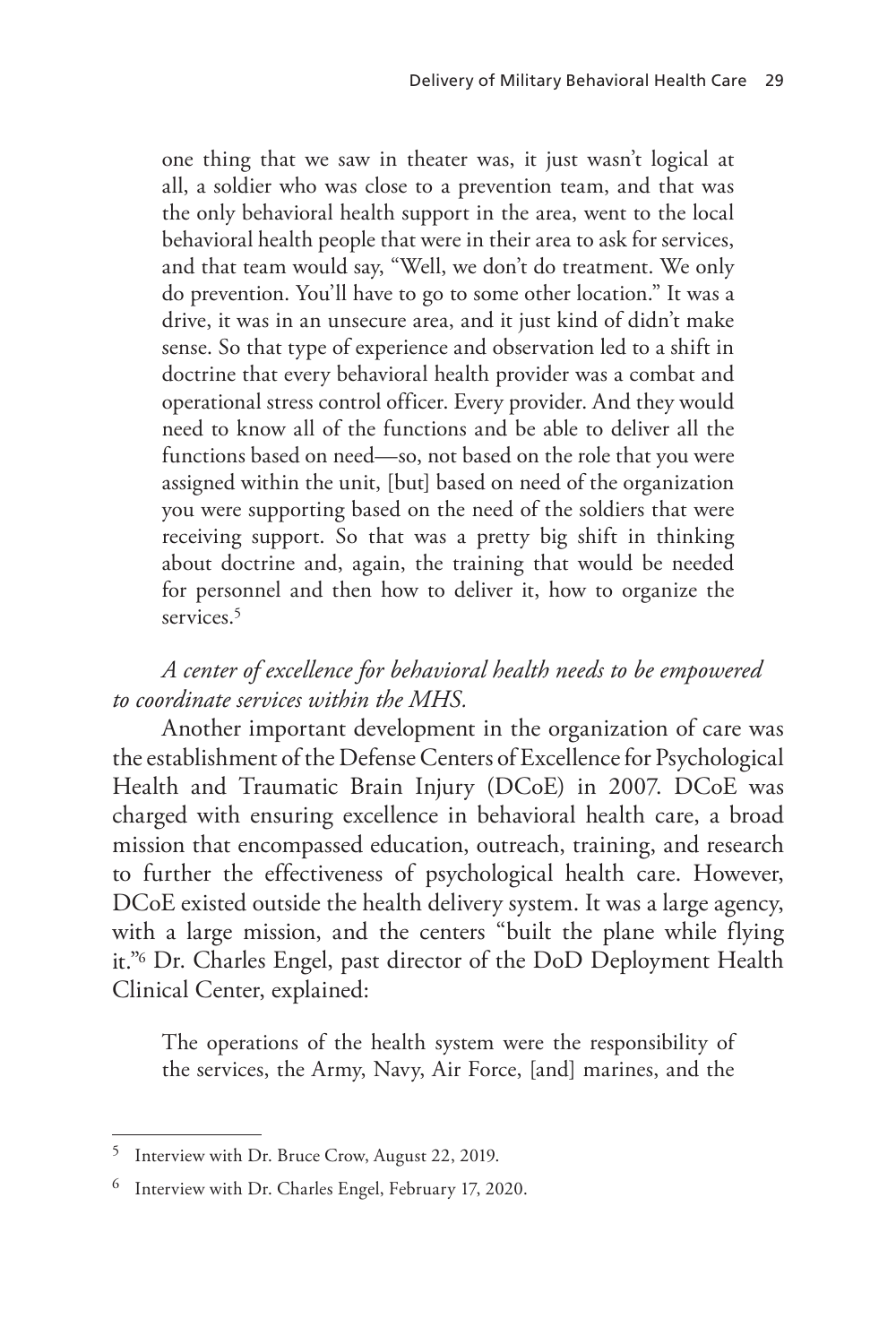DoD piece was policy so there was this huge policy shop [DCoE], and they were receiving tremendous resources, and I think there was a sense on the part of the provider community and the services that . . . the money was going there and not getting used appropriately.7

In 2013, DCoE was reorganized, and different components moved to DHA, which was established in October 2013 to consolidate the service MTFs into a triservice health system. That meant that Army, Navy, and Air Force behavioral health providers would need to adjust to new workflows and procedures. Efforts to standardize procedures and documentation affected providers' work experiences and feelings about work. Engel said,

One might hope that, with the unification of the system under DHA, that an activity like DCoE, if stood up in a future conflict, may be in a better place to be operationally connected, but it was disconnected in some ways that it couldn't really help . . . it was a structural organizational flaw in many ways.<sup>8</sup>

# **Models of Behavioral Health Care**

## **Nonmedical Model**

*Behavioral health providers need to be prepared to address prevention and health within a nonmedical model.* 

The military's extensive efforts to reduce behavioral health stigma as a barrier to care included shifts away from a medical model to a nonmedical model that focused on prevention of symptoms outside the clinical setting instead of the treatment of clinical disorders. To reduce stigma and encourage behavioral health care–seeking, a stress continuum model and efforts to normalize PTSD as a normal reaction to abnormal circumstances ensued. Providers need to buy into this

<sup>7</sup> Interview with Dr. Charles Engel, February 17, 2020.

<sup>8</sup> Interview with Dr. Charles Engel, February 17, 2020.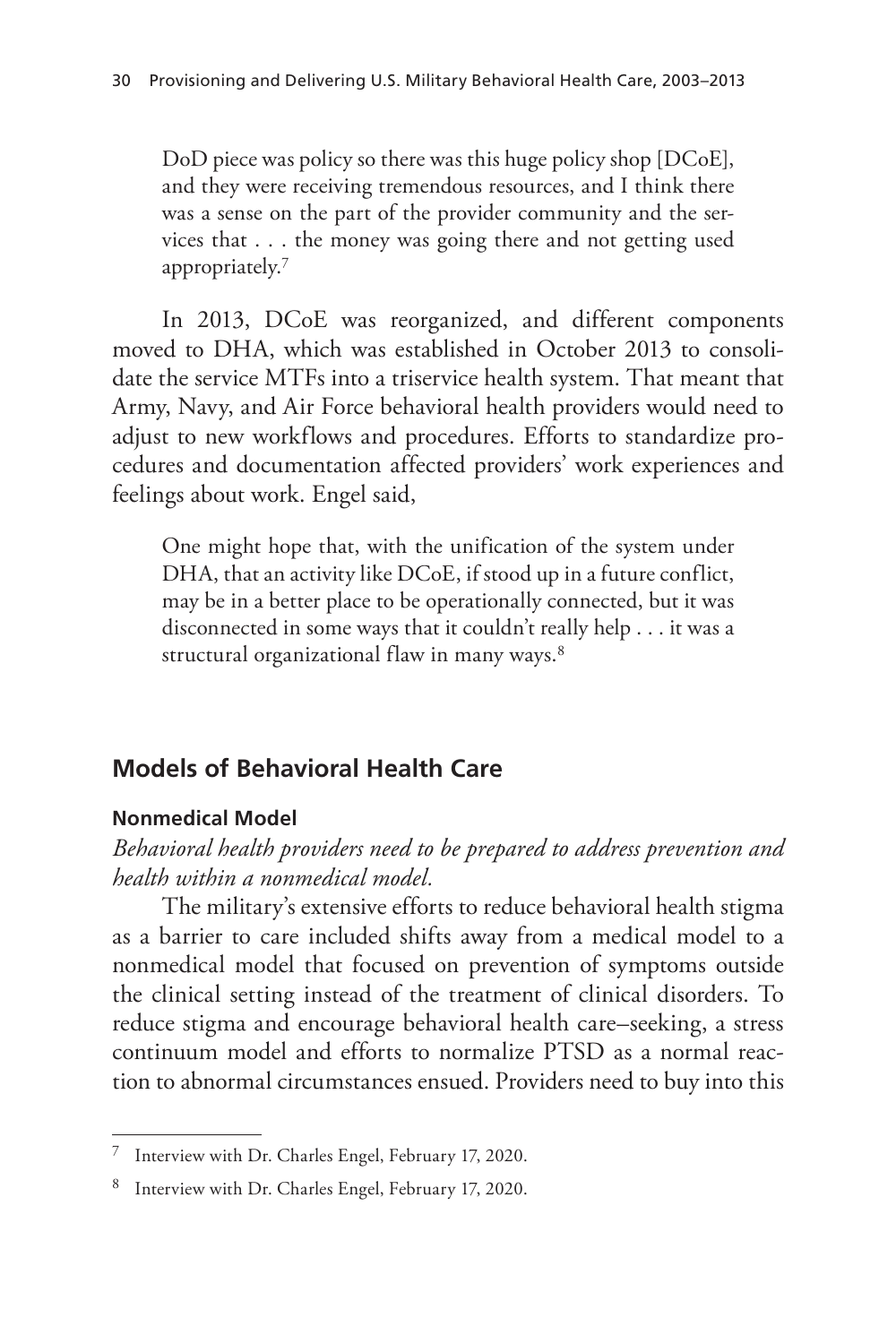approach and learn to convey it to service members and commanders as needed.

Providers need to capably deliver prevention practices (i.e., preclinical activities, such as resilience-building, psychoeducation, stress management). According to Dr. William Nash, past director of psychological health for the U.S. Marine Corps, the stress continuum is important in operational stress control (such as the Operational Stress Control and Resilience model) and for communicating with service members and line leadership.9 The training most behavioral health providers receive involves recognizing, diagnosing, and treating psychopathology. Psychology training typically does not focus on the prevention of disorders, except for early intervention to prevent long-term impairment, so prevention is a new skill psychologists need.

#### **Patient-Centered Medical Home**

*Integration of behavioral and nonbehavioral health care is critical. Behavioral health providers need to be prepared to practice in the primarycare setting.*

In the MTF, behavioral health providers (technicians, counselors, and psychologists) are on-site resources in primary care; this is the Patient-Centered Medical Home model. Over the past decade, the MHS has worked to implement a collaborative care model in which patients are the hub and in which providers work together as a unit caring for the patient. The military worked to transform primary-care delivery, to improve care coordination, continuity, and quality. Engel said, "primary care is the backbone of care. It's where the service members are being seen and it's really where the greatest need was."10 He indicated that a crucial aspect of the Patient-Centered Medical Home model is the universal screening that occurs during every visit to primary care. Behavioral health screening tools can quickly determine whether it would be useful to involve the on-site care manager or inte-

<sup>9</sup> Interview with Dr. William Nash, February 20, 2020.

<sup>10</sup> Interview with Dr. Charles Engel, February 17, 2020.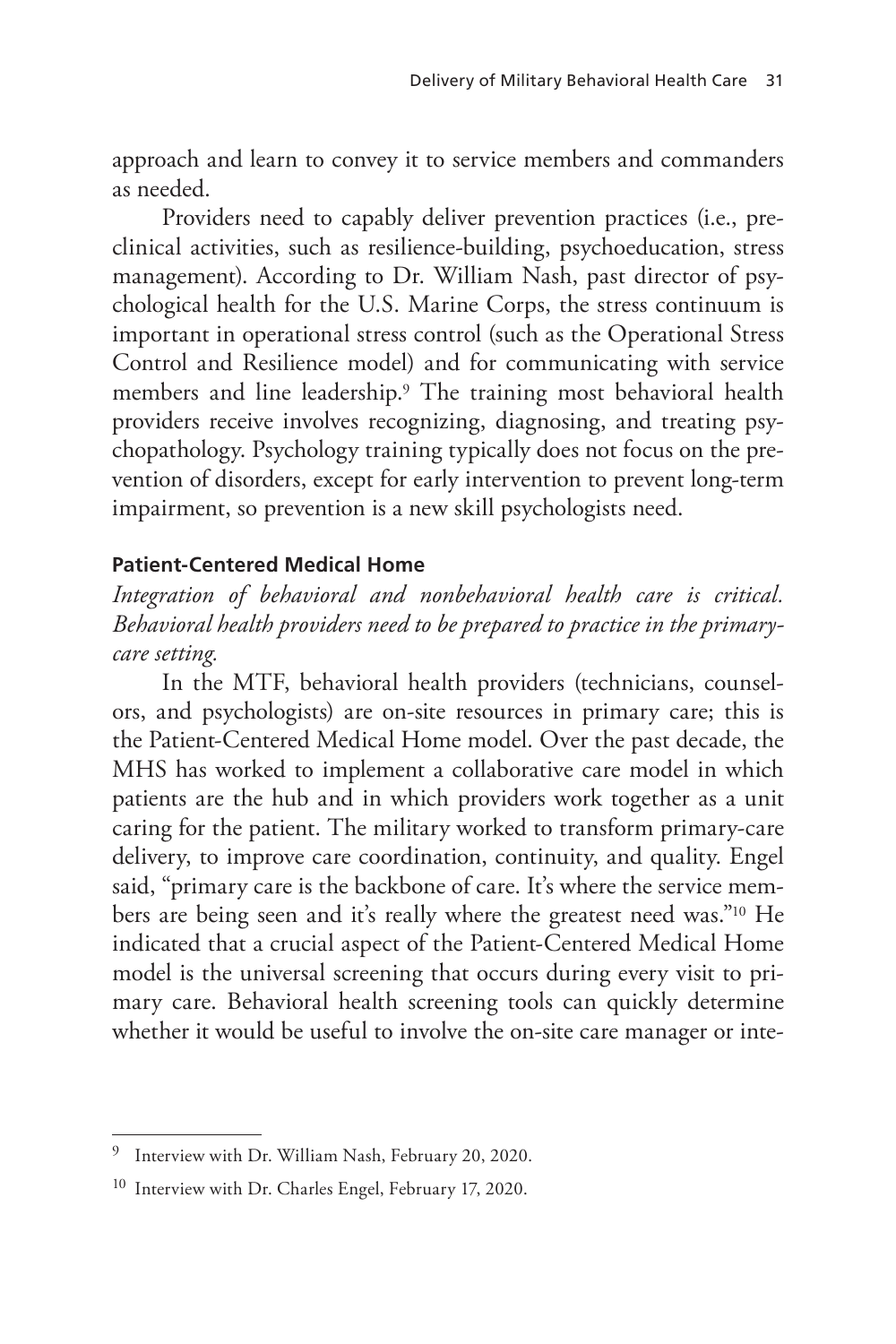grated behavioral health provider. That provider can deliver short-term care and determine whether a referral to specialty care is needed.<sup>11</sup>

#### **Prevention: Health Screening and Resilience-Building**

*Behavioral health providers need to capably deliver prevention and psychoeducation activities and conduct routine health surveillance.* 

The lessons of the first Gulf War did not lead the MHS to anticipate the medical needs of the new wars. These lessons did, however, teach the military the importance of health surveillance. As Tanielian stated, "one of the big lessons of the first Gulf war, was really kind of defining and paving the way for our postdeployment health assessment so that we were trying to monitor for some of those concerns."12 Mandatory health screening is crucial. Routine health assessments—annually, predeployment, postdeployment, and three to six months postdeployment—are essential ways to track individual health status and to bring service members into contact with the health system. The FY 2007 NDAA added the requirement for service members to have face-to-face meetings with behavioral health providers when reviewing the health assessments (Pub. L. 109-36, 2006). This was important both for health monitoring and for offering service members an experience with a behavioral health provider.

Tanielian also spoke about people's expectations: "If we could just improve resilience or we can improve readiness, that would mitigate some of these [health] consequences."<sup>13</sup> Interviewees expressed varied opinions about the value of resilience-building programs. Chu viewed them as necessary but not effective enough; he suggested that research is needed to compare resilience-building approaches to develop effective strategies.14 Clinicians expressed skepticism about the military's expectation that negative psychological sequelae of war could be

<sup>11</sup> Interview with Dr. Charles Engel, February 17, 2020.

<sup>12</sup> Interview with Terri Tanielian, February 20, 2020.

<sup>13</sup> Interview with Terri Tanielian, February 20, 2020.

<sup>14</sup> Interview with Dr. David Chu, January 8, 2020.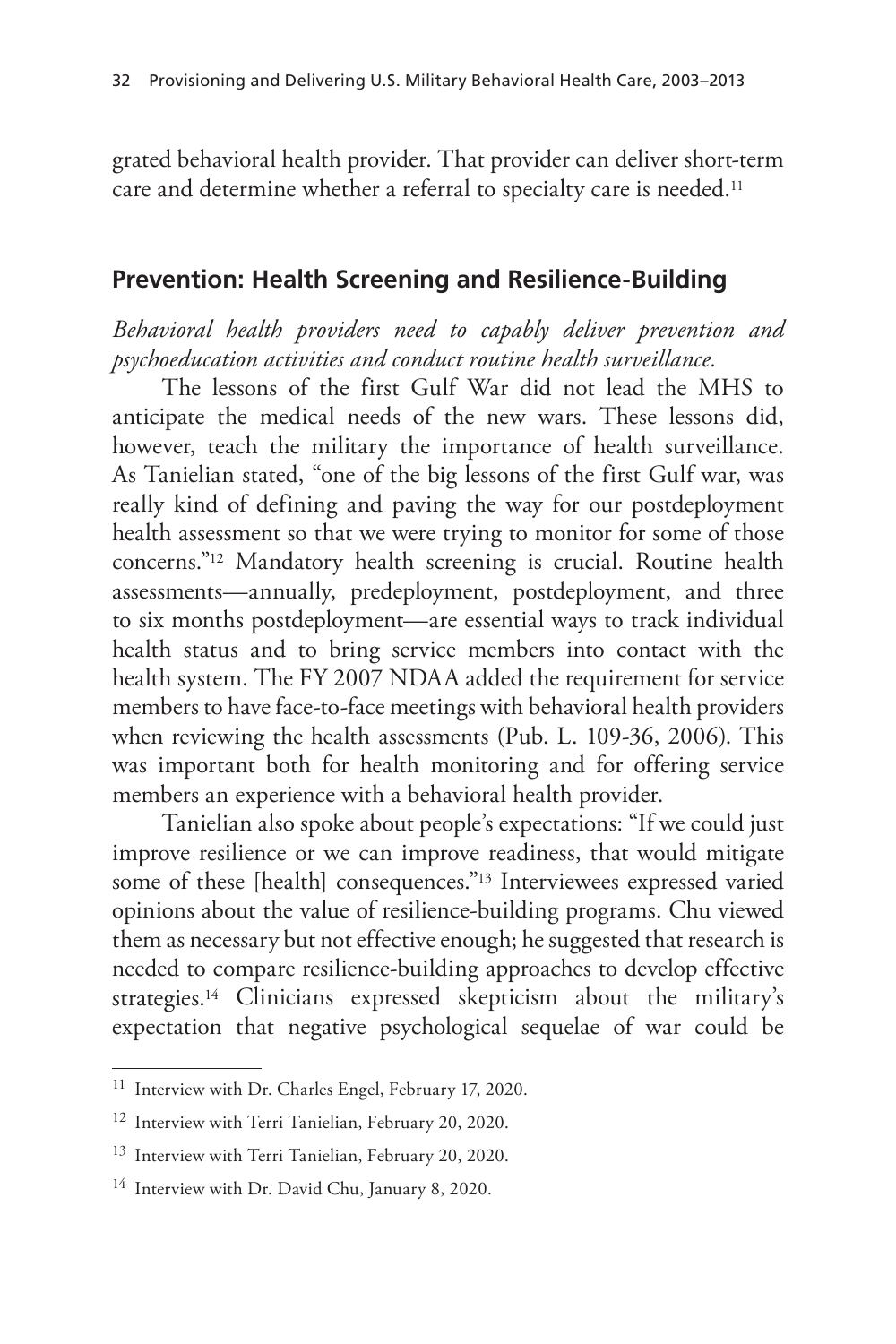mitigated through resilience training. In fact, some suggested that the shift to prevention sent the wrong message to troops—implying that postwar behavioral health problems could (or should) be prevented.

GEN (ret.) Eric Schoomaker, past Army Surgeon General, said it was GEN George Casey who pressed him for a solution to prevent people from "drifting over that line" from stress into impairment.<sup>15</sup> Schoomaker believes that is where to focus the Battlemind program to prevent deployment and postdeployment problems. The Battlemind program (Adler et al., 2009) has many components, most of which are taught by behavioral health providers. Psychoeducation, such as teaching people to recognize behavioral health symptoms, is one essential component. The Battlemind program is intended to prepare service members for the stress of deployment and to assist service members with redeployment adjustments. Orman said that the program reflected the Army's move away from a medical model of psychological disorders (which focuses on pathology and treatment) toward a nonmedical approach to preventing stress and normalizing stress reactions. This was consistent with the Marine Corps' reliance on the stress continuum.

# **Command Consultation**

*Behavioral health providers need to be able to articulate their role and value to commanders, understand confidentiality policies, and communicate the minimum necessary information to address the information commanders need to know to maintain unit readiness.* 

Behavioral health providers often determine fitness for duty, and commanders rely on these providers for feedback on an individual's readiness. That requires providers to maintain a relationship with service members and with their "bosses." Porter said she discussed this idea of dual agency and having "two masters" as early as internship. She

<sup>15</sup> Interview with LTG Dr. Eric Schoomaker, April 17, 2020.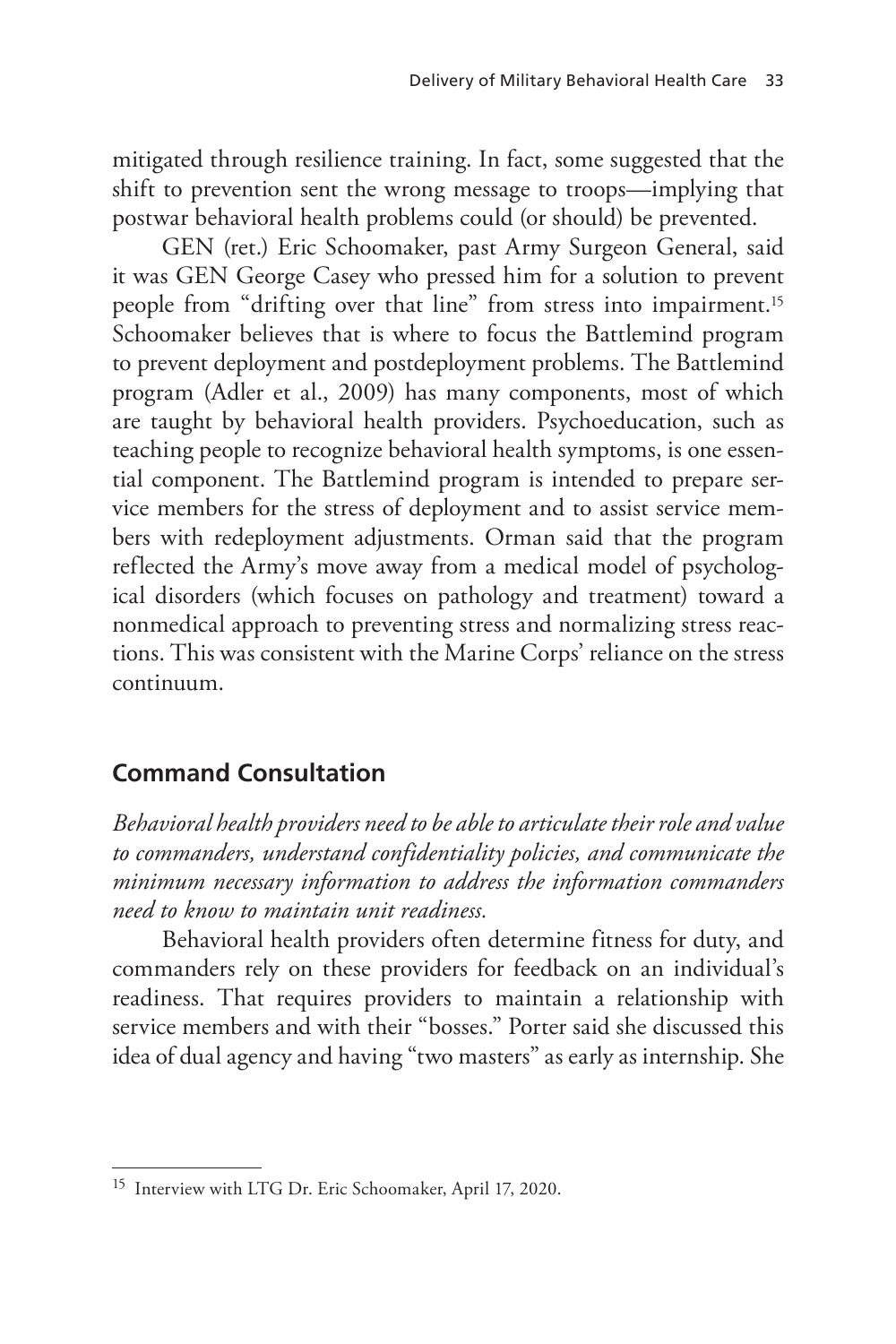thought it was possible in most cases "to navigate that in a respectful, ethical way."16

Many interviewees described the importance of being able to articulate the value and role of the behavioral health provider (either embedded in units or in garrison). Ensuring providers can communicate effectively with both service members and commanders about the value and capabilities of the health provider is important. Lippy indicated that one of the bigger changes in care delivery during the wars was the emphasis on communication with line commanders. Although that was always an important role for behavioral health providers, Lippy said, "there's just been increasing emphasis on that as really the standard of care."17 DoDI 6490.08, 2011, provides guidance on what information should be provided to satisfy the purpose of a disclosure. Lippy indicated "that [the DoDI] specifies that balance of confidentiality with a commander's need to know, so who's ultimately responsible for his sailors, and marines. So, it outlines those nine conditions of when you not only can break confidentiality, but you're actually required to do that."18

## **Treatment**

*Behavioral health providers need to be trained to follow VA/DoD clinical practice guidelines for the treatment of PTSD, depression, and other psychological disorders in service members and their families and to document their practices.* 

The prevalence of war-related PTSD, depression, and TBI placed great demand on the behavioral health delivery system. The first edition of the VA/DoD clinical practice guideline for PTSD was issued in 2004, around the time awareness of postcombat adjustment and behavioral health problems became a focus of the new wars in Iraq and Afghanistan (Management of Post-Traumatic Stress Working

<sup>16</sup> Interview with Dr. Rebecca Porter, January 31, 2020.

<sup>17</sup> Interview with CDR Robert Lippy, August 22, 2019.

<sup>&</sup>lt;sup>18</sup> Interview with CDR Robert Lippy, August 22, 2019.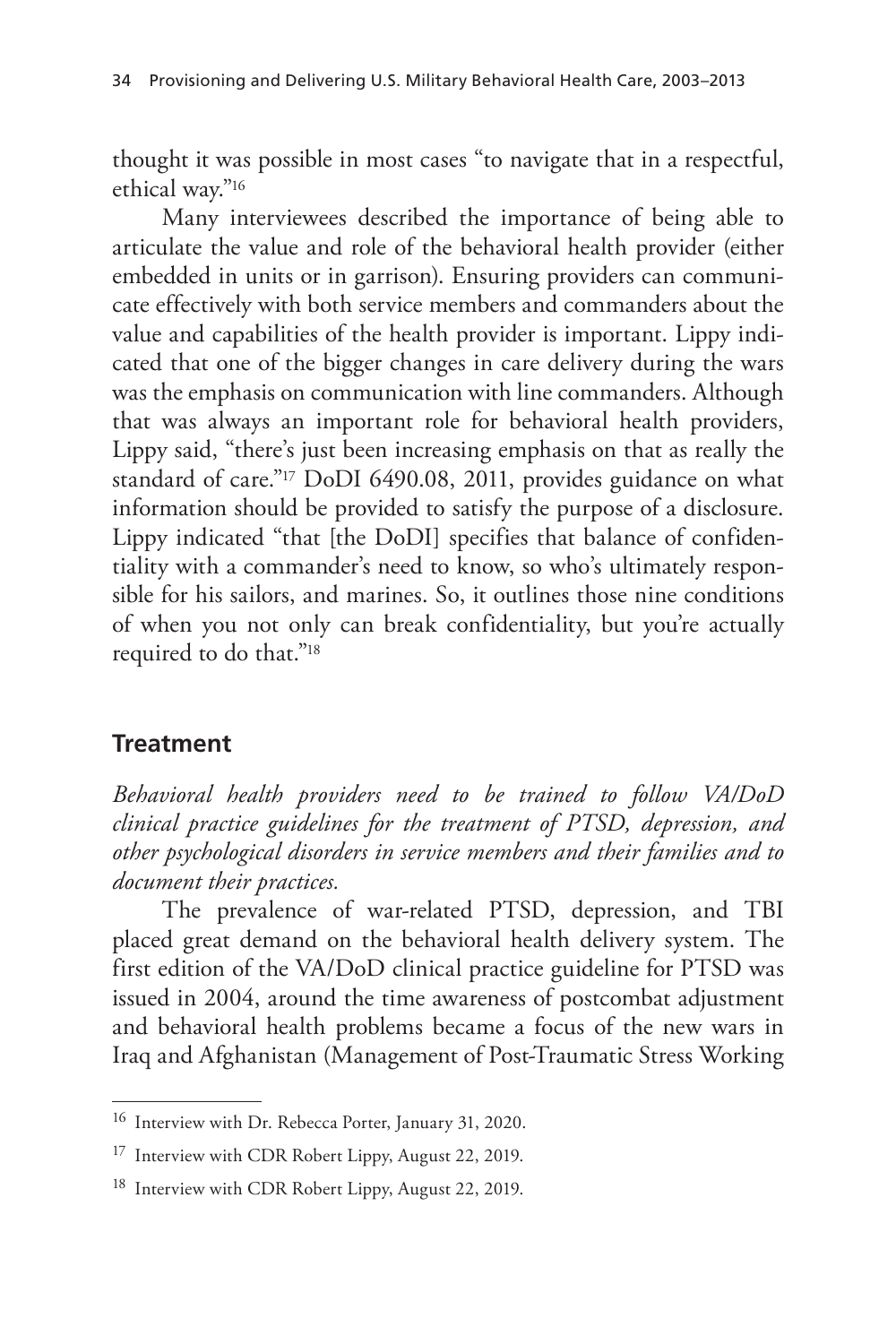Group, 2004). These guidelines offered providers an evidence-based roadmap to the assessment and treatment of PTSD. Psychologists were then trained to deliver manualized cognitive behavioral therapy to service members in garrison. Manualized therapies have explicit instructions for what care to deliver when and for how to measure symptom improvements. Standardized treatment approaches that rely on measurement-based interventions are conducive to quality assessment. The MHS had ramped up and transformed to meet the demands of the wars, and providers were adjusting to the growing interest in the effectiveness of their services. Providers needed to accept that care delivery was standardized, manualized, and scrutinized.

In the theater of war, clinical care focused on assessment and treatment planning. The job of assets organic to the infantry units was "to be closer to the battlefront where they would do sort of a unit circulation. So, go around and sort of talk to the troops probably a little bit more similar to like what a chaplain does."19

*Behavioral health providers need to be prepared to document care delivery using standardized tools conducive to measuring the quality of their care.* 

The evolution of the electronic medical record and the Armed Forces Health Longitudinal Technology Application–Theater enabled deployed providers to document care in low-communication environments. Lippy was surprised by the ease of medical charting in theater. He said that

it was amazing that, here we are, we're in the middle of a desert at this base. It was built from scratch, and I had a laptop, and I was able to connect to electronic medical records. It was primarily a push system. So, I could enter my notes, which would go into the big electronic medical record. A little bit more challenging, though, [was] pulling information. So, if I had to review patient's records, it was a little bit more challenging to get that informa-

<sup>19</sup> Interview with CDR Robert Lippy, August 22, 2019.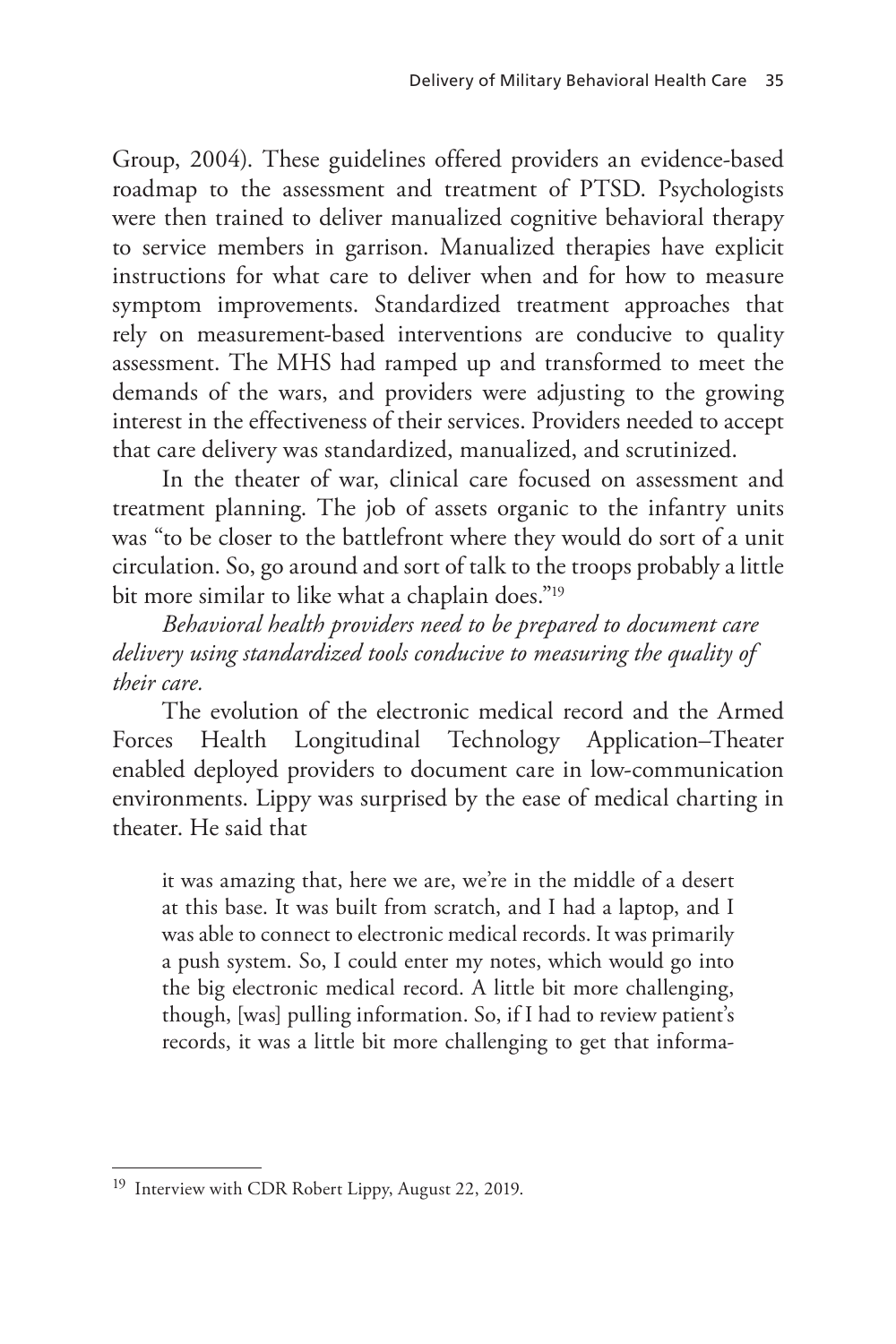tion. I was able to get it, it just, it was a little bit of a lag with it and it wasn't always a reliable system that was up.20

A crucial advancement in understanding the effectiveness of behavioral health care was the development of the BHDP. It was built to capture patient-level data, to facilitate screening and measurementbased care via symptom assessments, and to guide clinicians in delivering measurement-based care. It has enabled the reporting of key metrics about response to treatment and quality of care and the evaluation of treatment patterns and response. Medical record documentation and use of the BHDP are important for measuring the quality of care. As Dr. Jonathan Woodson, past Assistant Secretary of Defense for Health Affairs, said,

it was about building those information systems that could track therapies that soldiers, sailors, airmen, and marines were receiving; the effects of those therapies; and then again, track it over time and space for [an] iterative sort of advancement. But also, at the individual level, to make sure that individuals were responding and weren't lost in the cracks, so to speak, as [they] transfer from duty station to duty station or from military service to civilian life<sup>21</sup>

*Families need support through multiple and frequent deployment cycles.*

Porter described being an assistant to GEN Eric Shinseki on September 11, 2001. She recalled that it was Shinseki's wife who immediately drew attention to the needs of families. It was her experience as an Army spouse during Vietnam that underscored the importance of caring for families while warfighters are deployed.<sup>22</sup> Tanielian thought that

<sup>20</sup> Interview with CDR Robert Lippy, August 22, 2019.

<sup>21</sup> Interview with Dr. Jonathan Woodson, April 17, 2020.

<sup>22</sup> Interview with Dr. Rebecca Porter, January 31, 2020.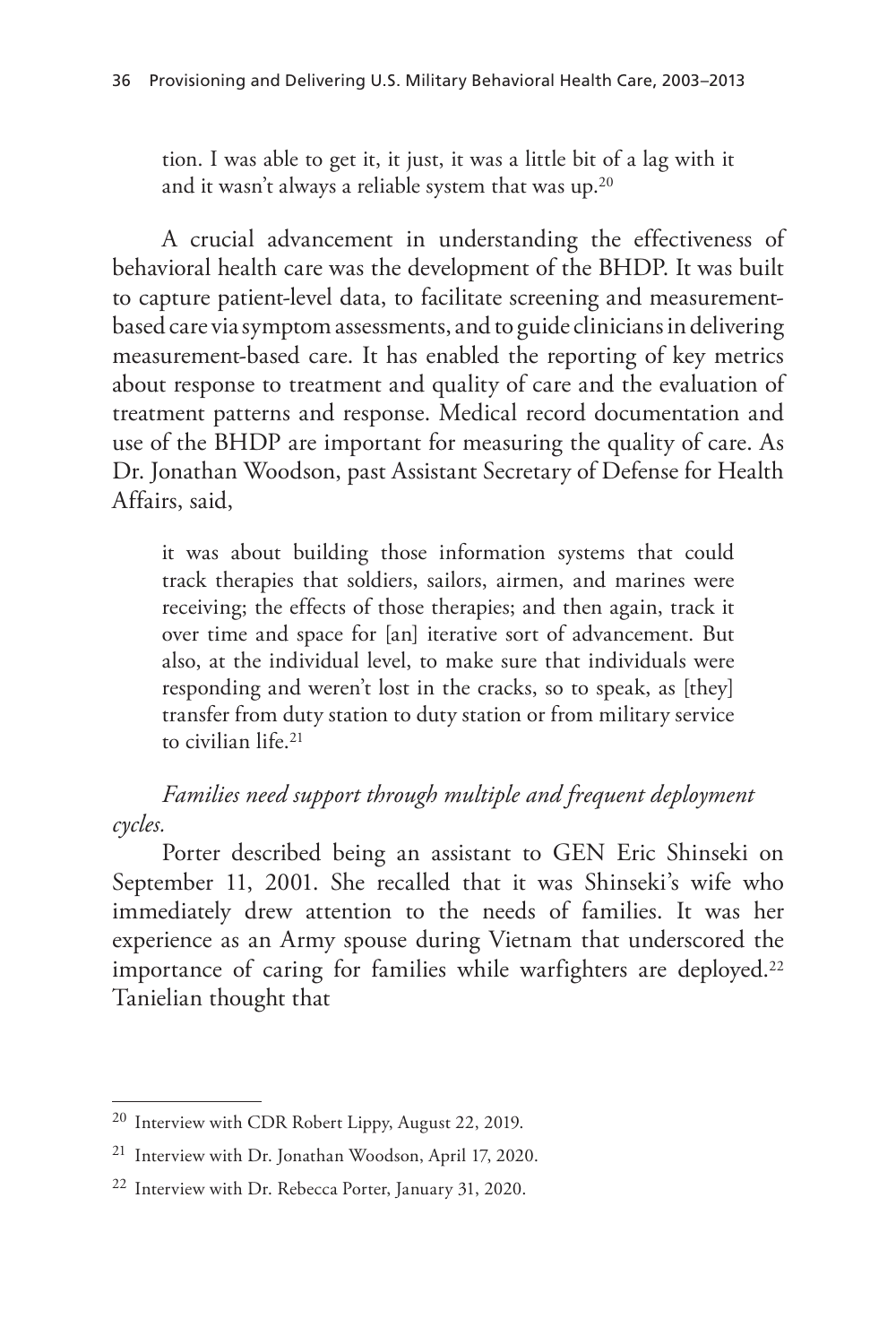one of the lessons from previous deployments is that, when a service member serves, the family serves. There's the social contract that is implicit with the relationship that the services and the DoD have with the troops, that they take care of their families. And so there was a desire to serve them, but there wasn't necessarily a lot of research to inform the needs.<sup>23</sup>

Military beneficiaries (spouses and children of service members) seek care in MTFs, and adult and child behavioral health providers need to be capable of delivering effective care to them. Research on the family members' need for support and an emphasis in military health care on behavioral health led to many behavioral support programs for service members' spouses and children (for example, Military OneSource, Military Family Life Counselors, and the Yellow Ribbon program). The frequency of deployments placed significant strains on the family, and deployment schedules were unlike those for any prior war. Efforts continue to understand the best ways to support military families.

In retrospect, we should have asked our experts more about behavioral health policies for spouses and children. Only two experts raised families as a topic of discussion. We did not sufficiently address the lessons learned about caring for beneficiaries, and that remains an important topic for further study.

# **Chapter Summary**

Interviewees offered several lessons about the delivery of military behavioral health care based on their experiences:

- Behavioral health providers need to be prepared to practice in MTFs, in theater, and in different roles, depending on the setting (i.e., primary care, specialty care, and consultation).
- A center of excellence for behavioral health needs to be empowered to coordinate services within the MHS.

<sup>23</sup> Interview with Terri Tanielian, February 20, 2020.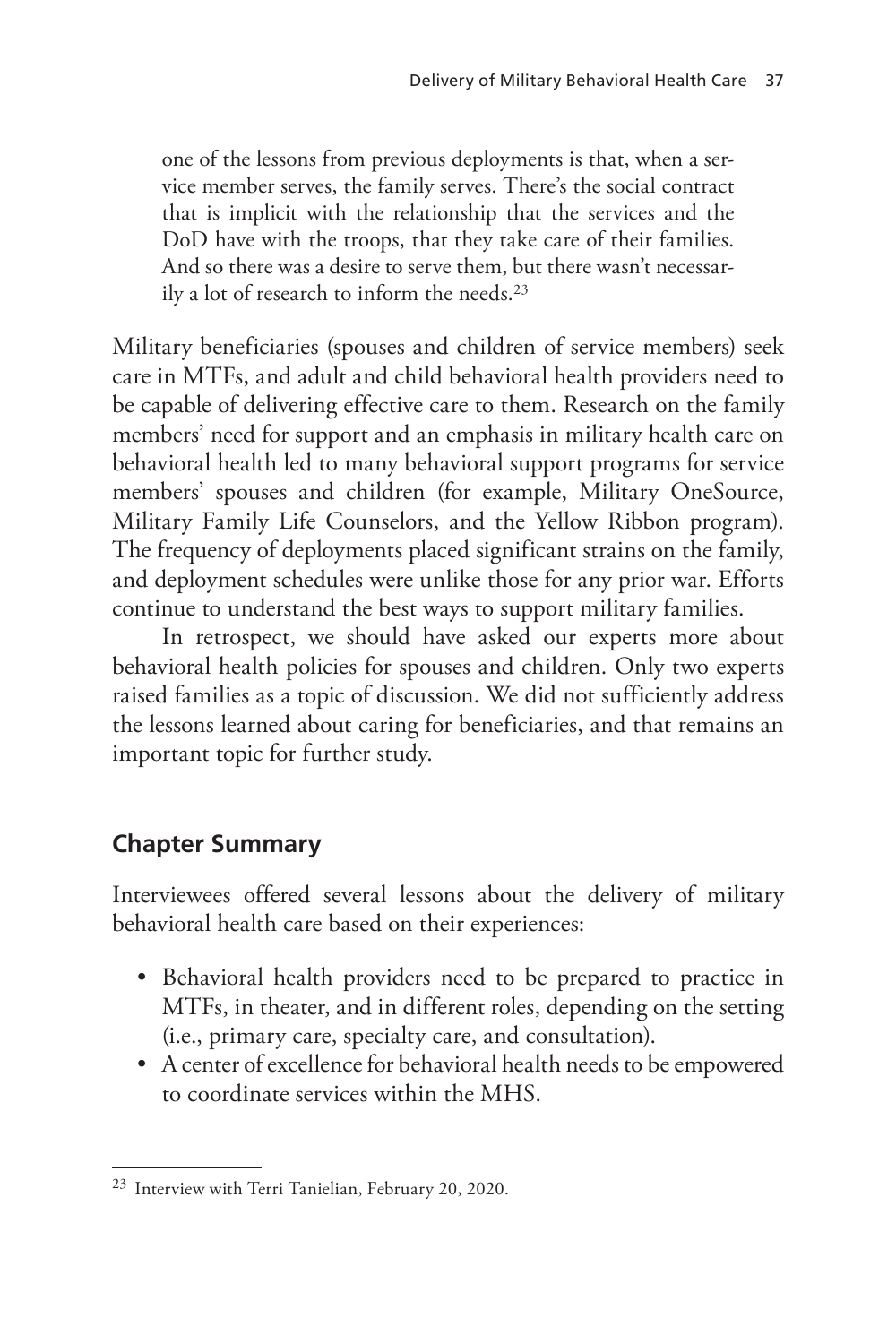- Behavioral health providers need to be prepared to address prevention and health within a nonmedical model. Integration of behavioral and nonbehavioral health care is critical. Behavioral health providers need to be prepared to practice in the primarycare setting.
- It is important for military behavioral health providers to be effective assessment technicians during all touch points and to feel competent delivering preclinical interventions to build resilience among the military population.
- Behavioral health providers need to be able to articulate their role and value to commanders, understand confidentiality policies, and communicate the minimum necessary information to address the information commanders need to know to maintain unit readiness.
- Behavioral health providers need to be trained to follow VA/DoD clinical practice guidelines for the treatment of PTSD, depression, and other psychological disorders in service members and their families.
- Behavioral health providers need to be prepared to document care delivery using standardized tools conducive to measuring the quality of their care.
- Families need support through multiple and frequent deployment cycles.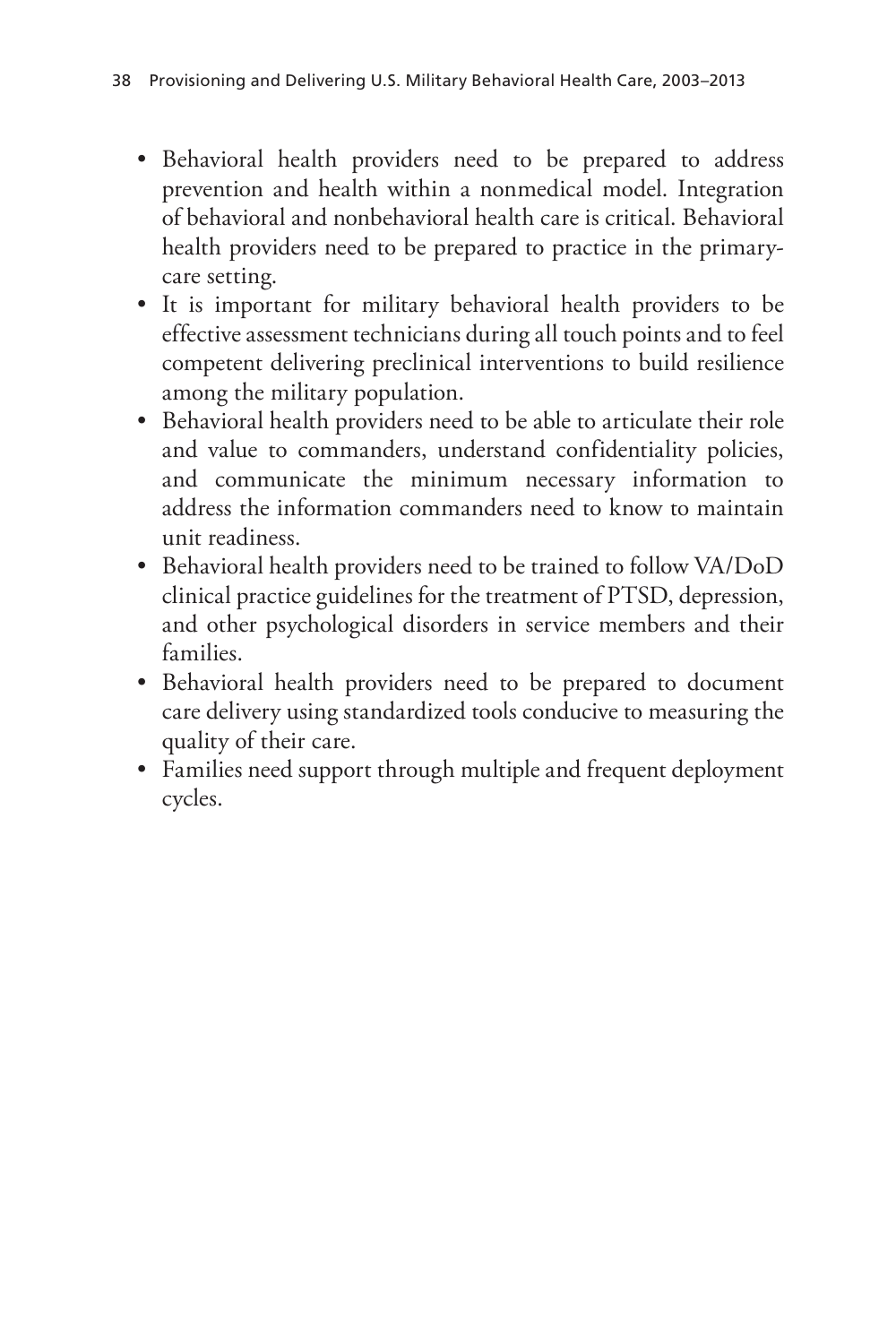In this chapter, we reflect broadly on what changed between 2003 and 2013 and whether the changes were helpful. We offer some ideas for future efforts to build on the lessons we began collecting here.

## **Where Did We Begin?**

Many interviewees felt compelled to describe the history of military behavioral health care in the first Gulf War, after the Pentagon attack on 9/11, and the Anthrax attacks following 9/11. Chu reported an increased focus on behavioral health in late 2001.1 After 9/11, Operation Solace was implemented, which was "therapy by walking around."2 The need for an immediate behavioral health response the weeks and months after 9/11 led to the development of this model of care: bringing stress management and other counseling to the individual, instead of waiting for people to present in a formal health care setting. Thus, Operation Solace was viewed as a precursor to the embedded behavioral health model.

In the first Gulf War, medically unexplained physical symptoms became the pressing health concern, and research expanded to understand and mitigate such symptoms. PTSD and TBI were not high priorities at the time. After 9/11, the military and the public expected a

<sup>&</sup>lt;sup>1</sup> Interview with Dr. David Chu, January 8, 2020.

<sup>&</sup>lt;sup>2</sup> Interview with Dr. Charles Engel, February 17, 2020; Interview with Dr. Dave Orman, April 14, 2020.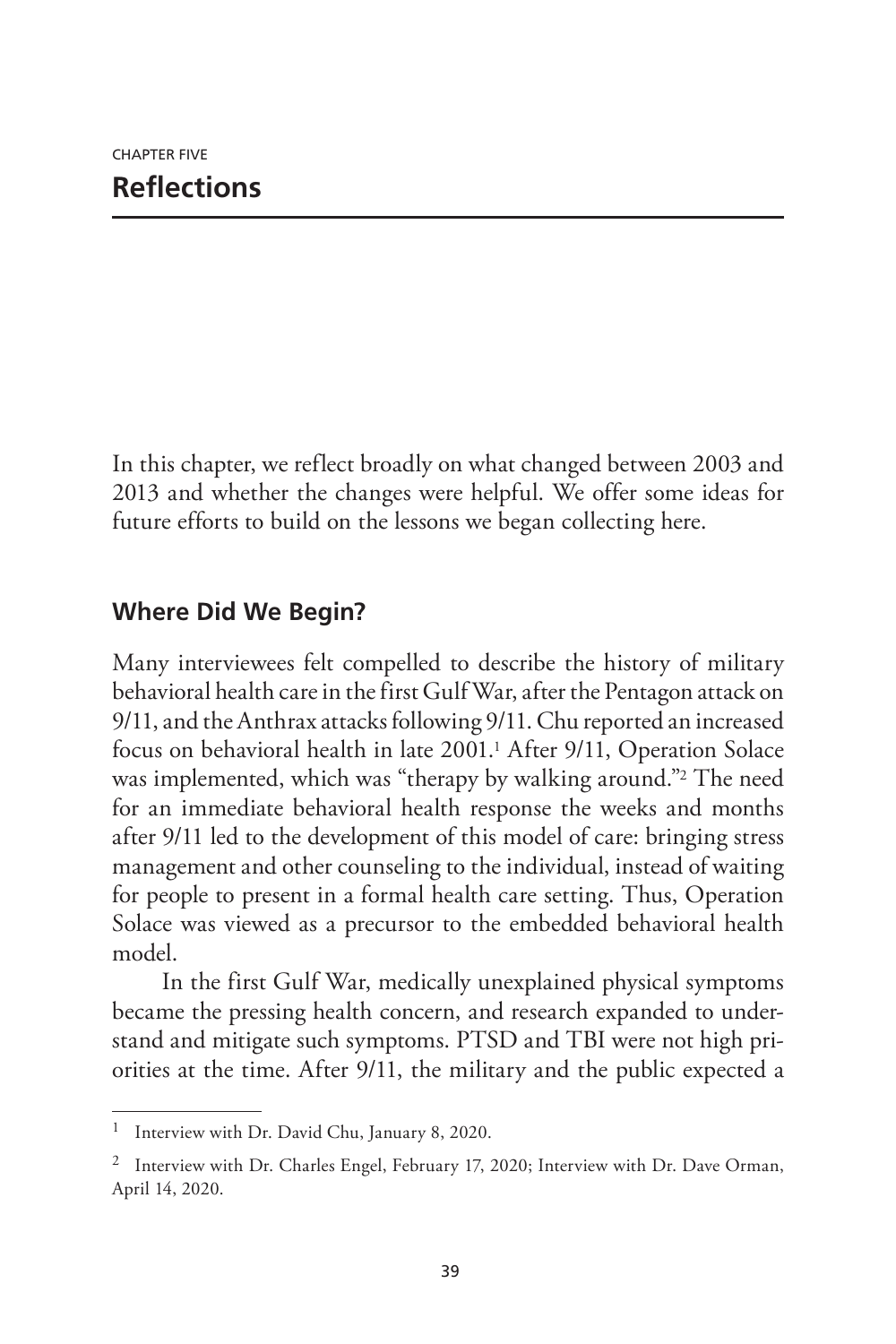"quick" war similar to the first Gulf War, which lasted three weeks in 1991. The behavioral health system was stovepiped within MTFs. Psychiatry, psychology, and social work were three separate departments. There were no DoD clinical practice guidelines for treating PTSD. Medical surveillance was in place, however. As Tanielian indicated, one lesson of the first Gulf War was the importance of medical surveillance.3

# **Where Did We Go?**

The establishment of the Army's behavioral health service line removed the stovepipes and merged the behavioral health disciplines to improve the coordination of behavioral health care (Hoge et al., 2016). To overcome barriers to behavioral health care utilization, providers were often assigned to line units, deploying with their units, and often operated outside the wire (the perceived safety of the secured forward operating base). The medical model of behavioral health care shifted to a stress continuum model that resonated with line leaders and service members. This included resilience-building efforts aimed at preventing the downstream consequences of trauma exposure. The periodic health assessment and other surveillance and screening efforts became well established, with revised procedures to emphasize behavioral health symptom assessment and provider contact.

## **What Worked?**

The answers derive from interviewees' beliefs. We did not conduct a literature review or structured data analysis to establish the effectiveness of each of the key policy shifts. Instead, we report on the perceptions of the senior leaders we interviewed. Interviewees believed surveillance and the reliance on research to drive clinical practice improved behavioral health care. Surveillance (using the MHATs and mandatory health

<sup>3</sup> Interview with Terri Tanielian, February 20, 2020.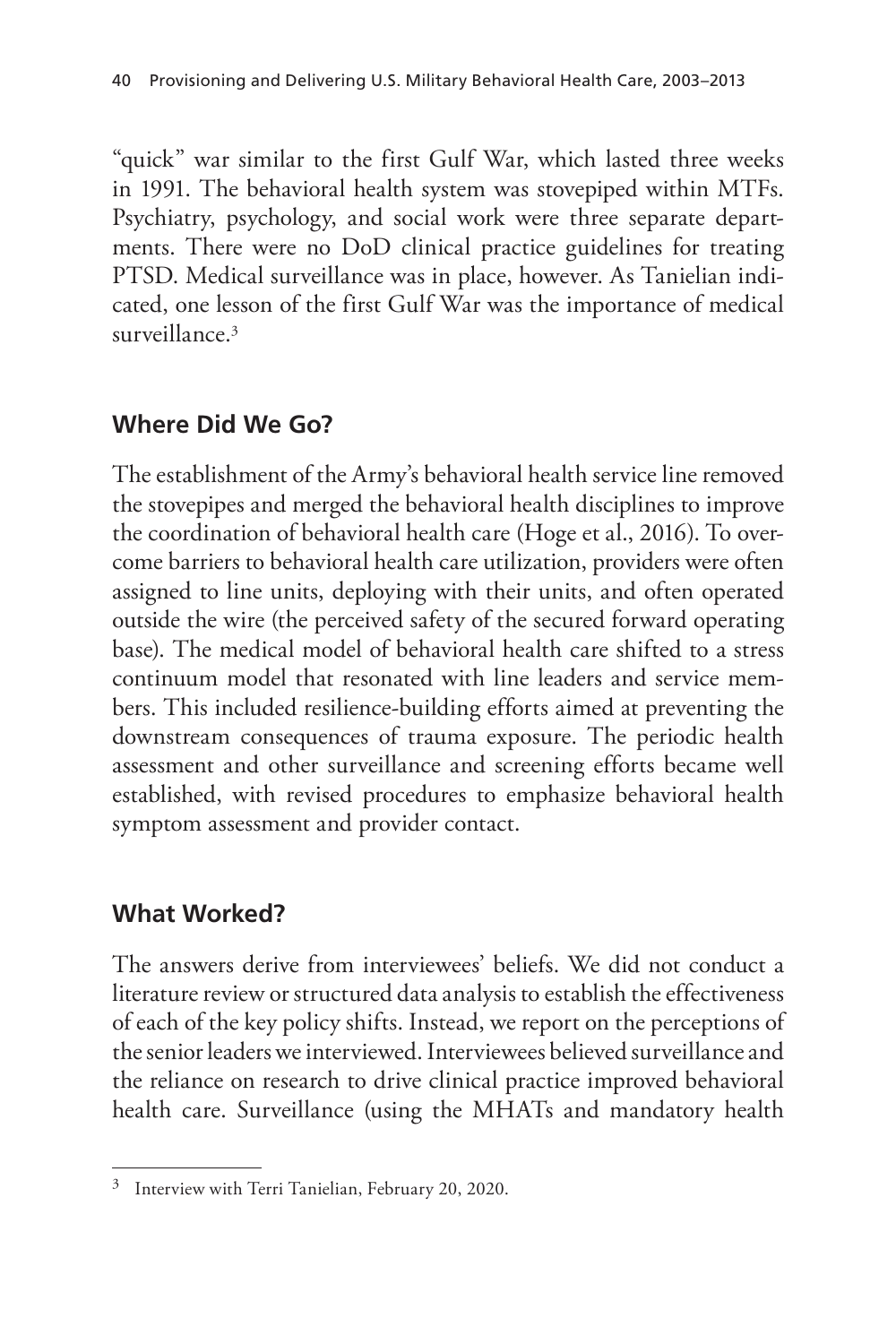screening) enabled the military to understand population health needs to determine provider staffing needs. Empirically supported screening and intervention techniques enabled recognition of those in need of behavioral health care. Providers were trained to follow VA/DoD clinical practice guidelines, embedded care, and collaborative care. The BHDP was developed by the Army. It is such an important workflow and quality management tool that it is now used across services to electronically capture behavioral health symptom and treatment data to drive care and facilitate the evaluation of care quality.

# **What Did Not Work?**

Knowledge of what works and what does not is lacking in most areas. For example, the effectiveness of resilience-building and suicide-prevention efforts remains largely unknown, partly because of the challenges of conducting controlled research on these topics and partly because of a lack of resources for program evaluation. It is also challenging to assess the value of health system changes in terms of cost and quality. Thus, until there is careful quantitative assessment of major policy and organizational changes, we will not know how effective the changes were.

Interviewees agreed that policy changes were generally reactive rather than proactive. They described a variety of frustrating experiences and events. The FY 2007 congressional allocation of \$900 million in a budgetary supplement was necessary but led to pressure for quick, instead of thoughtful, spending. The establishment of a center of excellence was generally viewed as a good idea, but the establishment of DCoE was problematic. DCoE had an ambitious mission but was not organizationally empowered to change practice.

Dinneen said it was problematic that so much innovation without evaluation followed significant increases in available funding. He suggested the MHS should be able to surge by increasing all it is already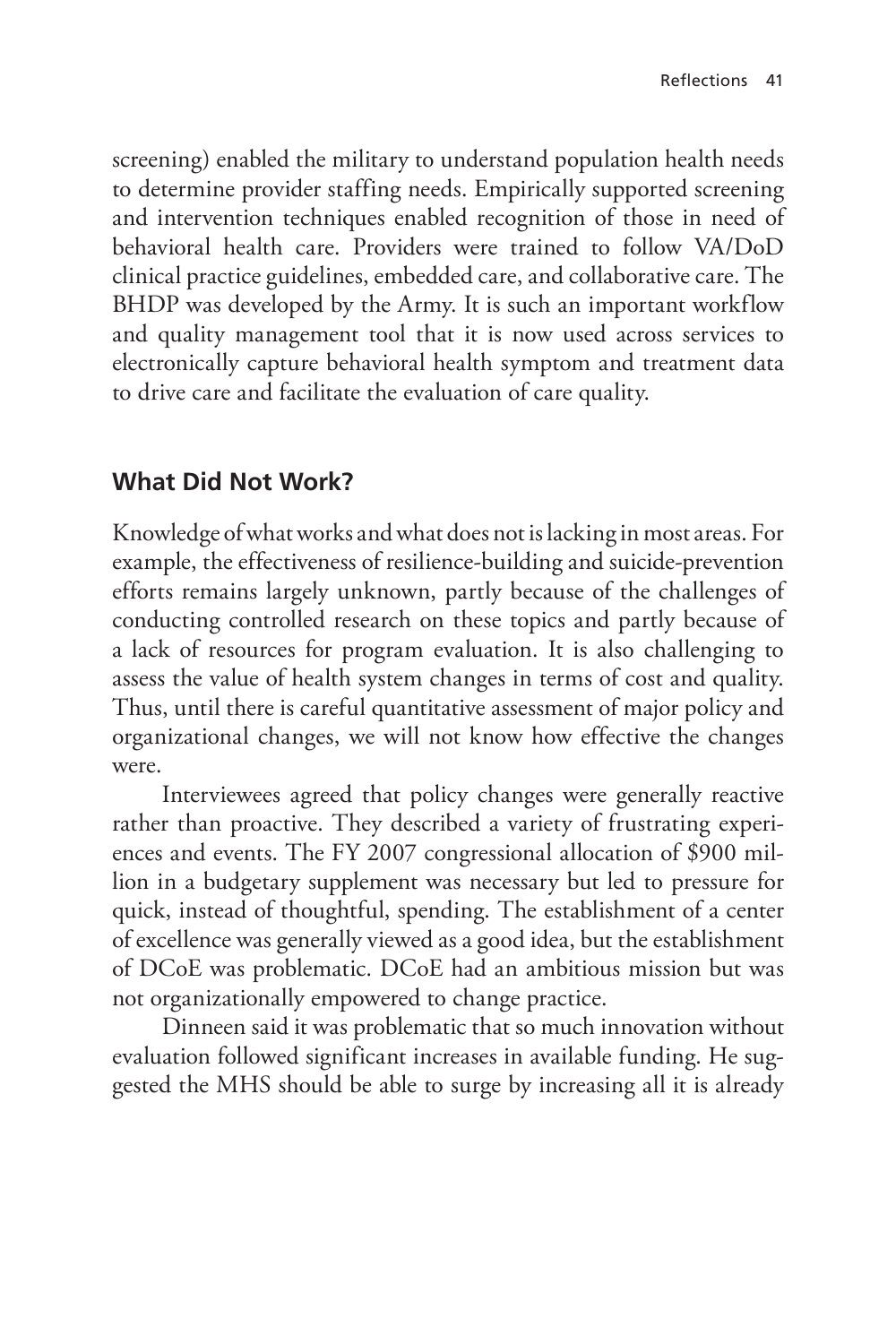doing: "Don't do special stuff; do the stuff you were already doing, but do it right."4

## **Next Steps**

This effort to understand important lessons that were learned in the face of intense demands from high-OPTEMPO wars in Iraq and Afghanistan just scratches the surface of what may be valuable takeaways from the past several decades of operational experience. Certainly, there are more lessons to learn about such a high-profile and complex topic as the provision of behavioral care during OIF and OEF. We hope this effort spurs other efforts to capture important lessons.

We sidestepped the politics behind the wars; for example, how the views of the general public affected service members' experiences, how line commanders managed resources needed for the wars, and what the commanders expected the capabilities of the behavioral health workforce to be. As Kieran's book jacket says, the military mental health crisis "is the story of how medical conditions intersect with larger political questions about militarism and foreign policy" (Kieran, 2019). We hope that researchers and historians will build on this work to include more in-depth analysis of specific policy changes, to understand lessons stemming from political controversies, and to cover a longer period. Our goal is for the lessons reported here to drive questions for further research. For example, deeper examination of events occurring from 2013 to the present may reveal important lessons about how troop reductions and changing OPTEMPO have affected the behavioral health system or how past lessons may be applied to a changing battlefield. The categories we imposed on the interviewee's insights may provide a useful structure for future efforts to capture additional lessons learned.

 $4$  Interview with Dr. Michael Dinneen, April 10, 2020.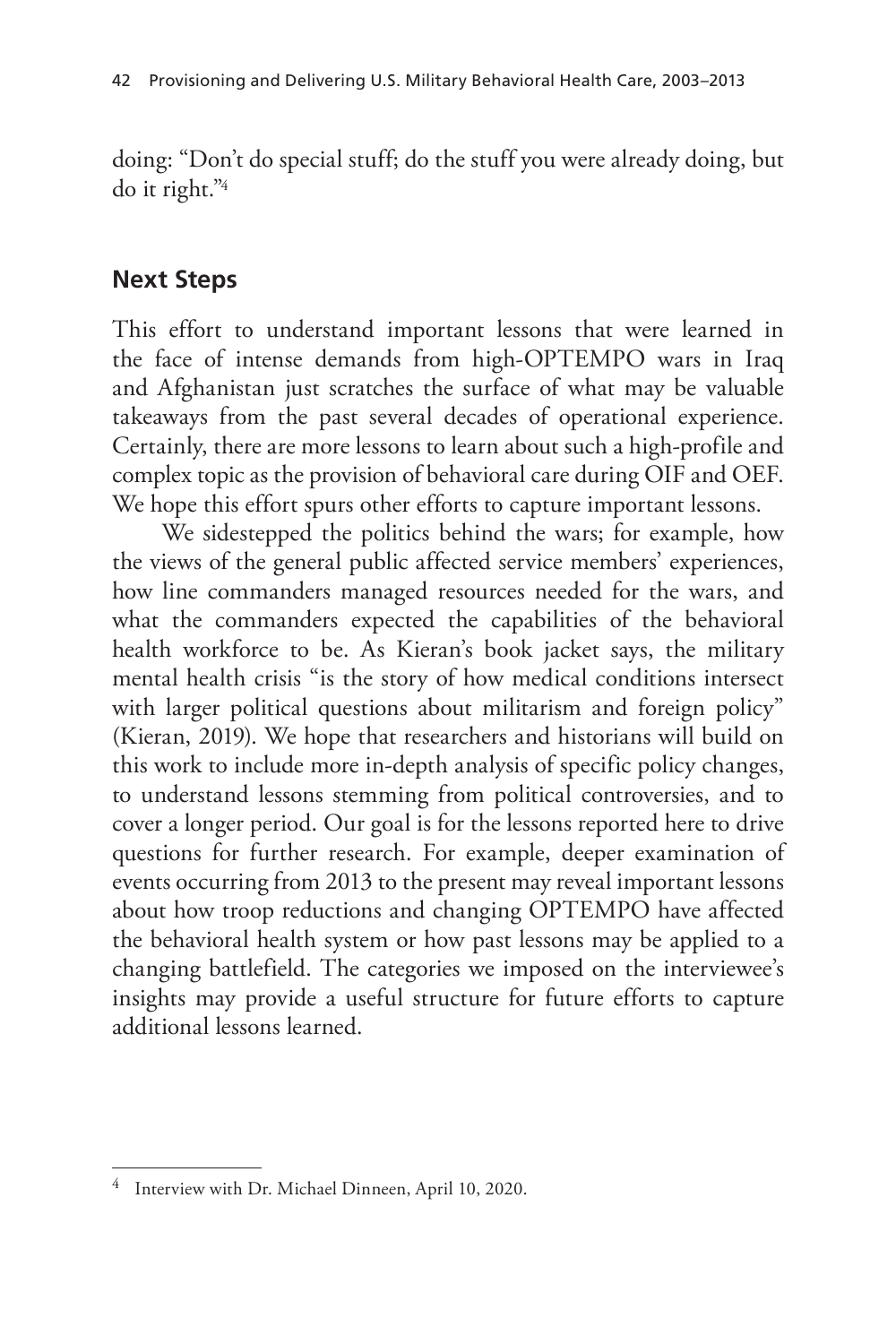# **Conclusions**

The findings stemming from this effort to understand lessons from the complex and fluid events surrounding the delivery of behavioral health care from 2003 through 2013 can be viewed as research questions in need of evaluation. Our work is subjective. We selected the events that seemed most important, selected the interviewees, (largely) selected the interview topics, and selected interview excerpts from a wealth of material the experts provided. Subsequent researchers repeating this process would likely derive different takeaways from another group of events and experts.

The depth of the expertise captured and the range of topics discussed are not easily synthesized. Interview questions were open ended, and interviewees brought unique perspectives while recalling events and causal relationships. Thus, the interview audio and video files offer a legacy from which to derive further insights. The files, which have been transcribed, are an important project deliverable for CDP, which plans to mine the transcripts to understand specific topics, events, and lessons. These chapters really scratch the surface of the input we received. Interviewees discussed topics other than the provision and delivery of military behavioral health care; for instance, several interviewees described the importance of standardized program implementation procedures. We excluded such topics when selecting interview excerpts.

It is also important to evaluate the lessons described here. Further research on the effectiveness of the responses to evolving behavioral health demands is warranted. Research on the effectiveness of embedded care delivery models, training programs, and quality of care may validate the opinions of the experts we interviewed. Some interviewees pointed out that better anticipating events, being proactive instead of reactive, is critical going forward. As Getka put it, "looking back is extremely valuable, but trying to look forward to anticipate what the psychological needs of the future warfighter are going to be is just as important."5

<sup>5</sup> Interview with Dr. Eric Getka, February 11, 2020.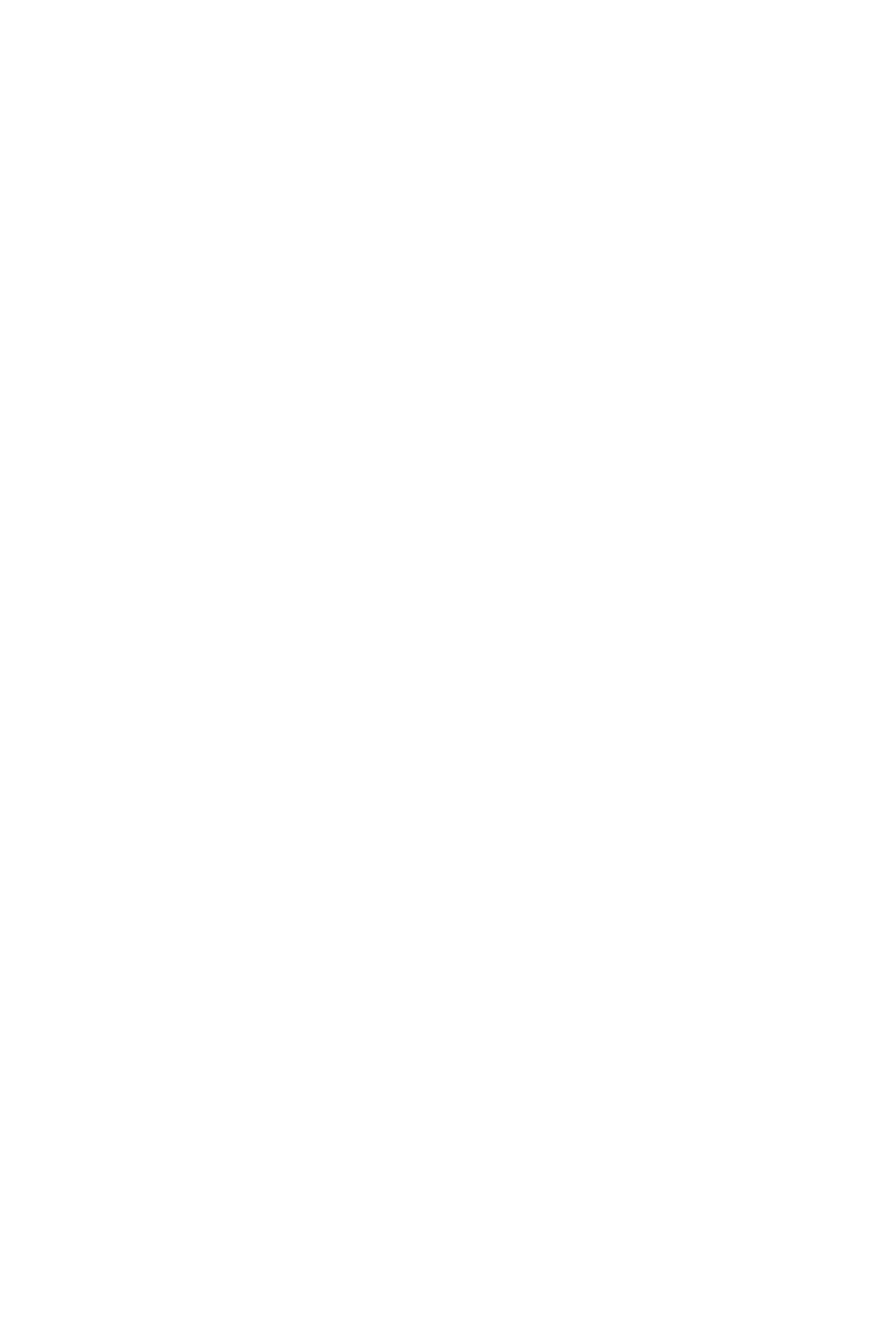# APPENDIX A **Interview Procedures**

The lead author (Gore) emailed potential interviewees a request for an on-the-record interview and conducted all the interviews. Interviewees signed a release (see Appendix C) to allow RAND to record the audio and video content for CDP for the purpose of educating audiences. Interviews lasted approximately 90 minutes. Three interviews were conducted in person in the RAND studio; one was conducted by telephone; and the remainder were conducted using the Zoom video meeting platform, which enabled video screens to be pinned to the interviewee and interview content be easily transcribed. We drew inferences from the timeline of events we developed for CDP regarding the most significant topics or themes represented. Identifying these themes was largely subjective and intuitive. We developed a priori categories for the timeline (policies, ethics of operational psychology, government reports, organizational change, academic literature, and resources and training tools). We considered an event to have high impact if it was something that altered clinical practice *and* if the interviewees addressed it. We asked ourselves whether these downstream changes would have occurred if the event had not occurred. We also assumed that the highprofile events are connected to policy and system changes.

## **Selection of Interviewees**

We aimed to ensure expert coverage of each major event when selecting interviewees. Interviewees were selected because of their experiences with the important events during the 2003–2013 period. In addition,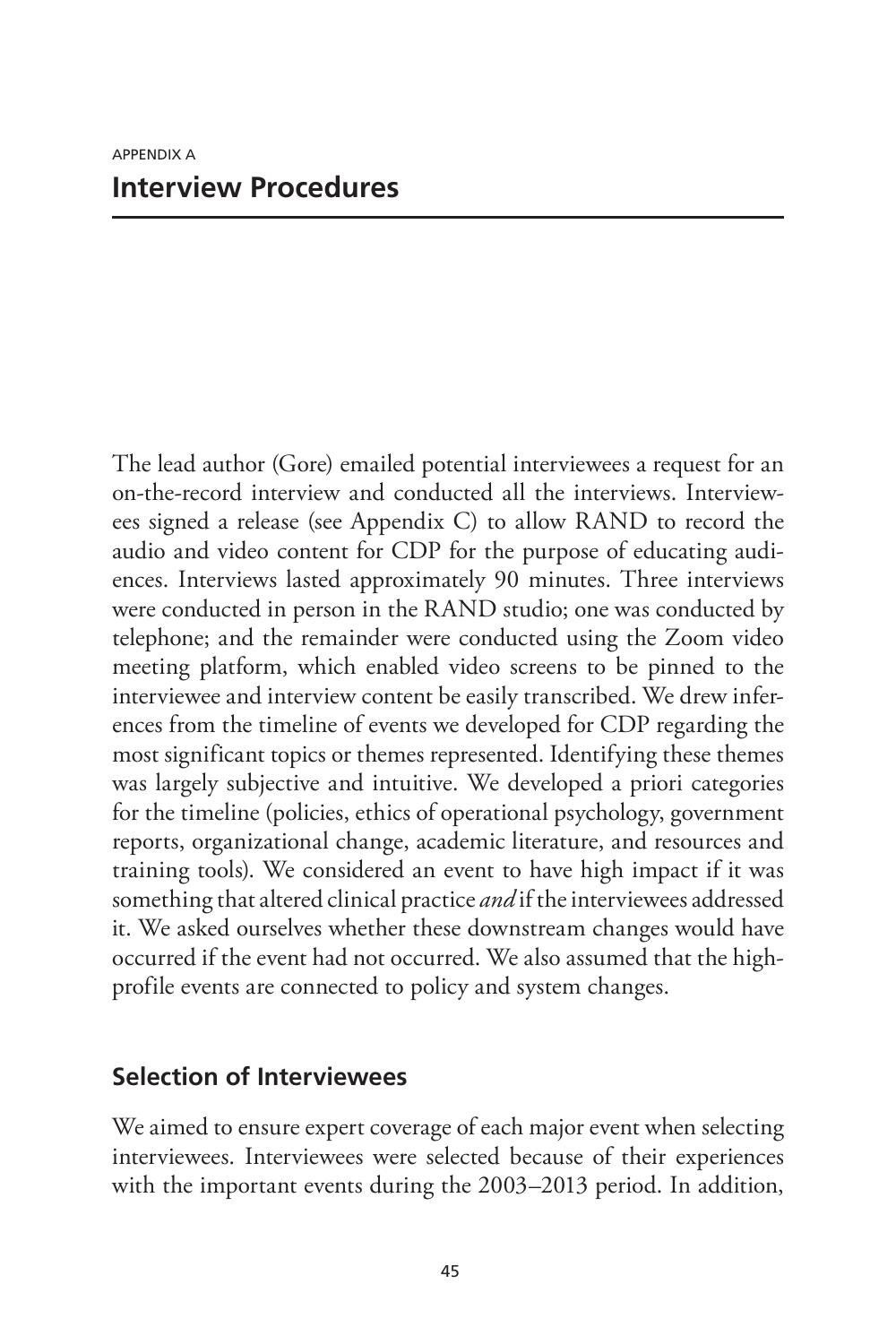we considered the following factors: professional role, branch of service, period of service, and influence on development and implementation of key policies. We aimed to identify a cohort that covered broad topic areas during different periods in OIF and OEF from different echelons of leadership, including line and medical leaders. We reviewed task force participants, policy signatories, and directors of psychological health and relied on expert opinion and snowball sampling. We asked specific military researchers and clinicians for recommendations. Interviewees recommended other individuals to address certain topics. We maintained a list of approximately 42 potential interviewees. Our goal was to reach up to 20 individuals who could address one or many topics we considered important to the provision and delivery of military behavioral health care. Eleven people declined or did not respond to our invitation. We tried to find alternate interviewees to address topics when individuals declined, although gaps remain in the final sample. We are missing social workers, behavioral health technicians, and congressional policymakers.

# **Interview Outreach**

We identified potential interviewee candidates based on the events and themes observed in the timeline. We emailed an interview request tailored to the experiences of the selected experts. We provided a brief explanation of the study and interview plan. We offered the interviewee a primer to evoke thoughts about a variety of topics included in CDP's purview regarding the provision and delivery of military behavioral health care (see Appendix B).

# **Interview Approach**

The interview goals were defined, but the content was open ended and dictated by the interviewees. Thus, we can describe our structured methods, but they are not replicable. We did not adhere to a strict interview protocol; instead, we aimed to follow the ideas raised during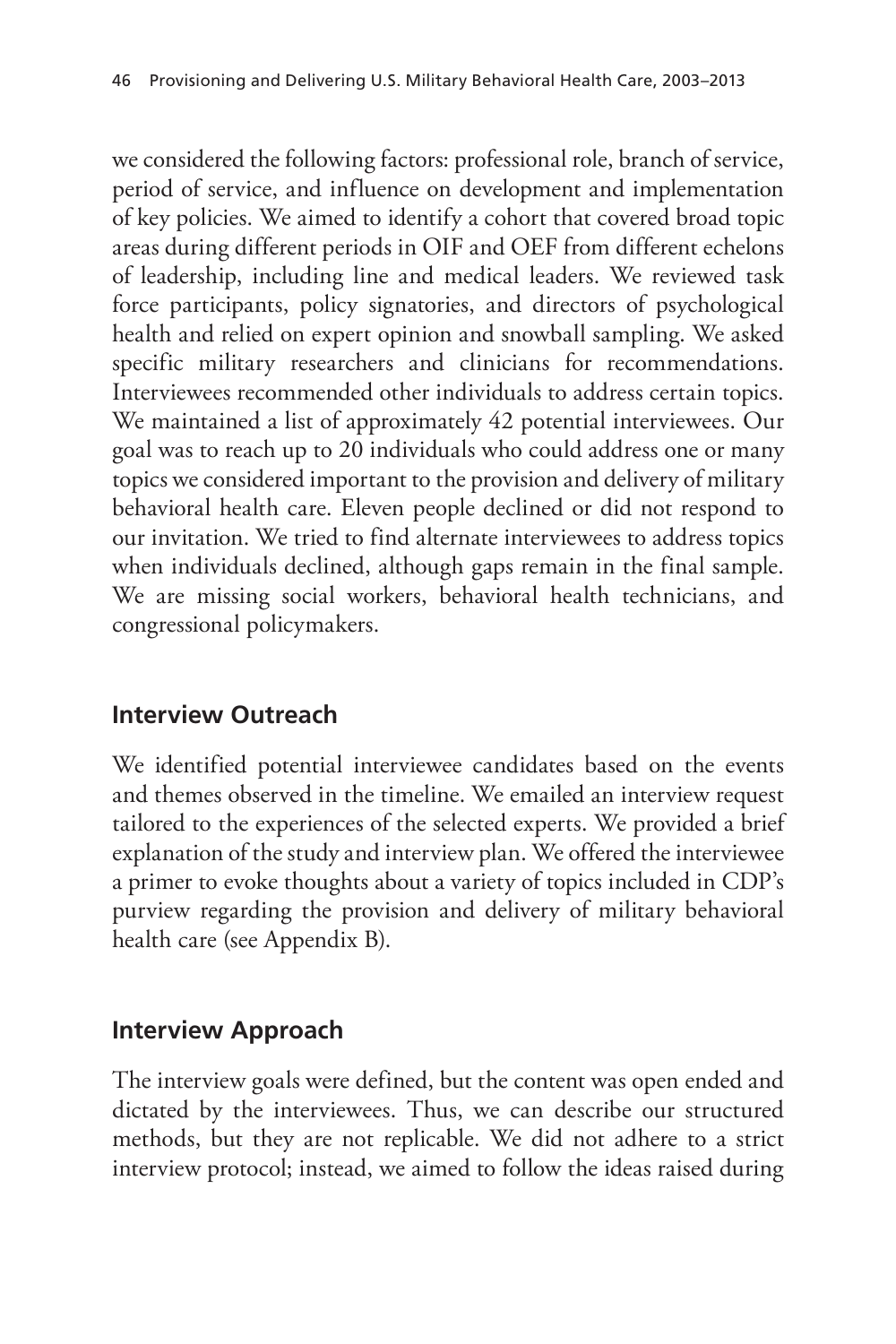the interview. We asked policymakers different questions from those we asked clinicians in each service branch. We approached each interview testing the idea that system and training changes were reactive. We aimed to understand the drivers of change, different courses of action considered before implementing change, experiences and hindsight. Essentially, the question was this: "If you knew then what you know now, what would you have done differently."

Information from early interviews informed both the selection and content of later interviews. While knowledge of major events in the timeline influenced the interviewer prompts, interviewees were asked to describe the lessons they learned and highlight the topics they considered themselves best equipped to address. Interviewees tended to have had long military careers with many different commands and roles. They brought the expertise and determined the topics discussed, while the interviewer maintained some structure and focus on how these lessons applied to behavioral health providers.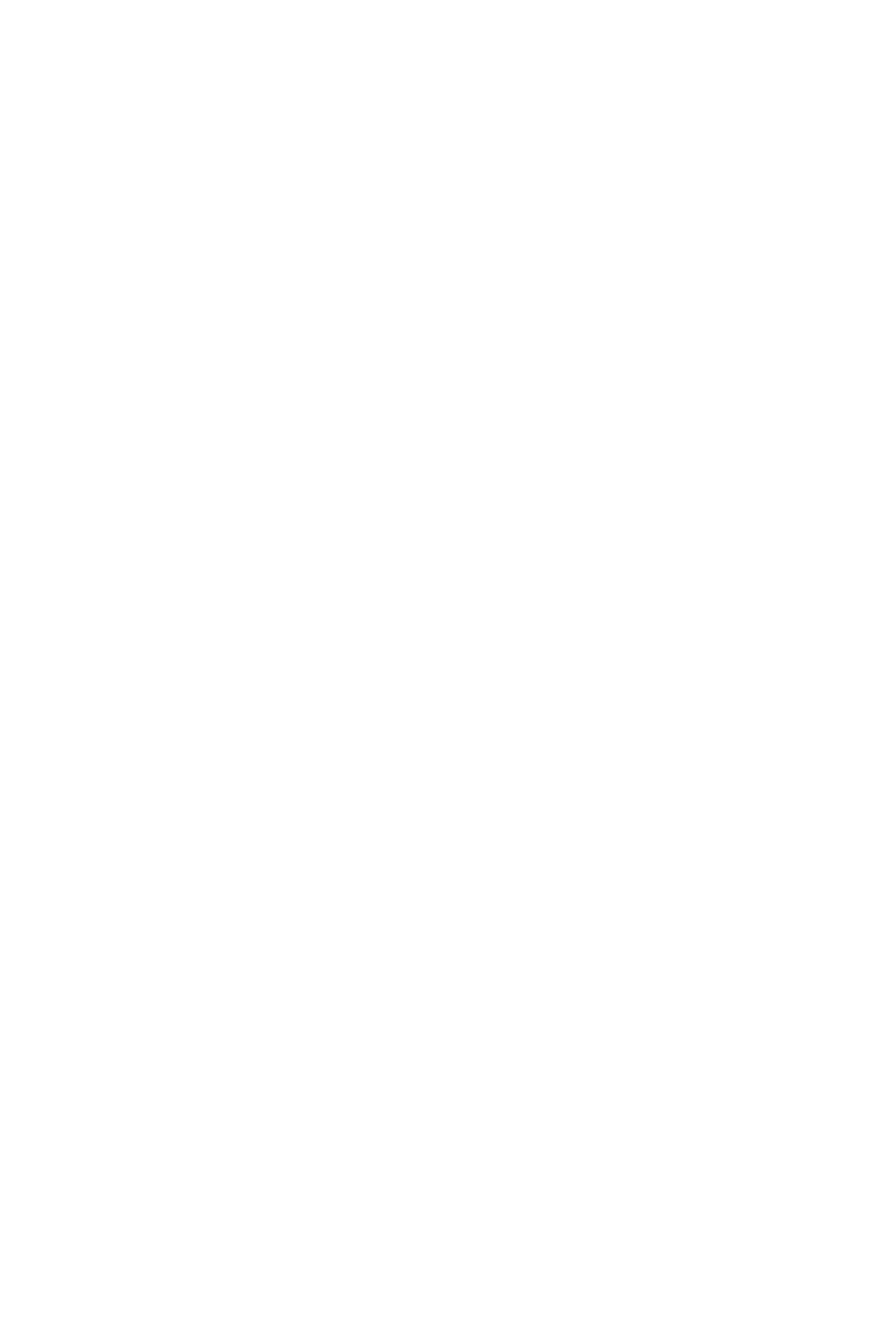The following is the protocol that we provided to the interviewees to evoke their ideas about key lessons learned. It was edited slightly to focus on the interviewees' specific areas of expertise.

*Project goal:* To identify lessons learned from OIF/OEF for preparing behavioral health providers for future conflicts.

*Interview goals:* Understand the rationale for major policy, structural, and other changes in the delivery of military behavioral health care and highlight key events and eras in military psychological and behavioral health care during OEF/OIF.

**\*\* What lessons were learned about delivering behavioral health care during OIF/OEF that should be carried forward for any future conflicts? \*\***

# **Primary Questions**

What would you change about the mental health delivery system? Why? Based on what experience? What information was needed to identify the problem and institute changes in the system?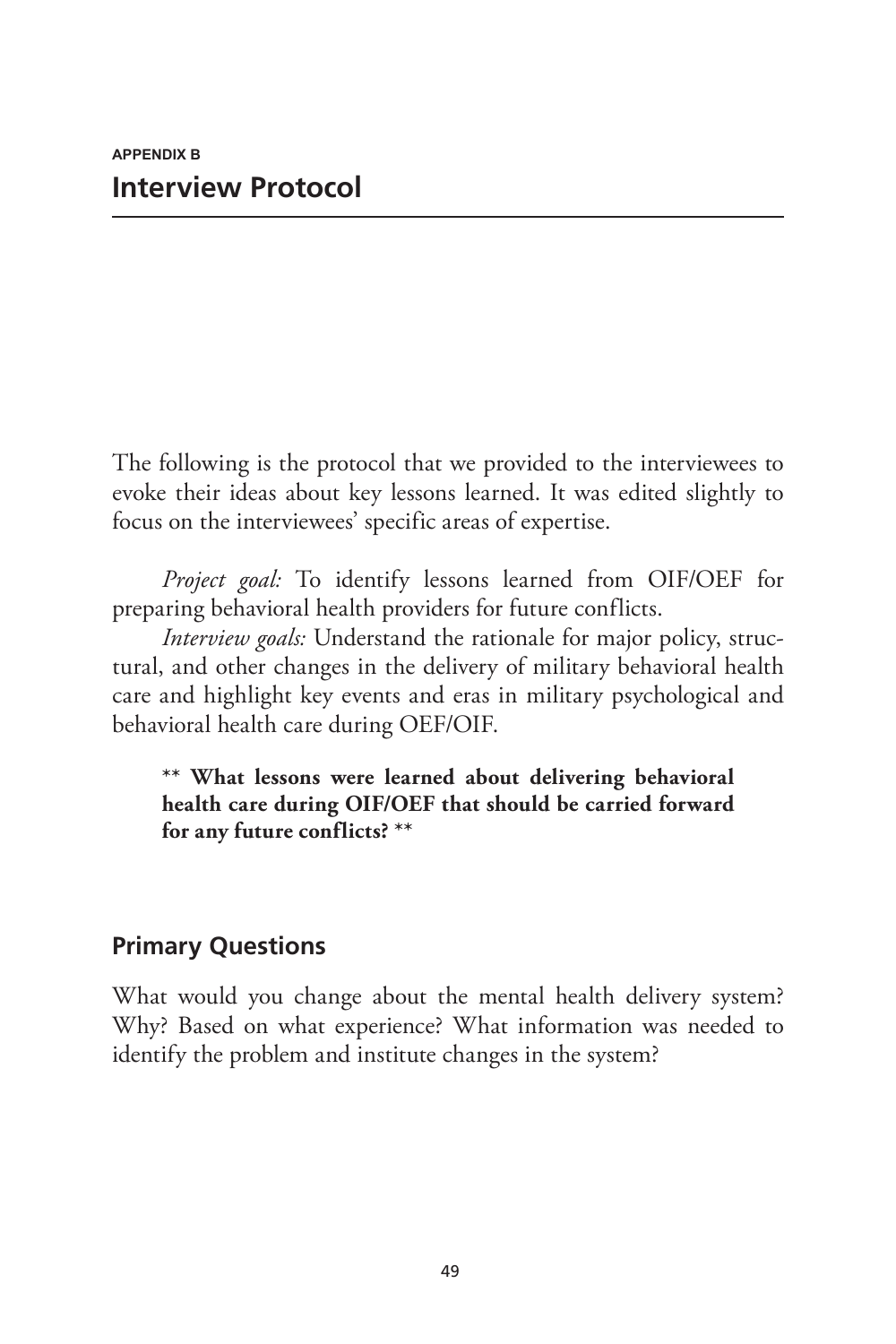# **Prompts and Follow-On Questions**

- Describe events or issues that forced change.
- Describe significant changes in policy or practice. Include any major turning points or "new eras" that occur to you.
	- How did changes in policy affect practice? And vice versa?
	- Assess those changes—were they good/bad, would there have been a better direction/plan to address specific issues in behavioral health?
	- What adaptations were prompted by these changes?

## **Potential Practitioner Topic Areas**

- preparation, education, self-care
- outreach, screening, intake
- prevention
- treatment and retention and establishing rapport
- consultation (coordinating with & supporting unit and command
- clinical operations (medical record)

## **Range of Applications**

- types of patients
- policies and procedures
- setting and infrastructure
- garrison/downrange
- various theaters of war (OIF/OEF)

## **Potential Policymaker Topics**

- maintaining situational awareness
- weighing policy actions
- readiness versus health tensions
- interacting with senior DoD and congressional officials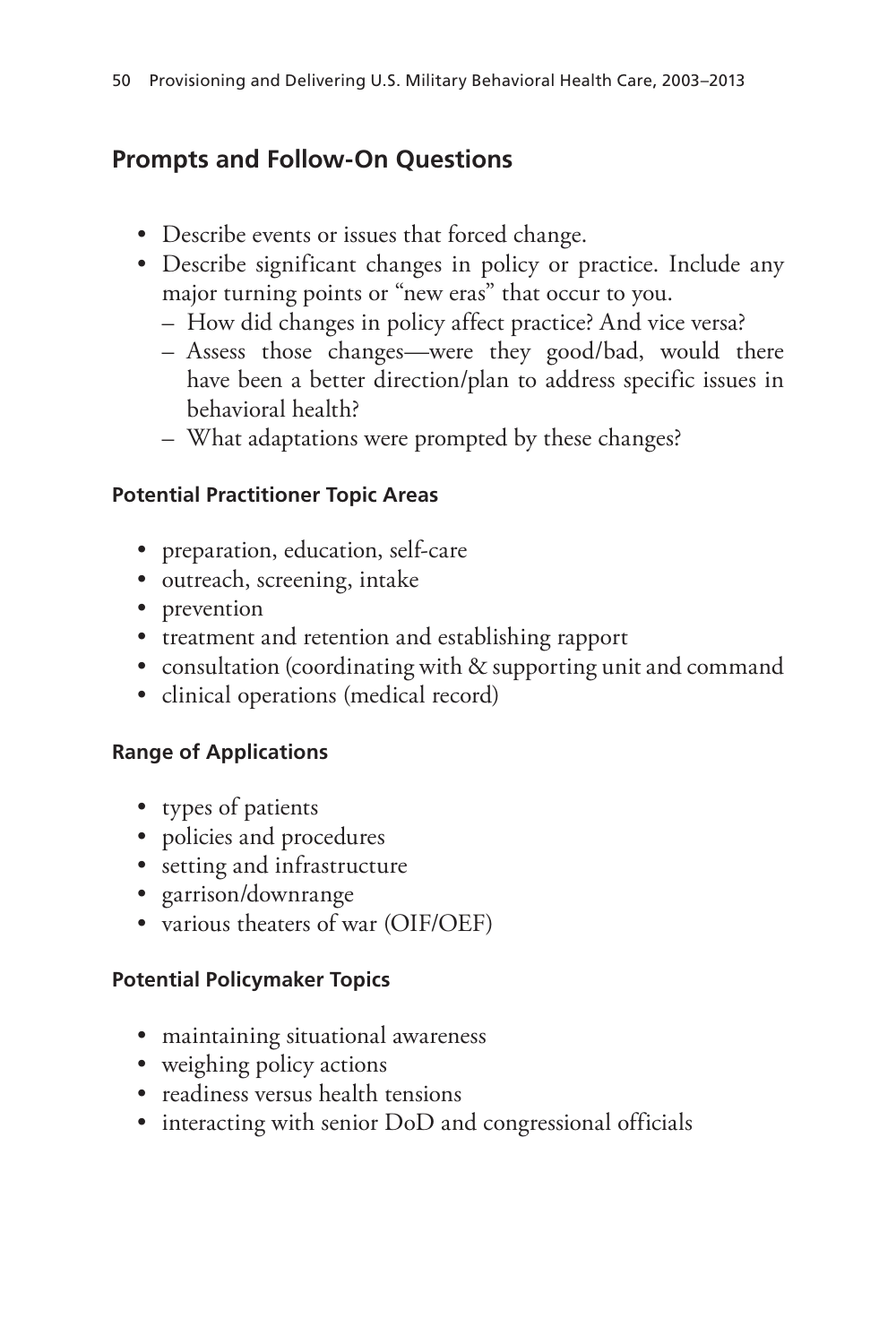## **Hindsight and Lessons Learned**

- How do you judge the policy and practice changes you described in hindsight?
- What would you do differently if you knew then what you know now?
- If you had to describe specific lessons in terms of preparing to adapt to behavioral health demands in future conflicts, what would they be?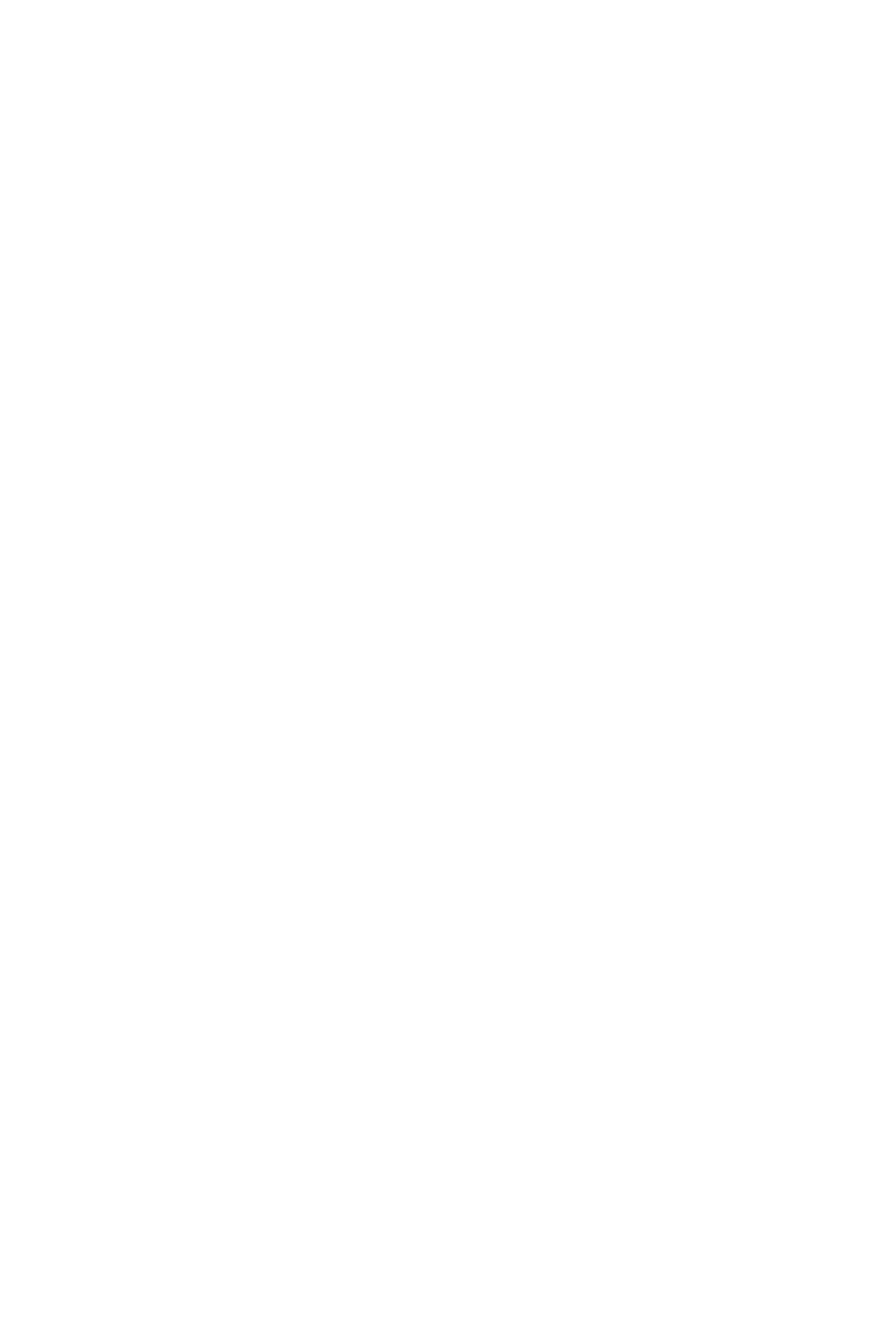The release authorization for our videotaped interviews appears on the next page.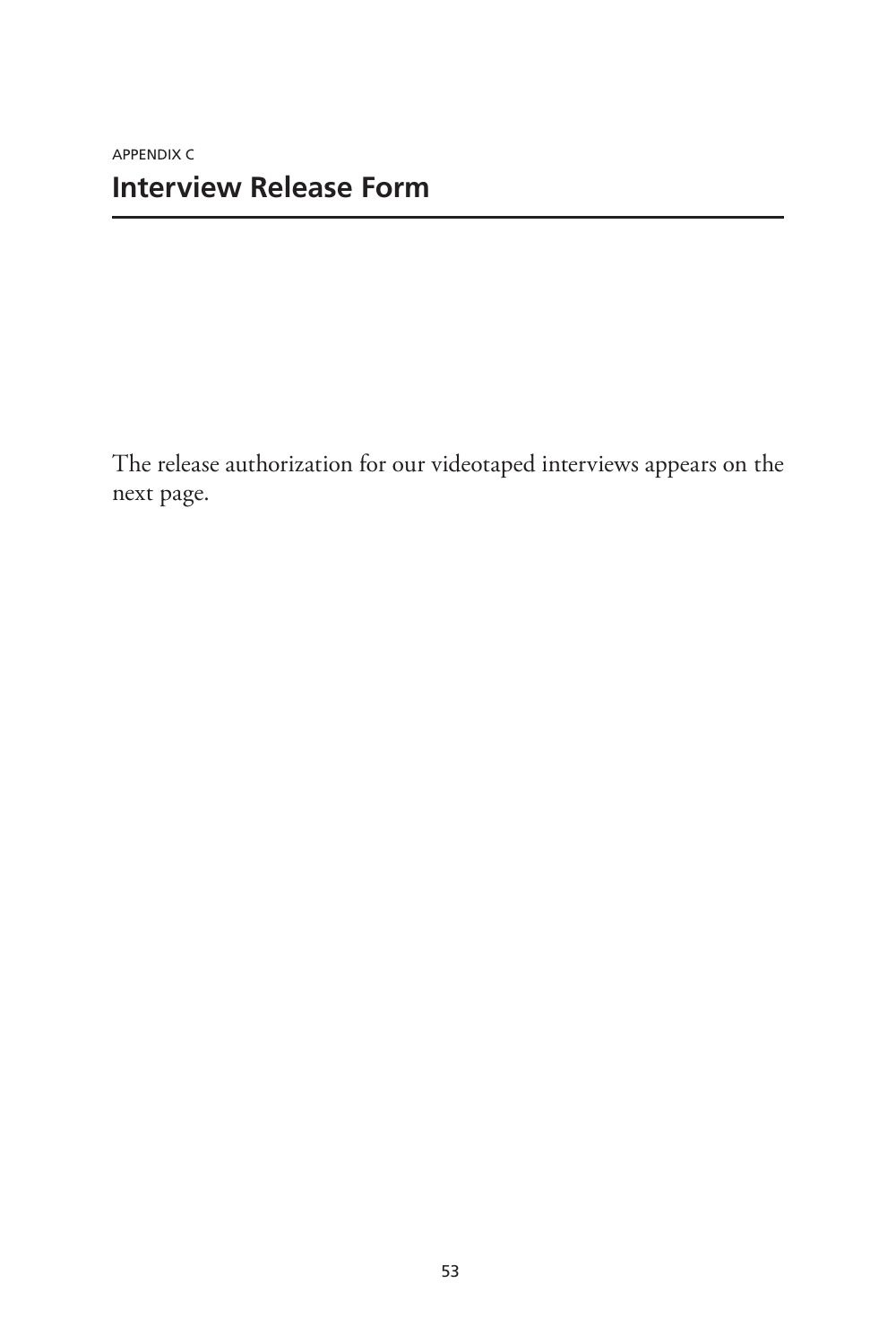#### Broad Video Release Authorization for Military Behavioral Health Lessons Learned

What am I being asked to Authorize?

RAND would like to record the video and/or phone conversation in which you will be participating and use the recordings for the following purposes:

- **•** Education of external audiences
- Transfer to client (Center for Deployment Psychology), which may place clips of the interview on its website for further education of external audiences

How will the recording be used by RAND?

The audio and video recording will be used solely for the purposes identified in this document. RAND will not use the recordings for any other purpose without your approval. RAND may distribute the recordings in any manner, including by making them available on the internet. You will be identified by name along with the video and/or audio recording. RAND may use the recordings for as long as it would like.

#### Release Authorization

By signing below, I authorize The RAND Corporation ("RAND") to use video recordings and audio recordings of me to create educational materials about lessons learned in the delivery of military mental health care.

Additionally, I understand and agree that:

- **I** will be interviewed about my military behavioral health experiences during OIF, OEF, and OND.
- I will be identified by name in conjunction with any video recording or audio recording.
- I will not receive any payment for my appearance in, or RAND's use of, any video recording, or audio recording.
- **I** am waiving any and all commercial and publicity rights that I may have (or my family or heirs may have) with respect to the video or audio recordings.
- There are no limitations on how the video or audio recordings will be used except as stated in this document.

I am 18 years of age or older and, to the best of my knowledge, am legally capable of entering into agreements in my own name.

| Signature: | Date: |  |
|------------|-------|--|
|            |       |  |

Printed Name: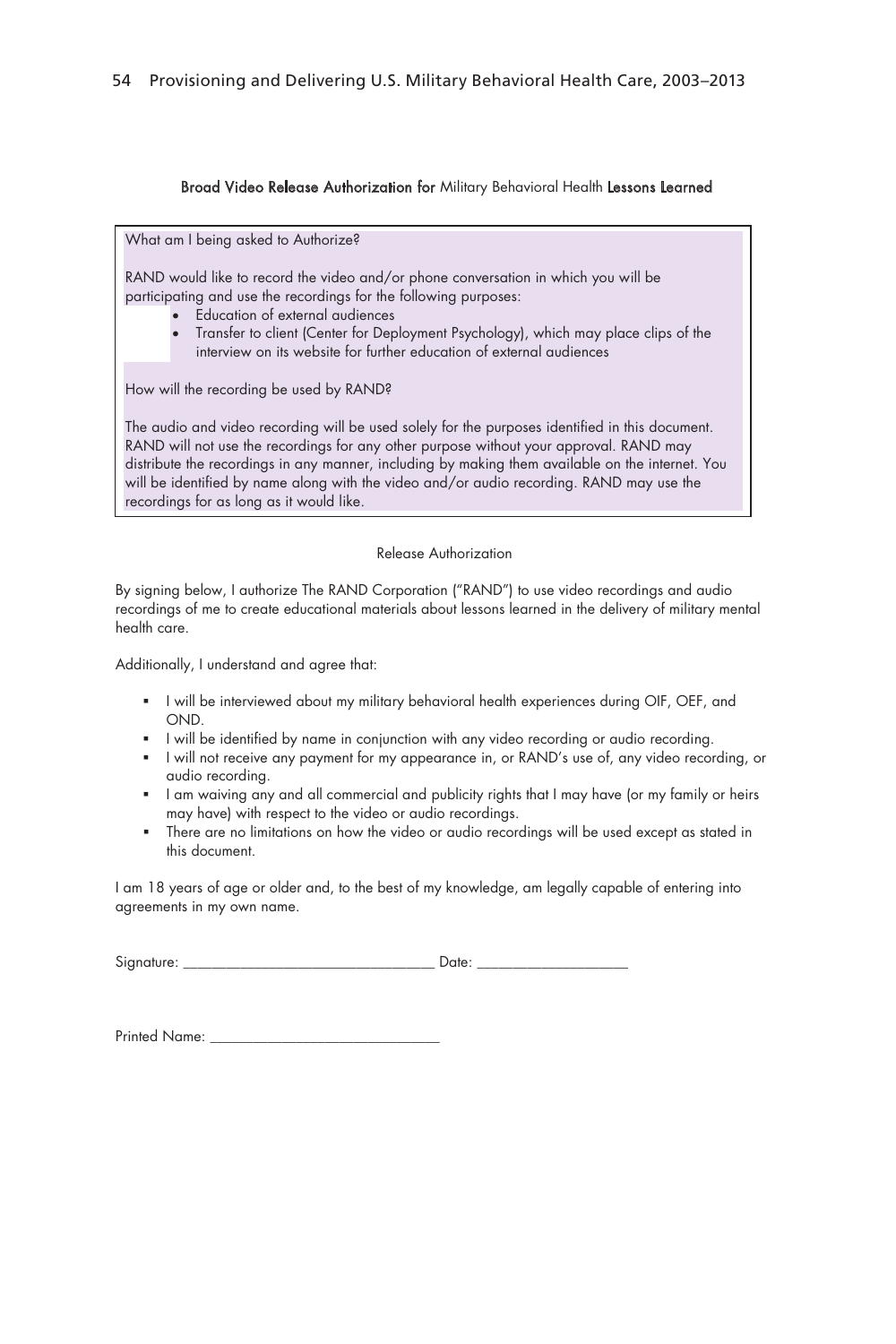# **Peter Chiarelli**

Peter Chiarelli (General, U.S. Army, retired) was commander of the Multi-National Corps–Iraq, where he coordinated the actions of all four military services and was responsible for the day-to-day combat operations of more than 147,000 U.S. and coalition troops. While serving as the 32nd Vice Chief of Staff in the Army (2008–2012), he was responsible for the day-to-day operations of the Army and its 1.1 million active and reserve soldiers. During this time, he also led DoD efforts on PTSD, TBI, and suicide prevention.

His first assignments were with the 9th Infantry Division at Fort Lewis, including: support platoon leader for 3rd Squadron (Air), 5th Cavalry Regiment; squadron assistant intelligence staff officer (S-2); squadron intelligence staff officer (S-2); troop executive officer; and troop commander.

Chiarelli's principal staff assignments were Operations Officer (G-3), 1st Cavalry Division, at Fort Hood, Texas; Executive Assistant and, later, Executive Officer to the Supreme Allied Commander, Commander U.S. European Command at SHAPE Headquarters, Mons, Belgium; and the Director of Operations, Readiness, and Mobilization (G-3/5/7) at Headquarters, Department of the Army. He commanded a motorized infantry battalion (2nd Battalion, 1st Infantry Regiment) and a motorized infantry brigade (199th Separate Infantry Brigade) at Fort Lewis, Washington; served as the assistant division commander for support in the 1st Cavalry Division at Fort Hood, Texas; served as commanding general, 1st Cavalry Division, and led it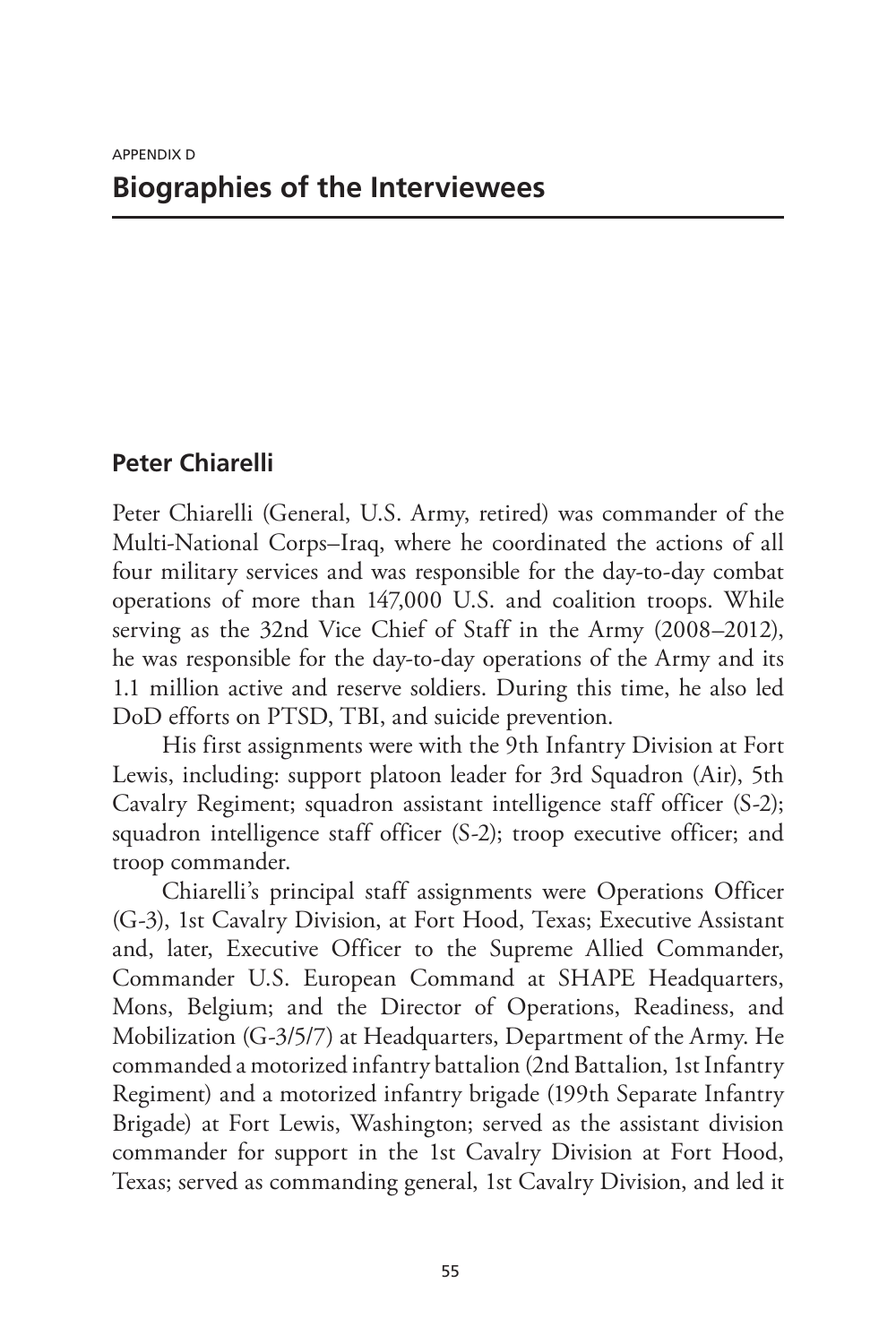both in the Iraq War and during OIF II; and served as commanding general of Multi-National Corps–Iraq.

He holds a B.S. in political science from Seattle University, an M.P.A. from the Daniel J. Evans School of Public Affairs at the University of Washington, and an M.A. in national security strategy from Salve Regina University. He is also a graduate of the U.S. Naval Command and Staff College and the National War College.

In 2018, he retired as chief executive officer of One Mind, which is dedicated to benefiting all affected by brain illness and injury through fostering fundamental changes.

# **David Chu**

David S. C. Chu, Ph.D., served as president of the Institute for Defense Analyses from 2009 to 2019, where he continues as an adjunct staff member. In DoD, he served as Under Secretary of Defense for Personnel and Readiness (2001–2009) and, earlier, as Assistant Secretary of Defense and Director for Program Analysis and Evaluation (1981–1993). From 1978 to 1981, he was the assistant director of the Congressional Budget Office for National Security and International Affairs. He began his career as a U.S. Army officer (1968–1970). He was an economist with the RAND Corporation (1970–1978), director of its Washington Office (1994–1998), and vice president for its Army Research Division (1998–2001). He earned his Ph.D. in economics from Yale University. He is a member of the Defense Science Board and a fellow of the National Academy of Public Administration. He is a recipient of the DoD Medal for Distinguished Public Service with Gold Palm, the Department of Veterans Affairs Meritorious Service Award, the Department of the Army Distinguished Civilian Service Award, the Department of the Navy Distinguished Public Service Award, and the National Academy of Public Administration's National Public Service Award.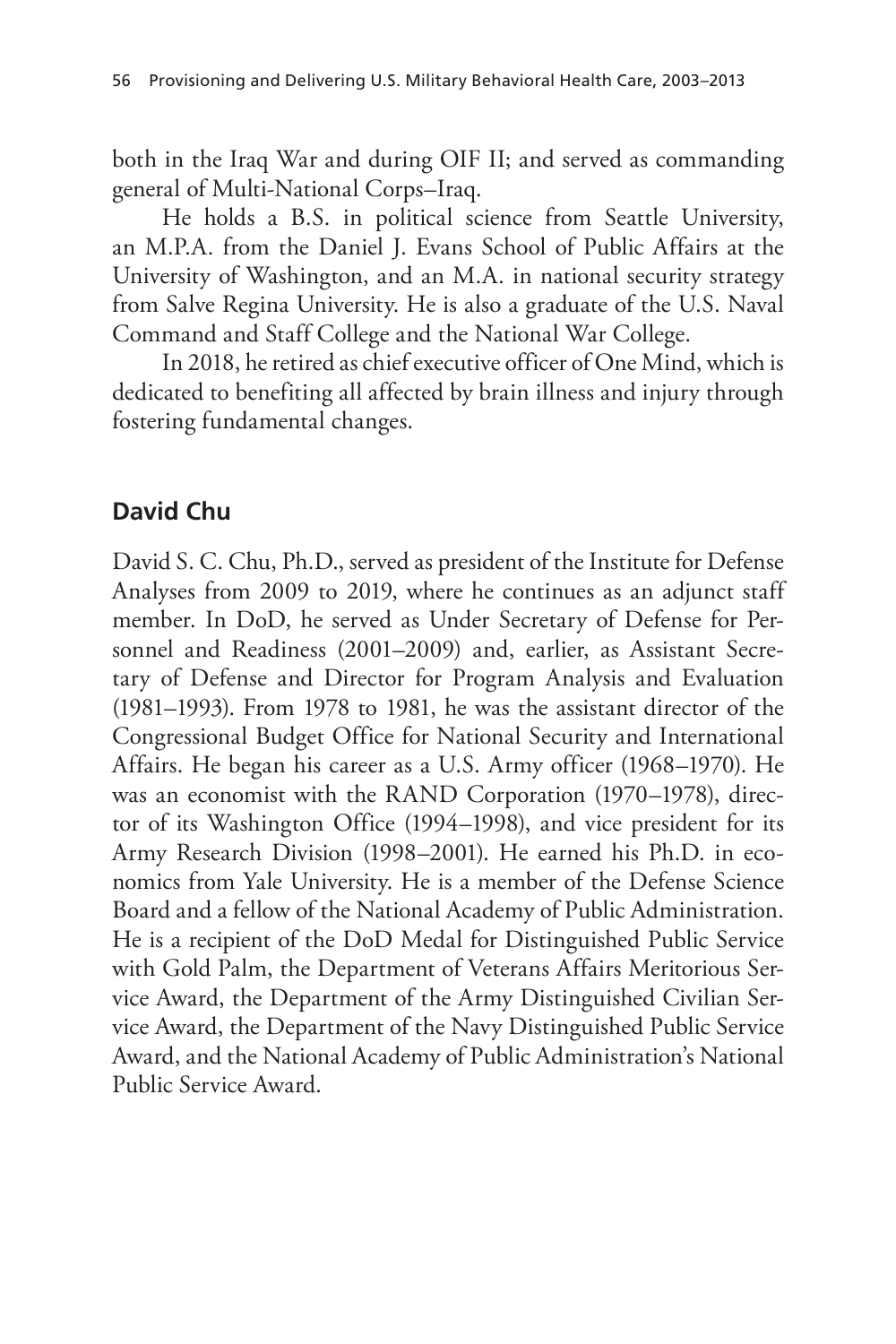# **Bruce Crow**

Bruce Crow, Psy.D., M.P.H. (colonel, U.S. Army, retired), is a clinical psychologist with a long-standing career focus on military and veteran behavioral health. He currently serves as the associate director of program evaluation for the Department of Veterans Affairs Suicide Prevention Program and recently completed a research fellowship in dissemination and implementation science at the University of Washington School of Medicine. He holds a Psy.D. from Nova Southeastern University and a Master of Public Health from the University of North Texas Health Sciences Center.

Crow served with the U.S. Army for 30 years, retiring from active duty in 2012 at the rank of colonel. He continued with the Army as a civilian psychologist for five years, leading development of DoD's largest tele-behavioral health operation. While on active duty, he completed a post-doctoral fellowship in clinical neuropsychology and held several senior leadership positions within the military, including eight years as the Army's chief psychologist. He has served as a military subject-matter expert in posttraumatic stress, deployment psychology, suicide prevention, and tele–behavioral health, with specific expertise in designing and implementing suicide reduction initiatives for behavioral health providers. Crow has served as a subject-matter expert consultant for military psychology and military suicide to the ministries of defense for Australia, Estonia, and Columbia. He currently serves on the Executive Committee of APA's Division of Military Psychology and serves as chair of the Public Health Committee of the American Association of Suicidology. He is a 2018 recipient of the John C. Flanagan Lifetime Achievement Award from APA Division 19 (Society for Military Psychology).

## **Michael Dinneen**

Michael Dinneen, M.D., Ph.D., has been director of the Office of Strategy Management for the MHS since he retired from the U.S. Navy in January 2005. Following his medical training, he was a staff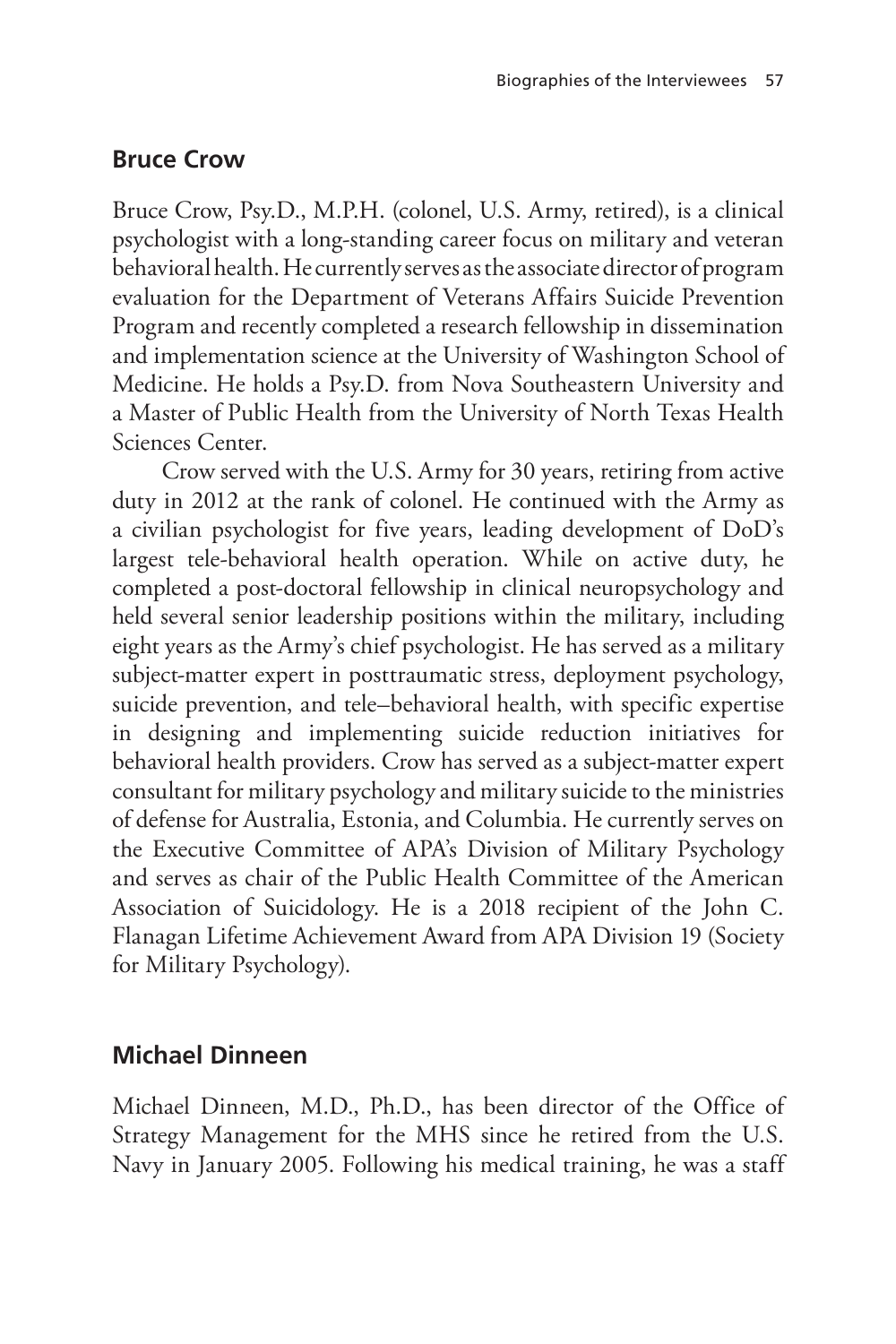psychiatrist. He then transferred to the NNMC, where he was first a director of residency training, then chairman of the Department of Psychiatry, and finally director of medical services. When Congress threatened to outsource all military mental health care in the National Capital Area, he developed and implemented a strategic plan to reduce psychiatric hospital beds from 200 to 60 while actually increasing the military's share of the mental health market. Subsequent changes resulted in an integrated training and service-delivery program that provided expanded child and adolescent services. At the same time, overall operating expenses were reduced by more than 30 percent. Dinneen was also a special psychiatric consultant to the Secret Service and U.S. State Department, the attending physician to Congress, National Organization for Victim Assistance, and Office of the White House Physician. He developed his special expertise in psychological trauma and military psychiatry while leading Navy Special Psychiatric Rapid Intervention Teams for more than 10 years, directing Mental Health Services aboard the hospital ship USNS *Comfort* during Desert Shield/Desert Storm, and treating service members and their families. He has lectured internationally on traumatic stress, developed curricula in trauma psychiatry, and trained personnel for specialized wartime assignments. His publications on psychological trauma include original research on the effects of exposure to the stresses of deployment during Desert Shield and Desert Storm. In 2002, Dinneen became director of health care planning and TRICARE operations at the Navy Bureau of Medicine. He implemented a standard business planning process for the Navy's 38 medical treatment facilities and was responsible for the orderly transition to the new generation of TRICARE contracts. A diplomate of the American Board of Psychiatry and Neurology, Dinneen graduated from Harvard University (*cum laude*) and received both an M.D. and Ph.D. (in neurochemistry) from the Medical College of Virginia.<sup>1</sup>

<sup>&</sup>lt;sup>1</sup> Adapted from Appendix A of Butler et al., 2009.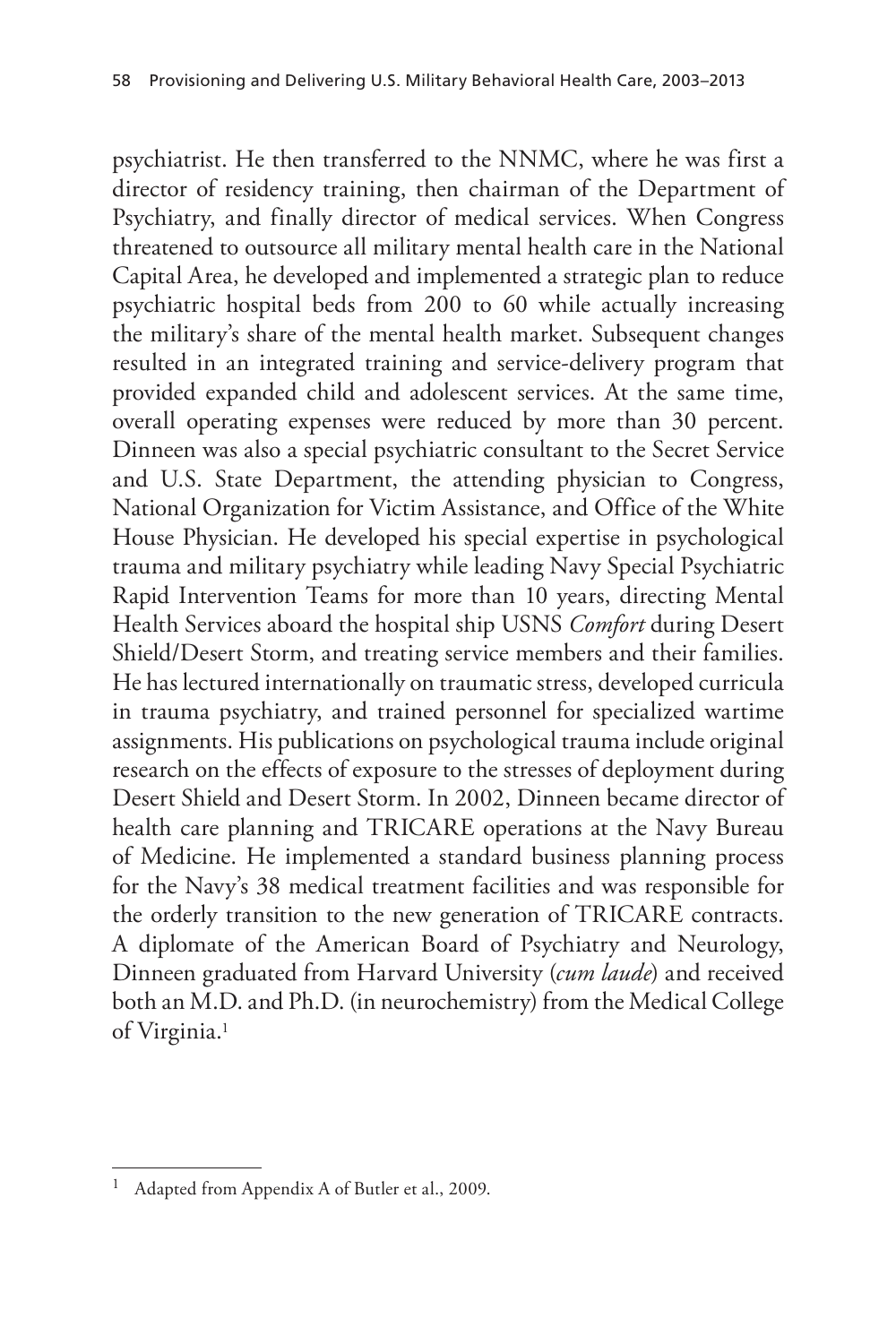# **Charles Engel**

Charles Engel, M.D., M.P.H. (colonel, U.S. Army, retired), is a senior physician policy researcher at RAND. As a psychiatrist and health services researcher, his work focuses on trauma-informed health systems and strategies for improving quality of care for chronic mental and physical health conditions. His research in general medical settings, including primary care, has covered traumatic injury and trauma syndromes and symptoms, including blast injury, polytrauma, mild TBI, postconcussive syndrome, Gulf War syndrome, PTSD and depression. Engel uses mixed qualitative and quantitative research methods relating to pragmatic randomized trials, knowledge readiness and research impact assessment, program evaluation, and implementation science. He has authored or coauthored more than 180 scholarly articles, including in the *New England Journal of Medicine*, the *Journal of the American Medical Association*, and the *American Journal of Psychiatry*. Funding for Engel's research has come from the National Institutes of Health, Centers for Disease Control, the VA, DoD, and other agencies. Before RAND, Engel was associate chair for research for the Uniformed Services University Department of Psychiatry. Engel has served on the Board of Directors of the International Society for Traumatic Stress Studies, has delivered more than 200 invited presentations in 11 countries, and is a recipient of the Porter Award from the Association of Military Surgeons of the United States for contributions to psychiatry in the military. Engel received his M.P.H. from the University of Washington School of Public Health and his M.D. from the University of Washington School of Medicine.

## **Eric Getka**

Eric J. Getka, Ph.D. (captain, Medical Service Corps, U.S. Navy, retired), earned his B.S. (Summa Cum Laude) in Psychology from Loyola University of Maryland in 1978. He earned his M.A. and Ph.D. in Clinical Psychology from the Catholic University of America. Early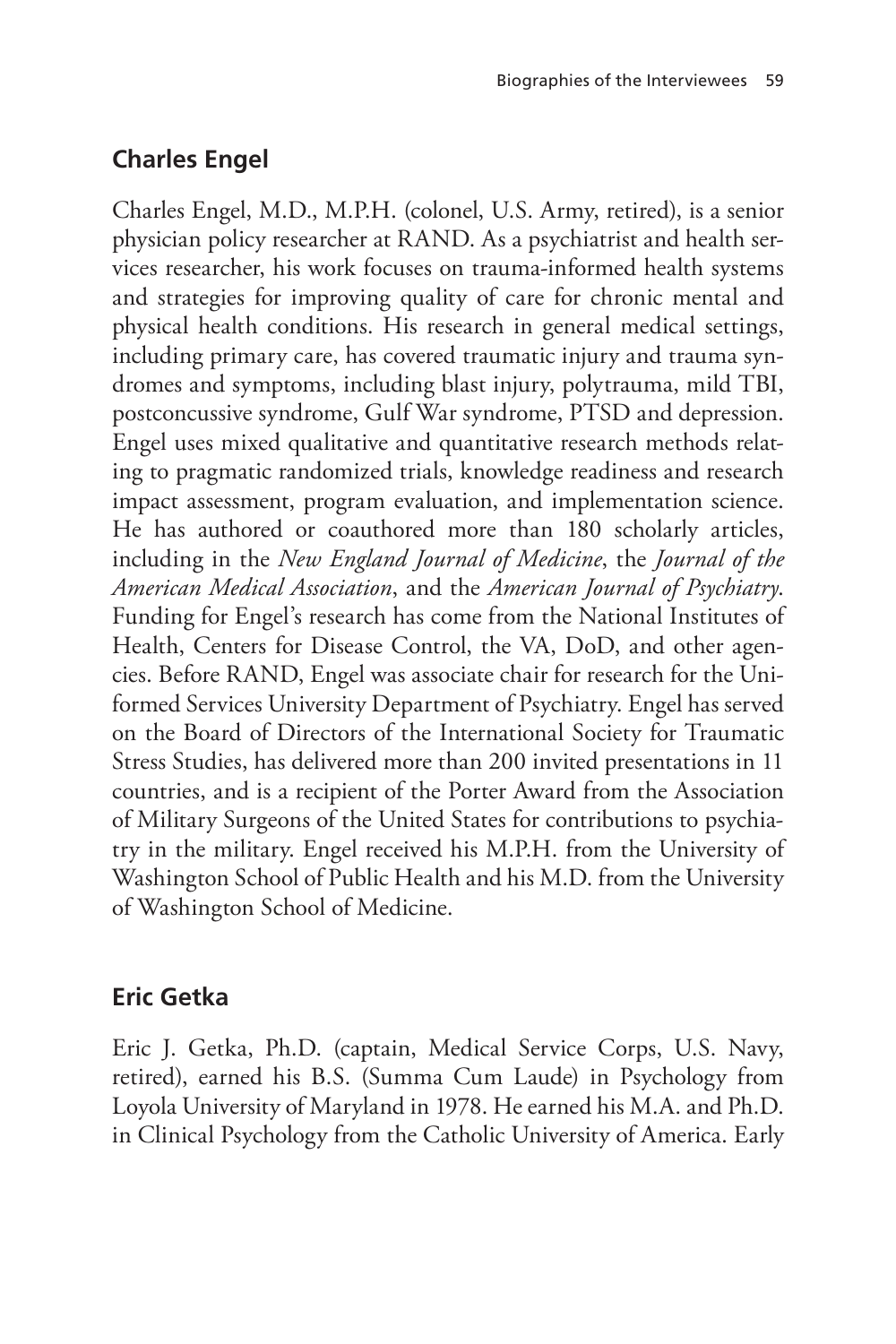in his doctoral studies, he was selected for acceptance into the Navy's Health Professions Scholarship Program.

Getka's first assignment on active duty was at the NNMC for his doctoral internship (October 1981–October 1982). Following his internship, Getka transferred to the Navy Medical Clinic, Quantico, Virginia, where he served as staff psychologist (October 1982–January 1984). His next assignment was as head of Behavioral Health Care at the Navy Postgraduate Dental Center, Bethesda, Maryland, from January 1984 to July 1986. In July 1986, he was assigned as Outpatient Department head, Tri-Service Alcohol Rehabilitation Program at the NNMC. After assignment to the Naval Hospital, Yokosuka, Japan, in November 1988, he headed the Substance Abuse Rehabilitation Department.

Following his assignment in Japan, he was selected for a two-year postdoctoral fellowship in clinical neuropsychology at the Georgetown University Medical Center in Washington, D.C. After completing his fellowship in December 1993, he transferred back to the NNMC, where he served as head of Neuropsychological Services. During that tour, Getka also commenced a three-year appointment as Specialty Advisor to the Navy Surgeon General for Clinical Psychology (1999–2003).

In 2001, he moved to the Navy Medical Center, San Diego, California, where he headed the Substance Abuse Rehabilitation Department and, later, headed Mental Health Services. He retired from active duty in 2005 and was selected as the national director for Navy Psychology Training and Recruitment Programs. He retired from federal service in March 2019.

His military awards and decorations include the Meritorious Service Medal, Navy Commendation Medal (two awards), Navy Achievement Medal, Meritorious Unit Commendation, National Defense Service Medal, Global War on Terrorism Service Medal, and the Navy/Marine Corps Overseas Service Ribbon.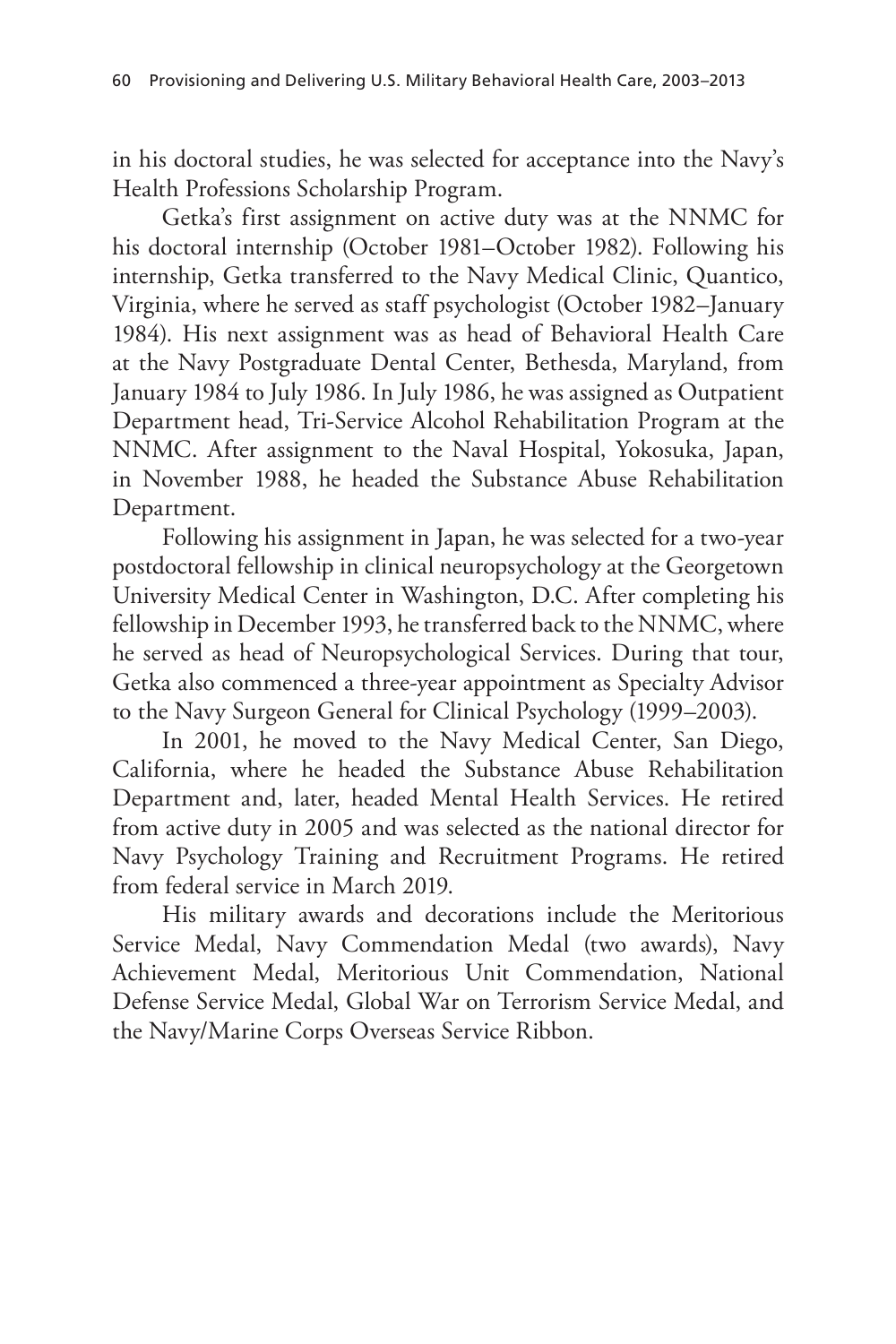## **Carroll Greene**

Carroll Greene III, Ph.D. (colonel U.S. Air Force, retired), is a member of the American Board of Professional Psychology and an awardwinning executive with over 40 years of behavioral health and operational military experience. He has served for more than nine years at the U.S. Marine Raider Training Center and is the director of psychological applications. He developed and leads psychological applications to enhance individual and unit performance in the assessment, selection, and training of Marine special operations personnel. His 24-plus years of military and civilian service in U.S. Special Operations Command has included clinical health care leadership and operational support to combat and intelligence operations. He has developed and managed applications for special-access programs and top-tier special mission forces and acted as a consultant to commanders on unique operational and personnel performance challenges for both air and ground forces, in garrison and deployed. As the first psychologist assigned to newly formed Air Force Special Operations Command in 1993 and, later, the first psychologist assigned to several special mission units within the Joint Special Operations Command 1998 through 2004, he helped shape the historical growth of behavioral health and operational psychology applications for U.S. Special Operations Command.

## **David Kieran**

David Kieran, Ph.D., is an assistant professor of history and director of the American Studies Concentration at Washington and Jefferson College in Washington, Pennsylvania. He studies war and society in U.S. culture, with a particular interest in the legacies of the Vietnam War and the United States' 21st-century wars. He is the author, most recently, of *Signature Wounds: The Untold Story of the Military's Mental Health Crisis* (New York University Press, 2019), the research and writing for which was supported by the National Endowment for the Humanities and a Tanner Fellowship at the University of Utah. His first book was *Forever Vietnam: How a Divisive War Changed Ameri-*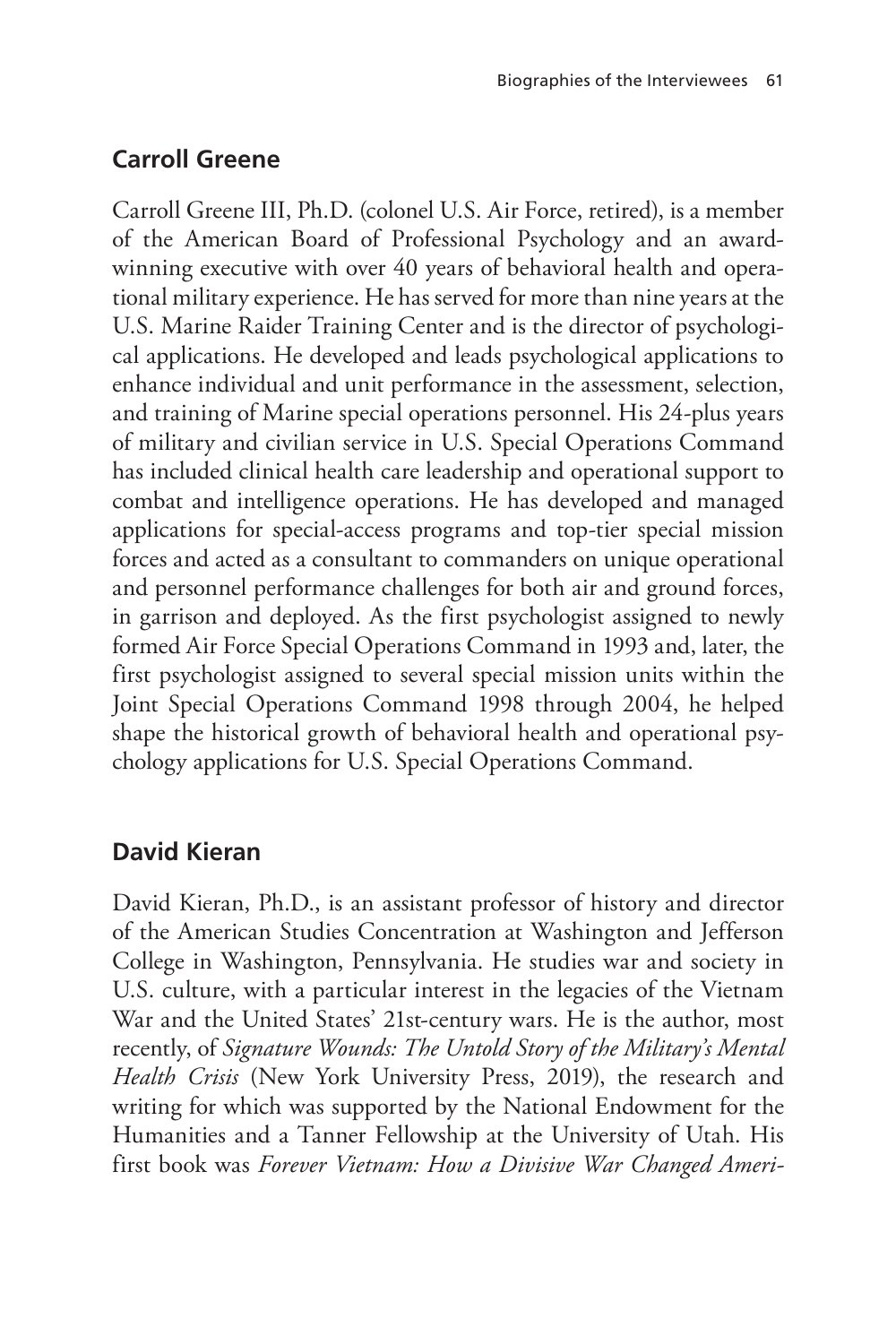*can Public Memory* (University of Massachusetts Press, 2014). He is also the editor of *The War of My Generation: Youth Culture and the War on Terror* (Rutgers University Press, 2015), and he is the coeditor, with Edwin A. Martini, of *At War: The Military and American Culture in the Twentieth Century and Beyond* (Rutgers University Press, 2018) and, with Rebecca A. Adelman, of a special issue of *The Journal of War and Culture Studies* on the topic "New Cultures of Remote Warfare" and *Remote Warfare: New Cultures of Violence* (University of Minnesota Press, 2020). He is currently working on two projects: a history of the National Guard in the 21st century wars and a book manuscript tentatively entitled *Let All the Wounds of War Be Healed: The Amnesty Debate and the Aftermath of the Vietnam War*. He earned his B.A. at Connecticut College and his Ph.D. in American Studies at The George Washington University.

# **Robert Lippy**

Robert D. Lippy, Ph.D. (commander, Medical Service Corps, U.S. Navy), is a member of the American Board of Professional Psychology. He enlisted in the Navy in 1989 as an electronics technician. After serving for almost four years and attaining the rank of E-5, he received a Navy ROTC scholarship to attend Oregon State University, graduating in 1996 with a B.S. in psychology and receiving his commission as a surface warfare officer. After completing Division officer training at surface Warfare Officer School in Newport, Rhode Island, he was stationed in San Diego for almost six years, serving aboard various amphibious warfare ships and making several Western Pacific and Indian Ocean deployments. During this period, he earned his Surface Warfare Officer qualification, served as a naval beach group officer in command and became a Navy master training specialist, teaching an expeditionary warfare staff planning course to operational sailors and marines.

He was then selected to attend graduate training at USUHS in Bethesda, Maryland, where he received his M.S. and his Ph.D. in clini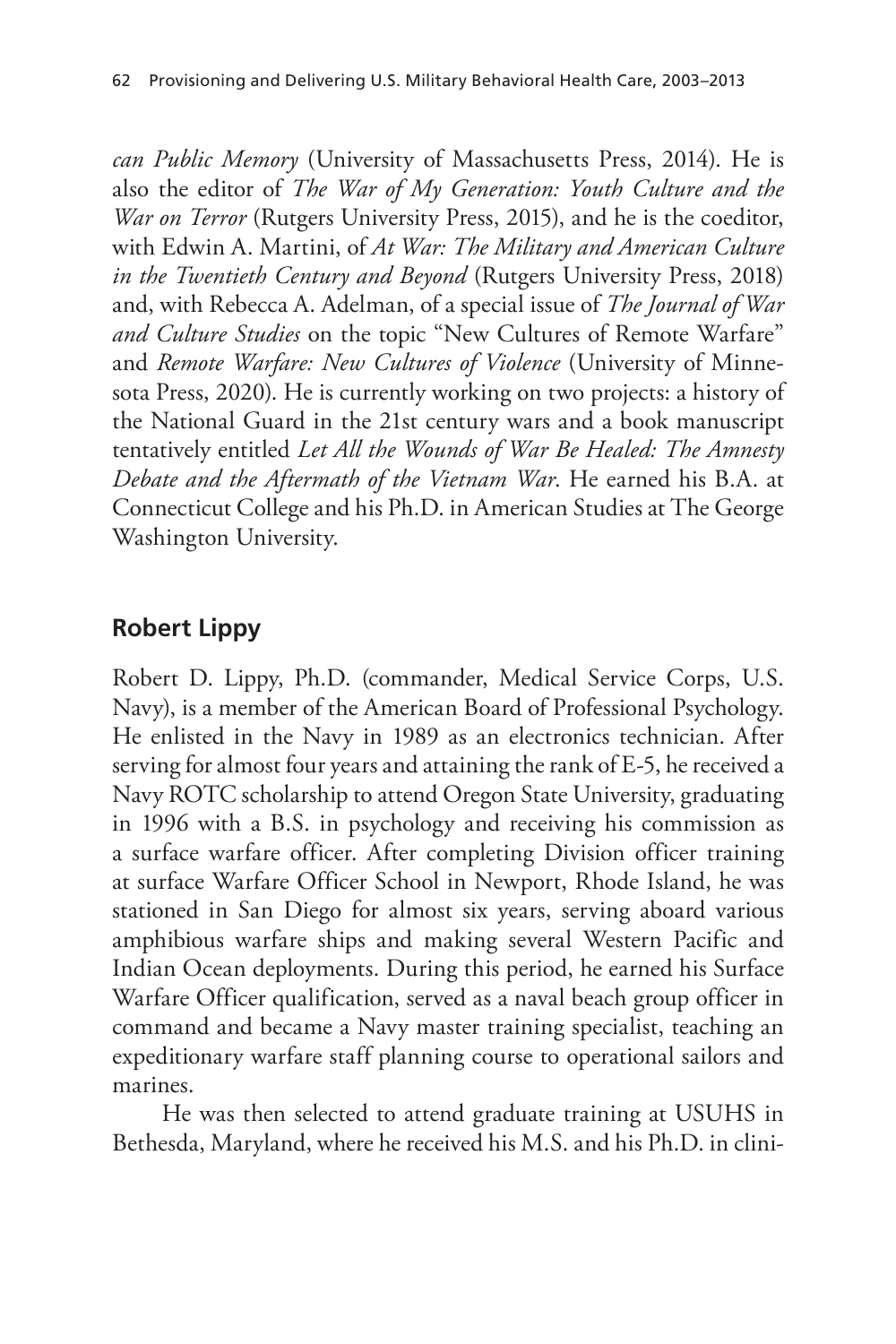cal psychology in 2005 and 2008, respectively. He completed his clinical internship and a year of postdoctoral training at the NNMC.

From 2008 to 2011 he was stationed at Naval Medical Center San Diego, serving as a staff psychologist at two branch mental health clinics and as the division officer of the Adult Outpatient Mental Health Clinic. In 2010, he deployed to Afghanistan as an individual augmentee with 1st Medical Battalion from Camp Pendleton, California. He served as the officer in charge of the Combat Stress Clinic at Camp Dwyer, Helmand Province, where he helped establish its Warrior Recovery Center while earning his Fleet Marine Force Officer qualification.

He transferred to the USS *Carl Vinson* aircraft carrier (CVN 70) in 2011, where he completed a six-month Western Pacific and Indian Ocean deployment and earned his Surface Warfare Medical Department Officer qualification. From 2013 to 2017 he was stationed at Naval Hospital Camp Pendleton, California, where he headed the Mental Health Department and was selected as the Officer of the Year for 2015. That same year, he was selected by the clinical psychology specialty leader to be the subspecialty leader for embedded navy psychologists (serving on aircraft carriers and with submarine squadrons).

Lippy is currently the deputy director of the Naval Center for Combat and Operational Stress Control, whose mission is to optimize the psychological readiness of sailors and marines through the development, aggregation, and dissemination of best practices and innovations in primary, secondary, and tertiary prevention of psychological injury and disease. In 2018, he was also selected to chair the Navy Psychological Health Clinical Community, leading the entire psychological health community of over 700 active-duty providers and behavioral health technicians, as well as thousands of civilian mental health professionals across Navy Medicine, in implementation of leading practices, informing policy, and supporting the psychological health community in securing Navy Medicine's readiness mission by delivering the highest quality of care to all beneficiaries. In recognition of his accomplishments, Lippy was selected as the 2018 Navy Senior Psy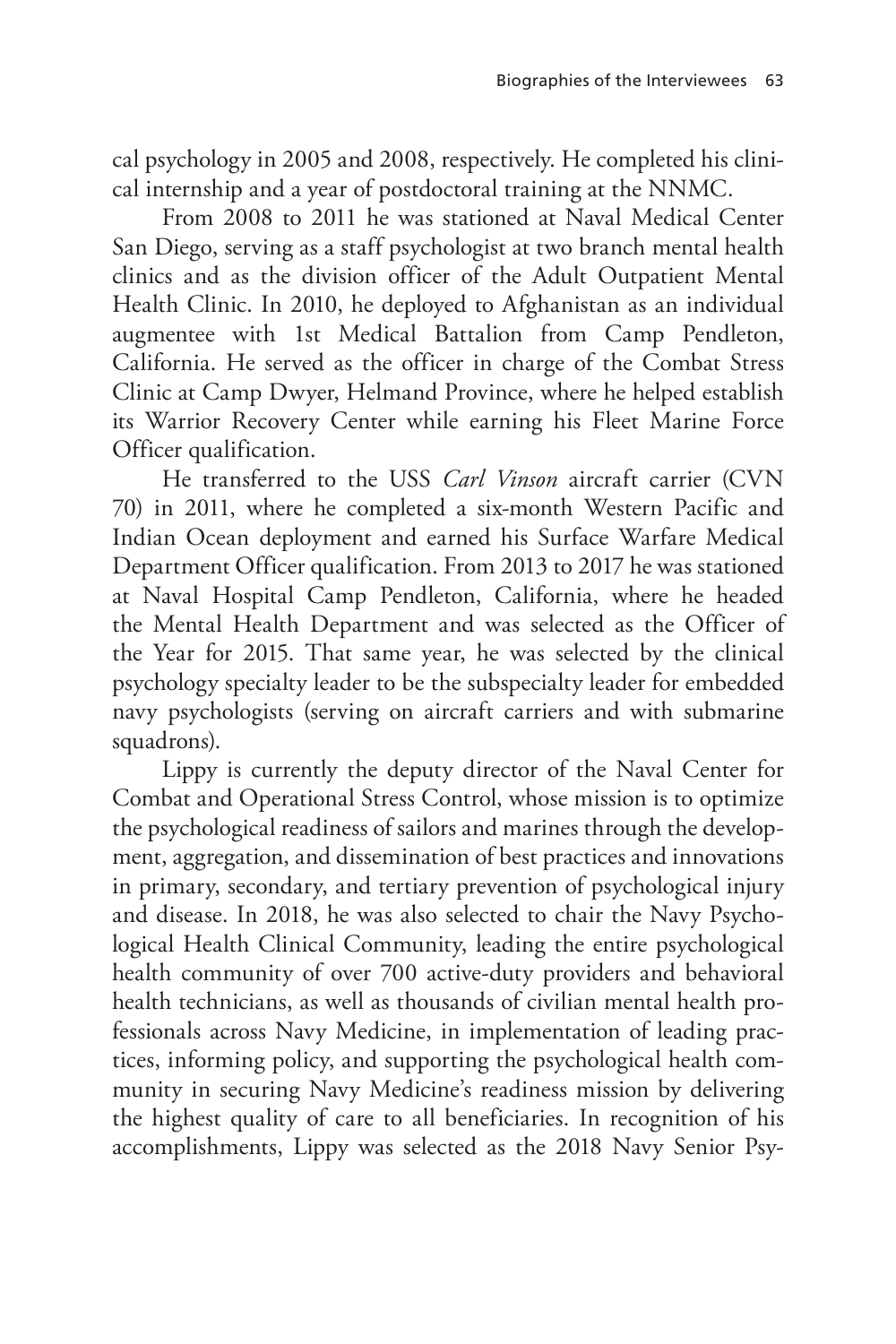chologist of the Year, as well as the 2019 Military Health System Allied Health Leadership Excellence Award (Senior Provider).

Lippy is board certified in clinical psychology. Among his military awards are the Meritorious Service Medal, Navy Commendation Medal (three awards), Navy Achievement Medal (four awards), and the Global War on Terrorism Medal.

#### **William Nash**

William P. Nash, M.D., is a clinical and research psychiatrist at the VA Greater Los Angeles Healthcare System, and a Health Sciences Associate Clinical Professor at the David Geffen School of Medicine at the University of California at Los Angeles, where he leads an emerging program of research and treatment for veterans with moral injury. Previously, he served as the director of psychological health for the U.S. Marine Corps and, while on active duty in the Navy, as combatstress-control psychiatrist embedded with the 1st Marine Division in Iraq. The doctrine for maintaining psychological health in military operations that Nash wrote in 2008 still informs leadership training throughout the U.S. Navy and Marine Corps. His peer-reviewed research with Marine infantrymen was the first to document PTSD in service members as a direct result of violations of moral expectations. He has coauthored two books, *Combat Stress Injury: Theory, Research, and Management* (2007), and *Adaptive Disclosure: A New Treatment for Military Trauma, Loss, and Moral Injury* (2017).

## **David Orman**

David Orman, M.D. (colonel, U.S. Army, retired), is currently a DHA civil-service employee serving as the clinical director of the Behavioral Health System of Care at Joint Base San Antonio–Fort Sam Houston, Texas. His role within DHA's behavioral health clinical management team is to provide strategic planning for DHA's evolving Behavioral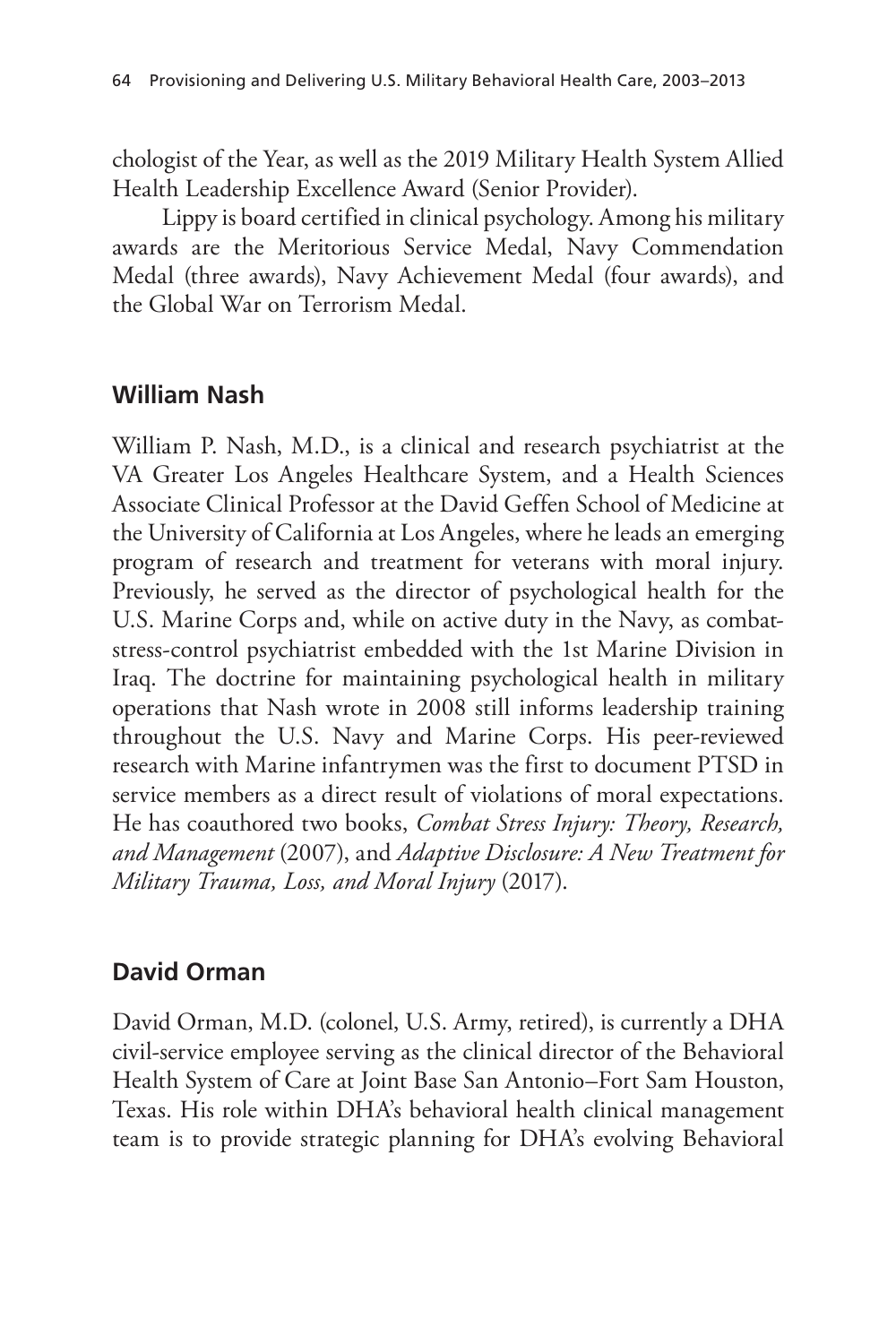Health System of Care and to provide operational program management for the DHA's behavioral health prevention and clinical services.

He brings the depth of about 38 years active duty Army and civilian administrative, academic, educational, and research experience to his current position. Prior roles include serving for eight years as the Army Surgeon General's psychiatry consultant, program director for Psychiatric Graduate Medical Education at Tripler Army Medical Center in Honolulu-Oahu, Hawaii, and associate program director and associate professor for Texas A&M School of Medicine/Scott & White's psychiatry residency. He has also served as chief of psychiatry at Brooke Army Medical Center–San Antonio and Darnall Army Community Hospital–Fort Hood, Texas, and as the division psychiatrist for the 1st Cavalry Division. He retired as a colonel after 30 years of service in 2007 and has been in his current civil service position in various roles since October 2007. Just prior to his military retirement in 2007, he worked for approximately one year as part of the DoD Task Force that ultimately resulted in Congress supplementing DoD's behavioral health–TBI clinical services budgets in all three services by approximately \$900 million.

Orman received his medical school education thorough USUHS in Bethesda, Maryland, and completed his four-year psychiatry residency training at Walter Reed Army Medical Center, Washington, D.C., where he served as chief resident in 1985. He is the coauthor of numerous publications.

#### **Mark Paris**

Mark Paris, Ph.D, earned his doctorate at Louisiana State University and had a clinical postdoctoral fellowship at the University of Southern Mississippi. He then became an Army officer and completed a clinical internship at Dwight David Eisenhower Army Medical at Fort Gordon, Georgia. Following seven additional years as an Army clinical psychologist, he worked for the next 20 years as a mental health policy analyst in the Office of the Assistant Secretary of Defense (Health Affairs) before completing his federal service as the Director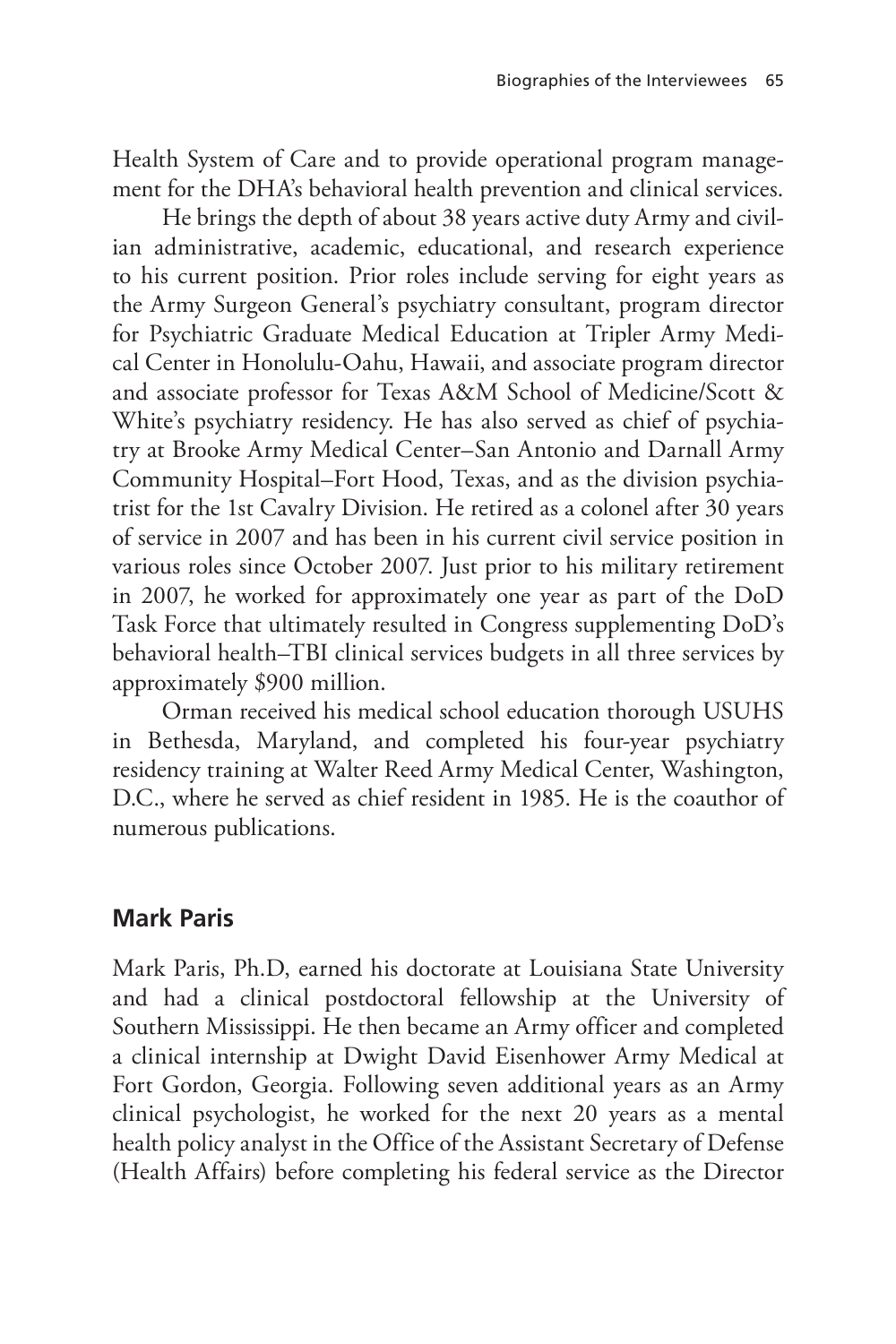of Psychological Health for the Army's Regional Health Command– Atlantic. Paris is currently in a part-time consulting practice, serving both the VA and the Social Security Administration. He holds the Diplomate in Clinical Psychology from the American Board of Professional Psychology and is licensed in both Maryland and Virginia.

#### **Rebecca Porter**

Rebecca I. Porter, Ph.D. (colonel, U.S. Army, retired), has been the president and chief executive officer of the Military Child Education Coalition since September 2019.

Her initial Army tour was as a clerk typist in the Washington Army National Guard in Seattle, Washington, from 1981 to 1983. Her first assignment on active duty was in 1984 as a platoon leader in the 272d Military Police Company in Kaefertal, Germany. From 1985 to 1987, she served as the adjutant and personnel officer of the 95th Military Police Battalion in Mannheim, Germany, before entering the U.S. Army Reserve as an assistant Operations Officer and Detachment Commander in the 448th Civil Affairs Battalion at Fort Lewis, Washington.

In June 1995, she returned to active duty as a clinical psychology intern at Tripler Army Medical Center in Honolulu, Hawaii. Following the completion of her doctorate in clinical psychology, she stayed at Tripler as the chief of the Chronic Pain Program. From 1997 to 1999, she served at Fort Bliss, Texas, as the chief of community mental health. In 1999, she transferred to the Pentagon, where she served first as an operations officer and liaison officer in the Office of the Chief of Legislative Liaison and, from 2001 to 2003, as a special assistant to GEN Eric K. Shinseki, then serving as the Army's 34th Chief of Staff.

From 2003 to 2005, she completed a postdoctoral fellowship in clinical health psychology and then served as the director of Psychology Fellowship Programs. From 2005 to 2007, she was director of the Center for Personal Development at the U.S. Military Academy at West Point, New York. In 2007 and 2008, she was deployed with Joint Task Force 34 in Iraq. On her redeployment, Porter served as the chief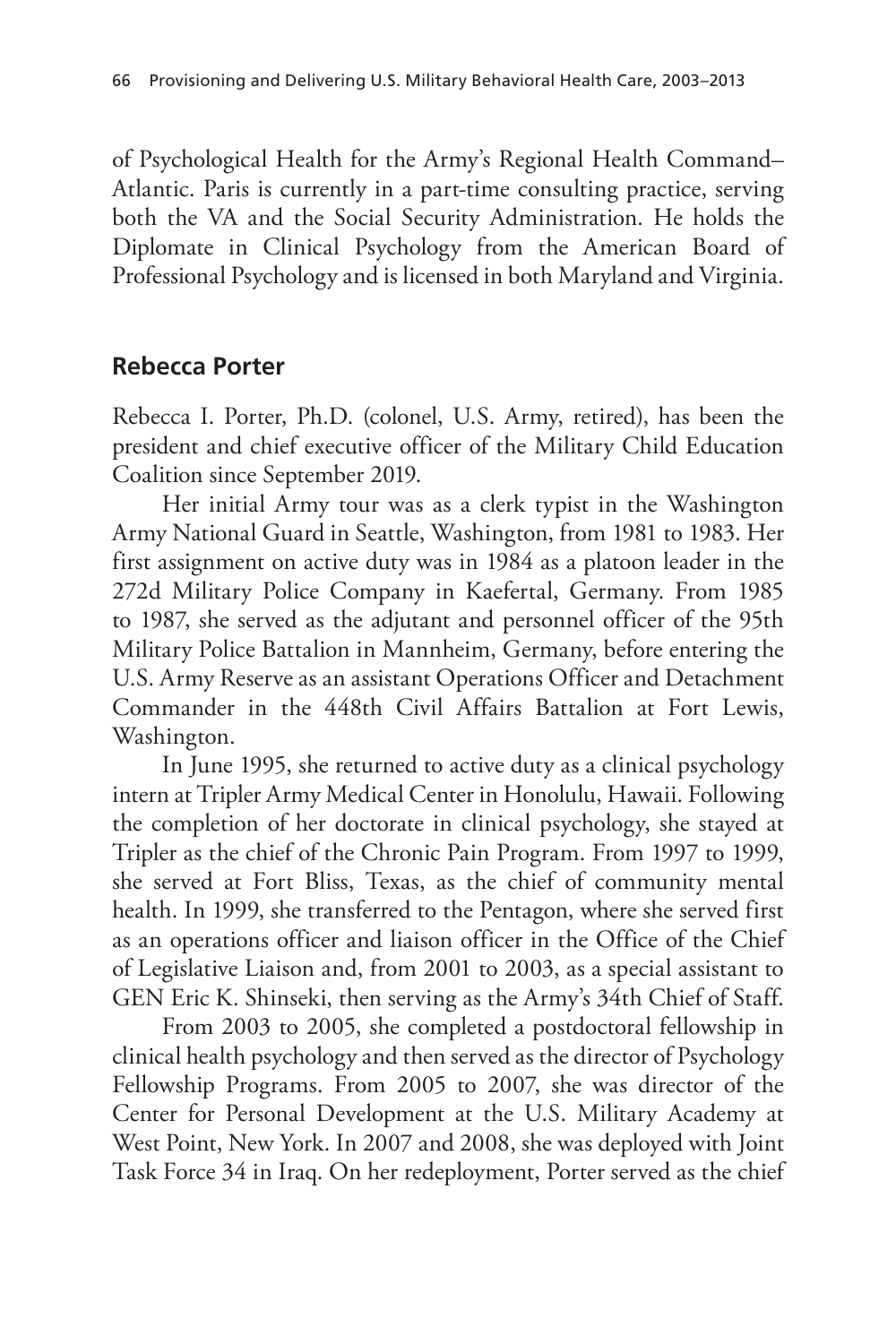of psychology at Walter Reed Army Medical Center in Washington, D.C. From 2009 to 2010, she was the staff behavioral health officer of Joint Task Force Capital Medical. Following that assignment, Porter transferred to the OTSG from 2010 to 2013.

From 2013 to 2015, she commanded Dunham U.S. Army Health Clinic, with facilities in four Pennsylvania locations: Carlisle Barracks, Fort Indiantown Gap, Letterkenny Army Depot, and New Cumberland. Following that command, she was the director of the DiLorenzo TRICARE Health Clinic of the Pentagon from 2015 to 2016. She commanded the Public Health Command Europe from July 2017 to July 2019.

She is a 1983 Distinguished Military Graduate from the University of Washington. She holds an M.A. in counseling psychology from Chapman University, a Ph.D. in clinical psychology from Fielding Graduate University, and an M.S. in national security and strategic studies from the National War College. With more than three decades of military service, She is a board-certified clinical health psychologist, a fellow of the American Psychological Association, and a member of the Order of Military Medical Merit. Her awards include the Lifetime Achievement Award from the Society for Military Psychology, the Legion of Merit (three awards), the Defense Meritorious Service Medal, and the Meritorious Service Medal (six awards). She also holds the Surgeon General's "A" proficiency designator as recognition of her significant contributions to the Army Medical Department.

# **David Riggs**

David Riggs, Ph.D., is professor and chair, Department of Medical and Clinical Psychology at the F. Edward Hérbert School of Medicine at the USUHS, where he is also executive director of the CDP. As professor and chair, he leads a program to train active-duty and civilian psychology students to deliver outstanding patient care and contribute to clinically relevant science in psychology. As executive director of the CDP, he oversees the development and delivery of training seminars and workshops for behavioral health professionals to prepare them to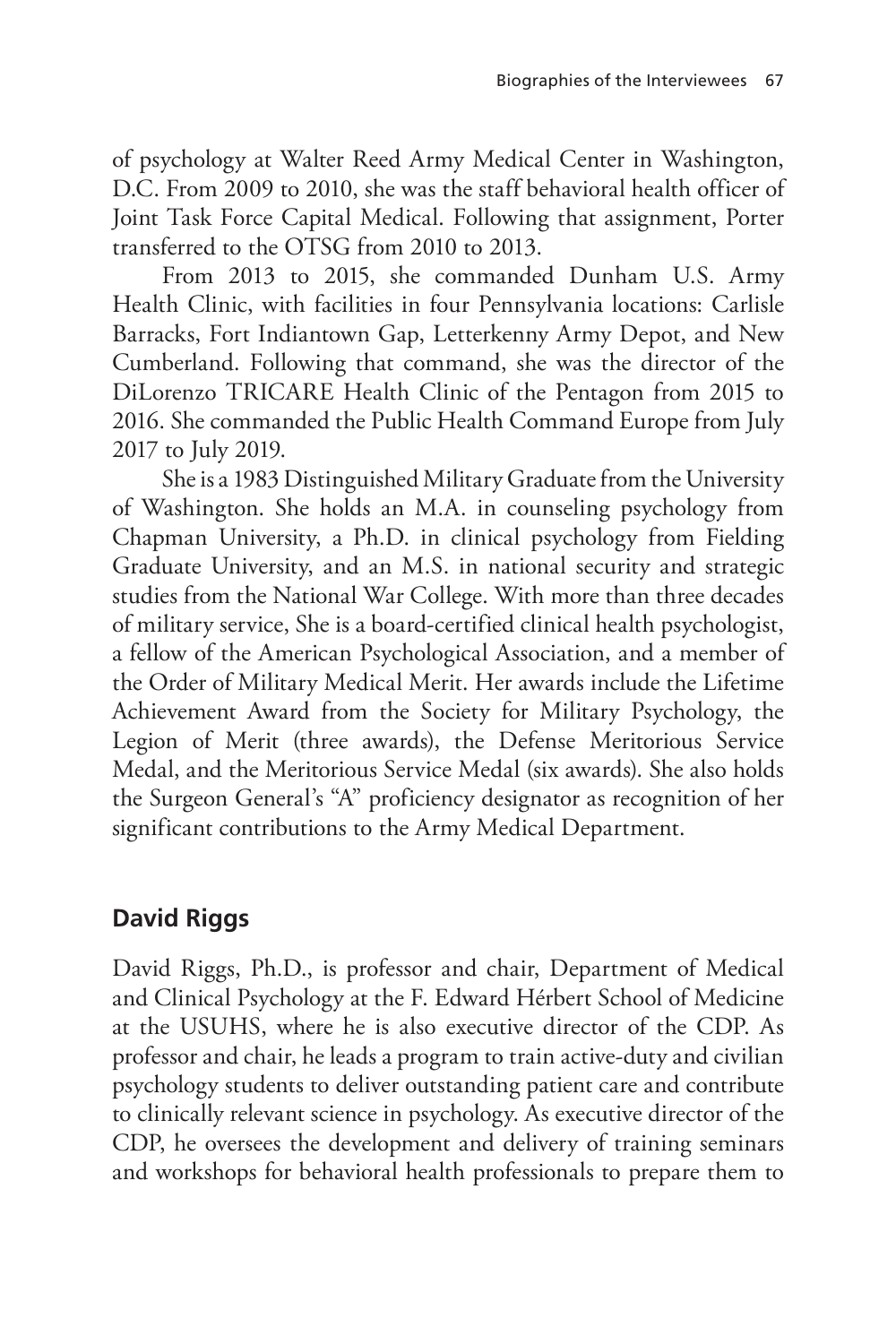provide for the needs of warriors and their families. Previously, he held clinical research positions at the Center for the Treatment and Study of Anxiety at the University of Pennsylvania and the National Center for Posttraumatic Stress Disorder at the Boston Veterans Administration Medical Center. As a clinical and research psychologist, much of his work has focused on trauma, violence, and anxiety, with a particular interest in the effects of PTSD and other anxiety disorders on the families of those directly affected.

#### **Eric Schoomaker**

Eric Schoomaker, M.D., Ph.D. (lieutenant general, U.S. Army retired), is the director of the USUHS Leadership Education and Development program. After four years as the U.S. Army's top medical officer, he retired in 2012 from his role as the 42nd U.S. Army Surgeon General and commanding general of MEDCOM. This followed 32 years of active service in uniform and 41 years as a commissioned Army officer. He is exploring the central importance of leadership education and training for health professionals in both individual career development for different health professions—uniformed and civilian—and in an interprofessional, team-based setting.

He was sworn in as Army Surgeon General after commanding Walter Reed Army Medical Center and North Atlantic Regional Medical Command in Washington, D.C. He received a B.S. from the University of Michigan in 1970 and was commissioned as a second lieutenant as a Distinguished Military Graduate. He received his medical degree from the University of Michigan in 1975 and a Ph.D. in human genetics in 1979. He completed an internal medicine internship and residency at Duke University Medical Center in North Carolina from 1976–1978, followed by a fellowship in hematology at Duke in 1979. He is certified by the American Board of Internal Medicine in both internal medicine and hematology.

While in uniform, he held many assignments, including chief and program director, Department of Medicine and director of Primary Care, Madigan Army Medical Center, Fort Lewis, Washington;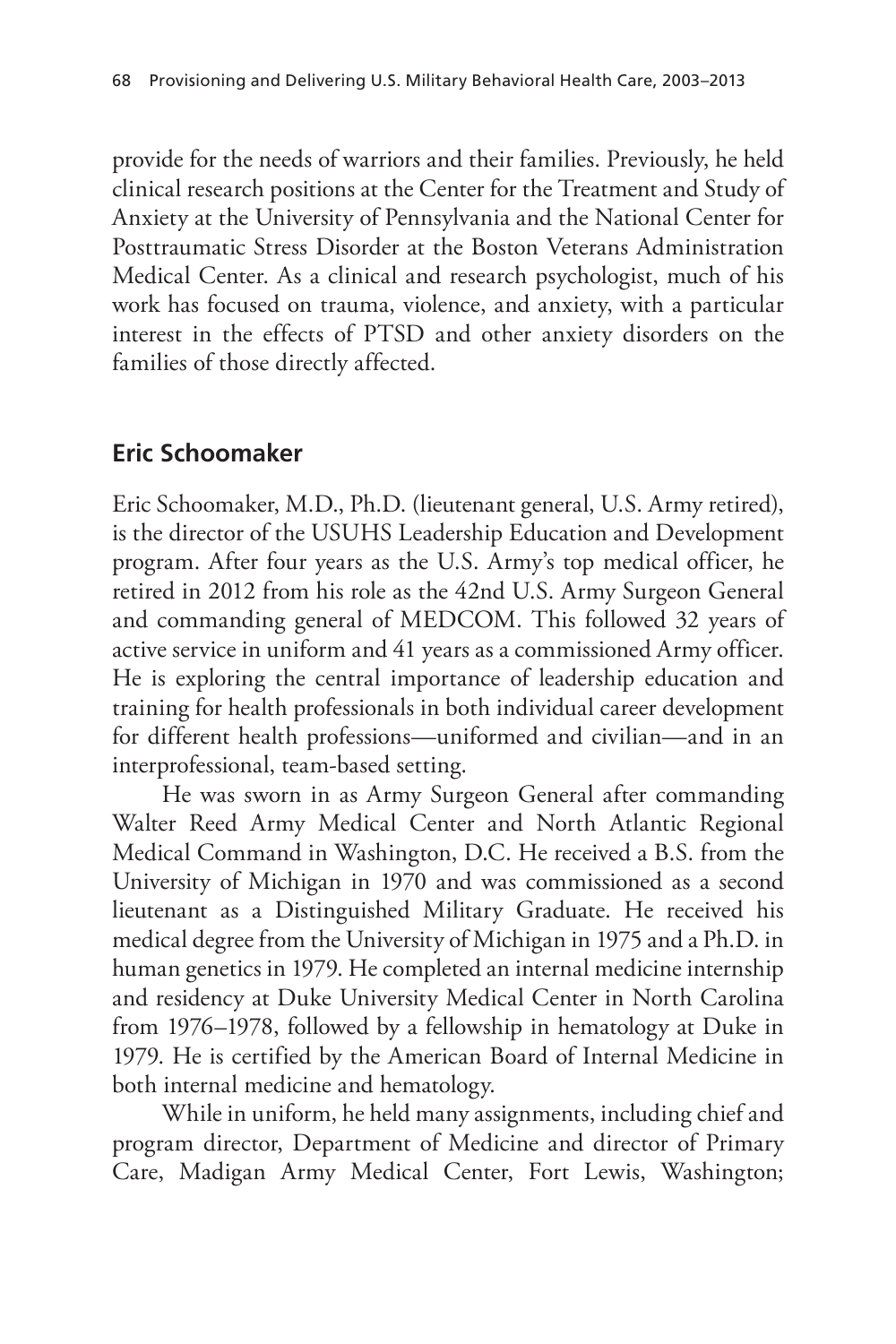commander of the Evans Army Community Hospital at Fort Carson, Colorado; commander, 30th Medical Brigade and Fifth Corps Surgeon in Heidelberg, Germany; chief of the Army Medical Corps; commander of the Southeast Regional Medical Command/Dwight David Eisenhower Army Medical Center in Fort Gordon, Georgia; and commanding general of the U.S. Army Medical Research & Materiel Command & Fort Detrick, Maryland. He is the recipient of numerous military awards, including those from France and Germany, the 2012 Dr. Nathan Davis Awards from the American Medical Association for outstanding government service, the Philipp M. Lippe, MD Award from the American Academy of Pain Medicine for contributions to the social and political aspect of pain medicine, and an Honorary Doctor of Science from Wake Forest University.

## **Terri Tanielian**

Terri Tanielian is a senior behavioral scientist and an internationally recognized expert on military and veterans' health policy. Her areas of interest include military and veterans' health policy; military suicide; military sexual assault; and the psychological effects of combat, terrorism, and disasters. She has led multiple studies to assess the needs of veterans and to examine the readiness of private health care providers to deliver timely, high quality care to veterans and their families. She has also examined community-based models for expanding mental health care for returning veterans and their families.

As the former director of the RAND Center for Military Health Policy Research, she spent a decade overseeing RAND's diverse military health research portfolio. She was the co–study director for a large, nongovernmental assessment of the psychological, emotional, and cognitive consequences of deployment to Iraq and Afghanistan entitled *Invisible Wounds of War: Psychological and Cognitive Injuries, Their Consequences, and Services to Assist Recovery* (RAND, 2008). She was also the codirector for the RAND study that produced *Hidden Heroes: America's Military Caregivers* (Ramchand, Tanielian, et al., 2014), the first representative examination of military caregiving in the United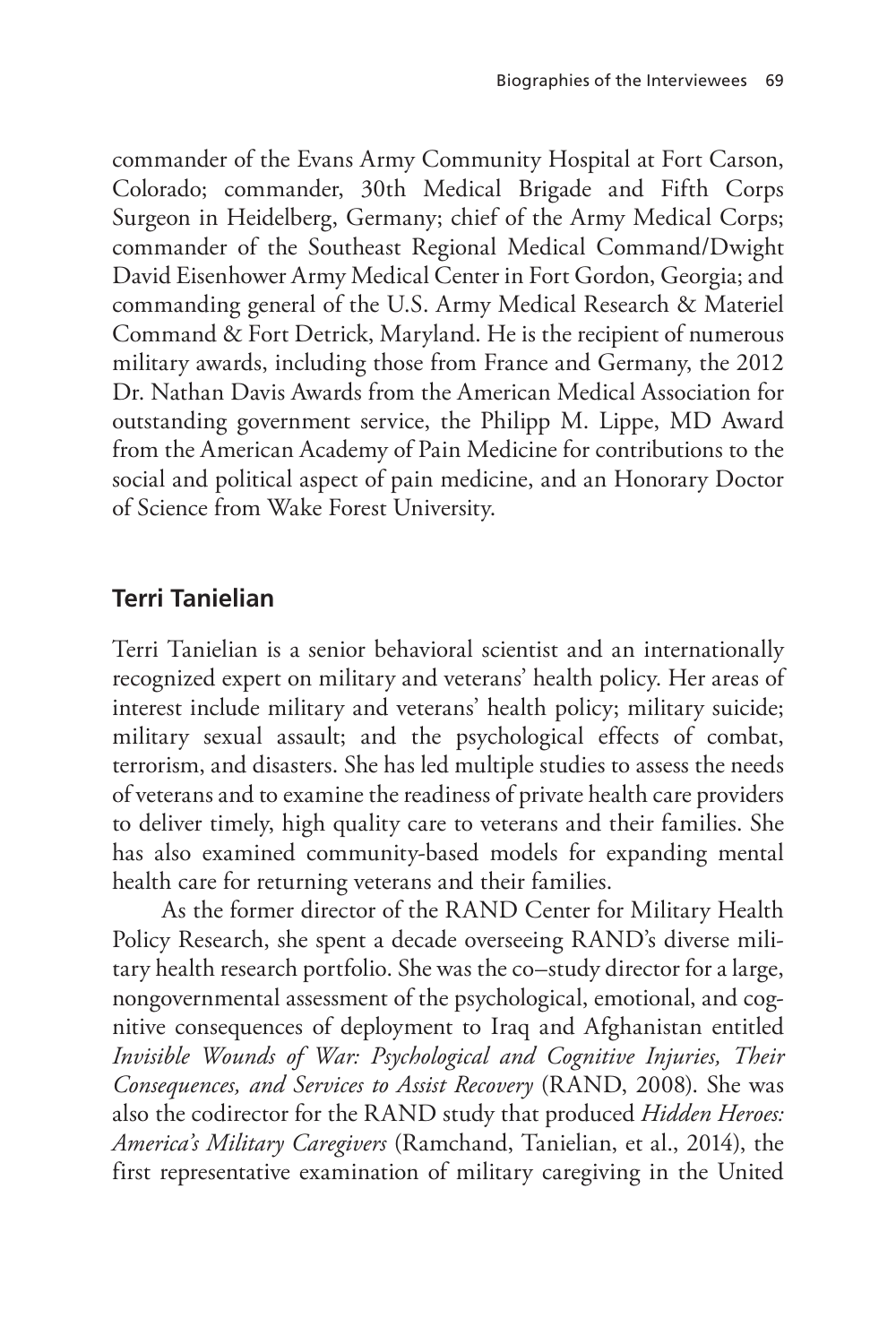States. She also recently completed a feasibility assessment examining the integration of DoD and VA purchased care approaches.

Tanielian has published numerous peer-reviewed articles and reports. She currently serves as a fellow in the Military Service Initiative for the George W. Bush Institute. She was a member of the planning committee for the 18th, 22nd, and 26th Annual Rosalynn Carter Symposiums on Mental Health Policy, which focused on mental health needs and recovery following 9/11, Hurricane Katrina, and deployment to Iraq and Afghanistan, respectively. She earned her M.A. in psychology at American University.

#### **Jonathan Woodson**

Jonathan Woodson, M.D. (brigadier general, U.S. Army Reserve), was the Assistant Secretary of Defense for Health Affairs. In this role, he administered the more than \$50 billion MHS budget and served as principal advisor to the Secretary of Defense for health issues. The MHS comprises over 133,000 military and civilian doctors, nurses, medical educators, researchers, healthcare providers, allied health professionals, and health administration personnel worldwide, providing our nation with an unequalled integrated healthcare delivery, expeditionary medical, educational, and research capability.

He ensured the effective execution of the DoD medical mission. He oversaw the development of medical policies, analyses, and recommendations to the Secretary of Defense and the Undersecretary for Personnel and Readiness and issued guidance to DoD components on medical matters. He also served as the principal advisor to the Undersecretary for Personnel and Readiness on matters of chemical, biological, radiological, and nuclear medical defense programs and deployment matters pertaining to force health.

He cochairs the Armed Services Biomedical Research Evaluation and Management Committee, which facilitates oversight of DoD biomedical research. In addition, he exercises authority, direction, and control over DHA; USUHS; the Armed Forces Radiobiology Research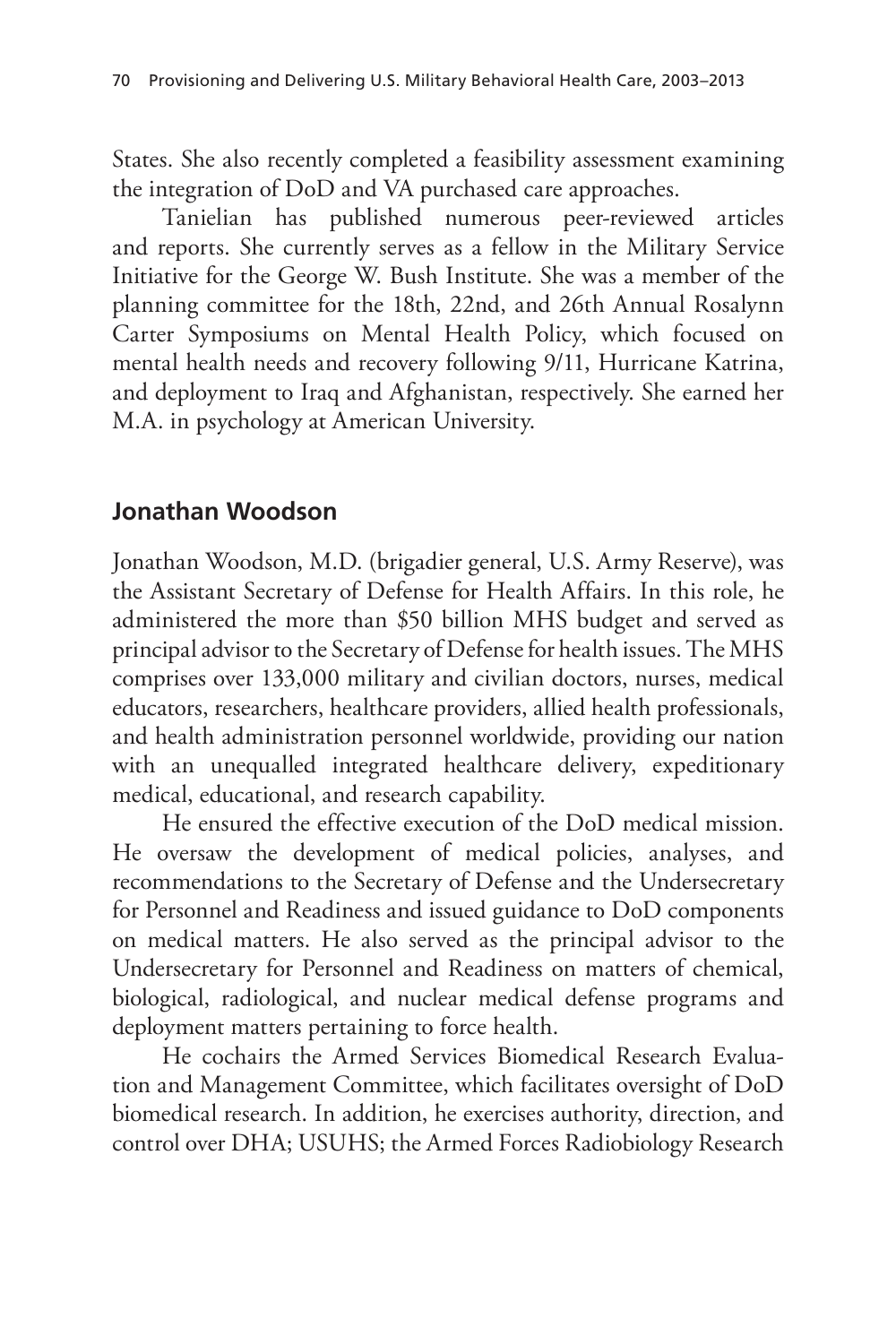Institute; DCoE; the Armed Forces Institute of Pathology; and the Armed Services Blood Program Office.

Prior to his appointment by President Barack Obama, he was associate dean for Diversity and Multicultural Affairs and professor of surgery at the Boston University School of Medicine and senior attending vascular surgeon at Boston Medical Center. He has served as Assistant Surgeon General for Reserve Affairs, Force Structure and Mobilization in the OTSG, and as Deputy Commander of the Army Reserve Medical Command.

He is a graduate of the City College of New York and the New York University School of Medicine. He received his postgraduate medical education at the Massachusetts General Hospital, Harvard Medical School and completed residency training in internal medicine and general and vascular surgery. He is board certified in internal medicine, general surgery, vascular surgery, and critical care surgery. He also holds an M.S.S. in strategic studies (concentration in strategic leadership) from the U.S. Army War College.

In 1992, he was awarded a research fellowship at the Association of American Medical Colleges Health Services Research Institute. He has authored or coauthored a number of publications and book chapters on vascular trauma and outcomes in vascular limb salvage surgery.

His prior military assignments include deployments to Saudi Arabia (Operation Desert Storm), Kosovo, OEF, and OIF. He has also served as a senior medical officer with the National Disaster Management System, where he responded to the 9/11 attack in New York City. Woodson's military awards and decorations include the Legion of Merit, the Bronze Star Medal, and the Meritorious Service Medal (with oak leaf cluster).

In 2007, he was named one of the top vascular surgeons in Boston and, in 2008, was listed as one of the top surgeons in the U.S. He is the recipient of the 2009 Gold Humanism in Medicine Award from the Association of American Medical Colleges.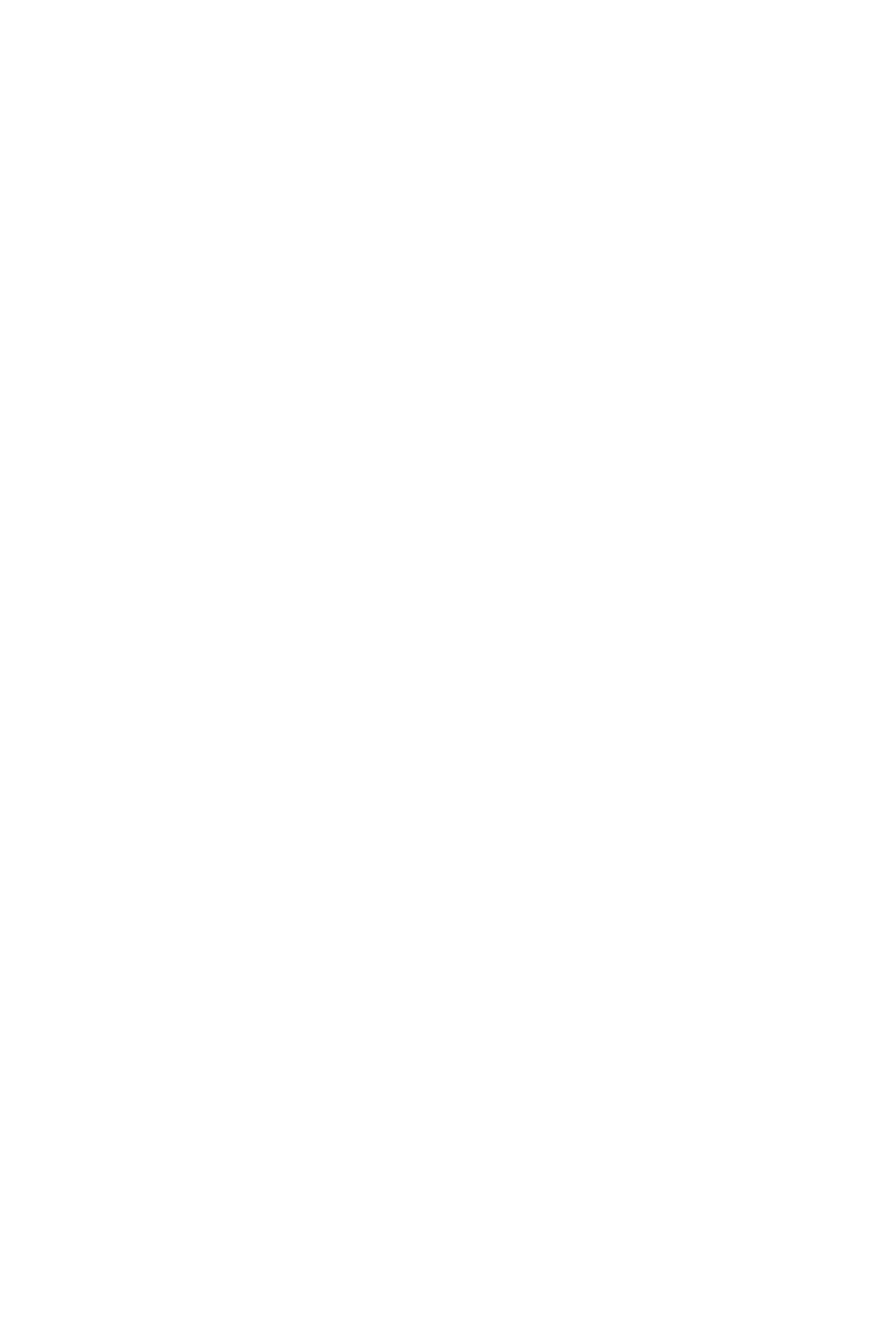| <b>APA</b>    | American Psychological Association                                                   |
|---------------|--------------------------------------------------------------------------------------|
| <b>BHDP</b>   | Behavioral Health Data Portal                                                        |
| <b>BSC</b>    | behavioral science consultant                                                        |
| <b>BSCT</b>   | behavioral science consultant team                                                   |
| <b>CDP</b>    | <b>Center for Deployment Psychology</b>                                              |
| <b>CSC</b>    | combat stress control                                                                |
| <b>DCoE</b>   | Defense Centers of Excellence for Psychological<br>Health and Traumatic Brain Injury |
| <b>DHA</b>    | Defense Health Agency                                                                |
| DoD           | U.S. Department of Defense                                                           |
| DoDI          | DoD Instruction                                                                      |
| FY            | fiscal year                                                                          |
| <b>MEDCOM</b> | Army Medical Command                                                                 |
| <b>MHAT</b>   | mental health advisory team                                                          |
| <b>MHS</b>    | Military Health System                                                               |
| <b>MTF</b>    | military treatment facility                                                          |
| <b>NDAA</b>   | National Defense Authorization Act                                                   |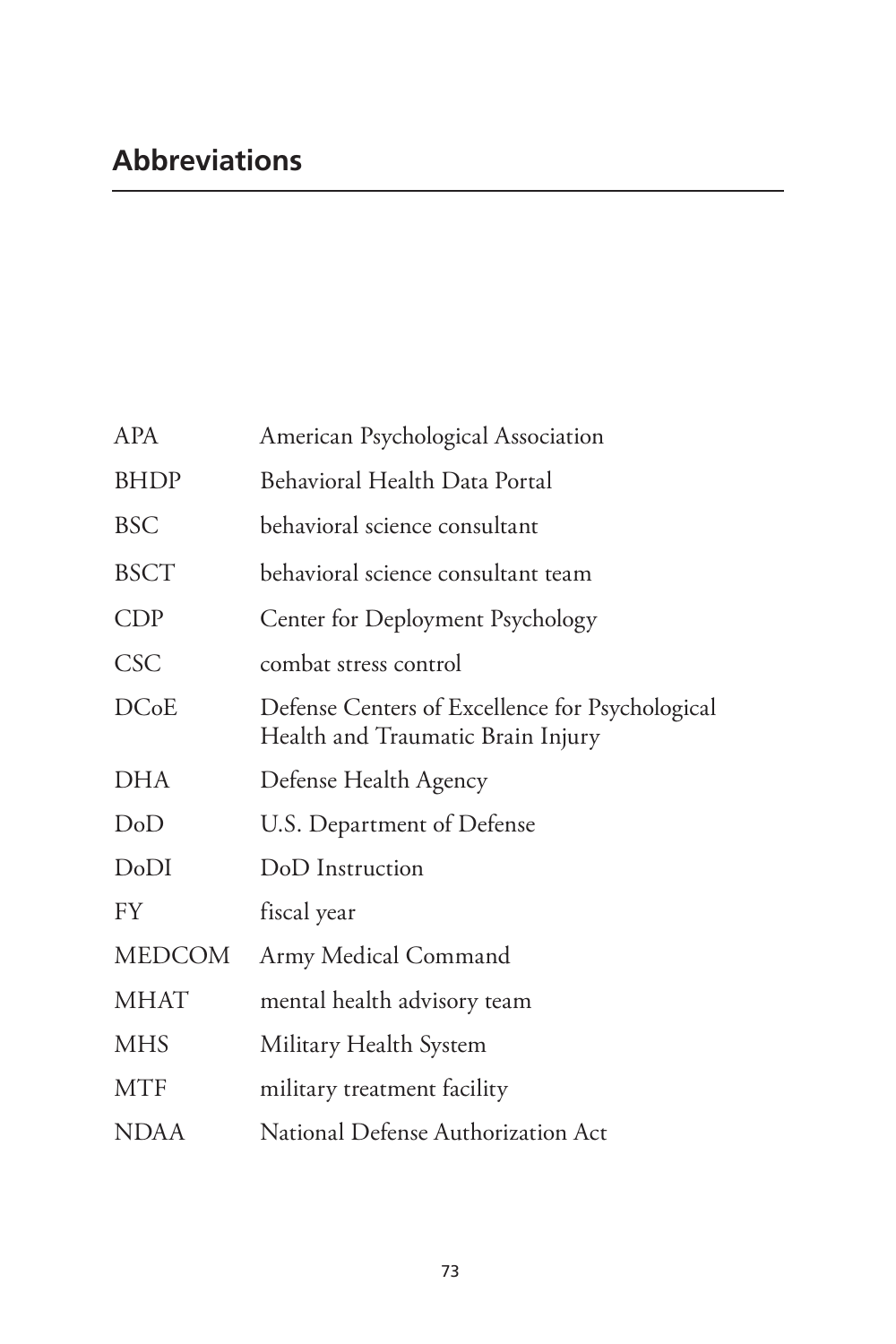| <b>NNMC</b>    | National Naval Medical Center                        |
|----------------|------------------------------------------------------|
| <b>OEF</b>     | <b>Operation Enduring Freedom</b>                    |
| <b>OIF</b>     | Operation Iraqi Freedom                              |
| <b>OPTEMPO</b> | operational tempo                                    |
| <b>OTSG</b>    | Office of the Surgeon General                        |
| <b>PTSD</b>    | posttraumatic stress disorder                        |
| <b>TBI</b>     | traumatic brain injury                               |
| <b>USUHS</b>   | Uniformed Services University of the Health Sciences |
| VA             | Department of Veterans Affairs                       |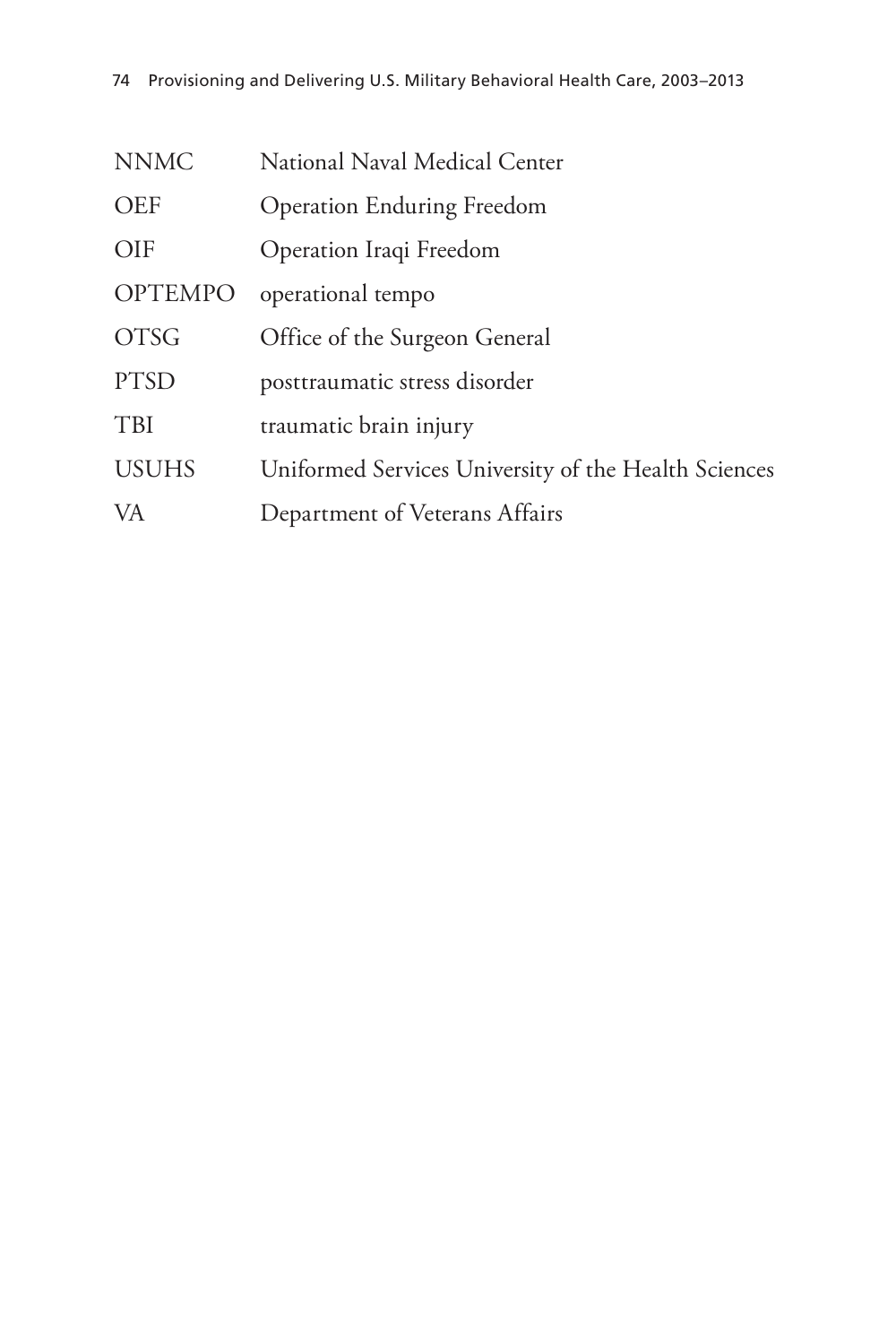# **References**

Adler, Amy B., Paul D. Bliese, Dennis McGurk, Charles W. Hoge, and Carl [Andrew Castro, "Battlemind Debriefing and Bat](https://www.apa.org/pubs/info/reports/pens.pdf)tlemind Training as Early Interventions with Soldiers Returning from Iraq: Randomization by Platoon," *Journal of Consulting and Clinical Psychology*, Vol. 77, No. 5, 2009, pp. 928–940. As of July 16, 2020: https://doi.org/10.1037/a0016877

American Psychological Association, "Timeline of APA Policies & Actions Related to Detainee Welfare and Professional Ethics in the Context of Interrogation and National Security," webpage, undated. As of July 16, 2020: https://www.apa.org/news/press/statements/interrogations

———, *Report of the American Psychological Association Presidential Task Force on [Psychological Ethics and National Security](https://deploymentpsych.org/about/main)*, Washington, D.C., June 2005. As of July 21, 2020:

https://www.apa.org/pubs/info/reports/pens.pdf

[———, "Chapter XIV. International Affairs," webpage, 2008.](https://health.mil/Reference-Center/Policies/2018/07/12/DHA-PI-6490-01-BH-Treatment-and-Outcomes-Monitoring)

APA—*See* American Psychological Association.

Butler, David, Jessica Buono, Frederick Erdtmann, and Proctor Reid, eds., *Systems Engineering to Improve Traumatic Brain Injury Care in the Military Health System: Workshop Summary*, Washington, D.C.: National Academies Press, 2009.

CDP—*See* Center for Deployment Psychology.

Center for Deployment Psychology, "About CDP," webpage, undated. As of November 24, 2020: https://deploymentpsych.org/about/main

Defense Health Agency Procedural Instruction 6490.02, *Behavioral Health (BH) Treatment and Outcomes Monitoring*, July 12, 2018. As of November 24, 2020: https://health.mil/Reference-Center/Policies/2018/07/12/ DHA-PI-6490-01-BH-Treatment-and-Outcomes-Monitoring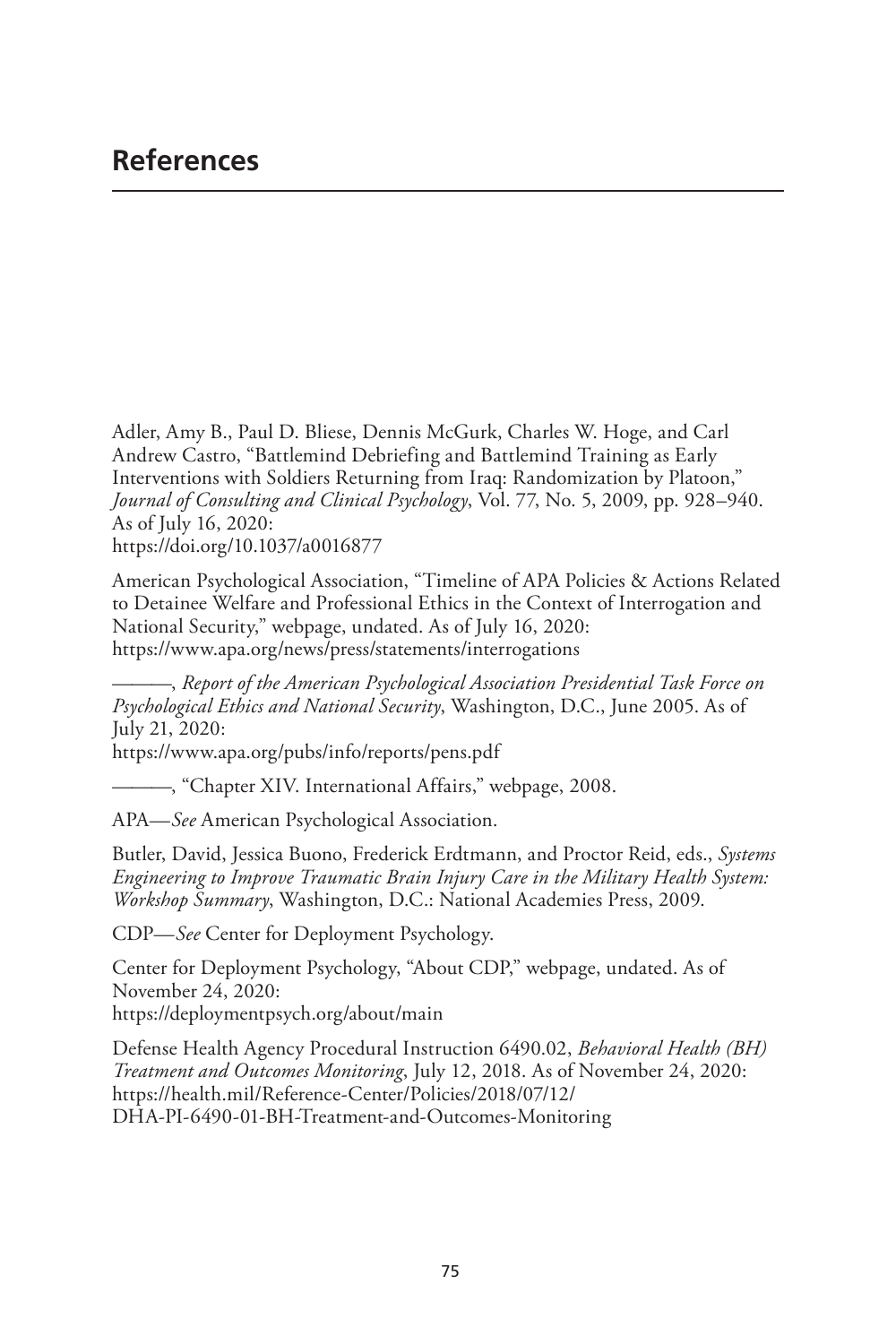76 Provisioning and Delivering U.S. Military Behavioral Health Care, 2003–2013

Department of Defense Directive 3115.09, *DoD Intelligence Interrogations, Detainee Debriefings, and Tactical Questioning*, Washington, D.C.: U.S. [Department of Defense, November 3, 2005. As of July 16, 2020:](https://www.esd.whs.mil/Portals/54/Documents/DD/issuances/dodi/649008p.pdf)  https://fas.org/irp/doddir/dod/d3115\_09-2005.pdf

Department of Defense Form DD Form 2796, "Post-Deployment Health Assessment," April 2003. As of November 23, 2020: [https://www.jiatfs.southcom.mil/Portals/4/Documents/J4/J4\\_dd2796](https://www.esd.whs.mil/Portals/54/Documents/DD/issuances/dodi/649009p.pdf?ver=2019-04-03-145810-913).pdf

Department of Defense Instruction 2310.08E, *Medical Program Support for Detainee Operations*, Washington, D.C.: U.S. Department of Defense, June 6, 2006. As of July 6, 2006: [http://hrlibrary.umn.edu/OathBetrayed/Winkenwerder%206-6-2006.pdf](https://www.pdhealth.mil/strategy-policy-library/achievable-vision-report-department-defense-task-force-mental-health-june-2007)

Department of Defense Instruction 6490.08, *Command Notification Requirements to Dispel Stigma in Providing Mental Health Care to Service Members*, August 17, 2011. As of July 16, 2020: https://www.esd.whs.mil/Portals/54/Documents/DD/issuances/dodi/649008p.pdf

Department of Defense Instruction 6490.09, *DoD Directors of Psychological Health*, February 27, 2012 (change 2 dated April 25, 2017). As of November 24, 2020: https://www.esd.whs.mil/Portals/54/Documents/DD/issuances/dodi/ 649009p.pdf?ver=2019-04-03-145810-913

Department of Defense Task Force on Mental Health, *An Achievable Vision,* Falls Church, Va.: Defense Health Board, 2007. As of July 16, 2020: [https://www.pdhealth.mil/strategy-policy-library/](https://www.apa.org/independent-review/revised-report.pdf) achievable-vision-report-department-defense-task-force-mental-health-june-2007

Directive Type Memorandum 09-033, *Policy Guidance for Management of Concussion/Mild Traumatic Brain Injury in the Deployed Setting*, Washington, D.C.: U.S. Department of Defense, June 21, 2010.

DoDI—*See* Department of Defense Instruction.

[Hoffman, David H., Danielle J. Carter, Cara R. Viglucci Lopez, Heathe](https://ajp.psychiatryonline.org/doi/full/10.1176/appi.ajp.2015.15040553)r L. Benzmiller, Ava X. Guo, S. Yasir Latifi, and Daniel C. Craig, *Report to the Special Committee of the Board of Directors of the American Psychological Association: Independent Review Relating to APA Ethics Guidelines, National Security Interrogations, and Torture*, Washington, D.C.: Sidley Austin LLP, July 2, 2015. As of July 16, 2020:

https://www.apa.org/independent-review/revised-report.pdf

Hoge, Charles W., Christopher G. Ivany, Edward A. Brusher, Millard D. Brown III, John C. Shero, Amy B. Adler, Christopher H. Warner, and David T. Orman, "Transformation of Mental Health Care for U.S. Soldiers and Families During the Iraq and Afghanistan Wars: Where Science and Politics Intersect," *American Journal of Psychiatry*, Vol. 173, No. 4, April 2016, pp. 334–343. As of July 16, 2020:

https://ajp.psychiatryonline.org/doi/full/10.1176/appi.ajp.2015.15040553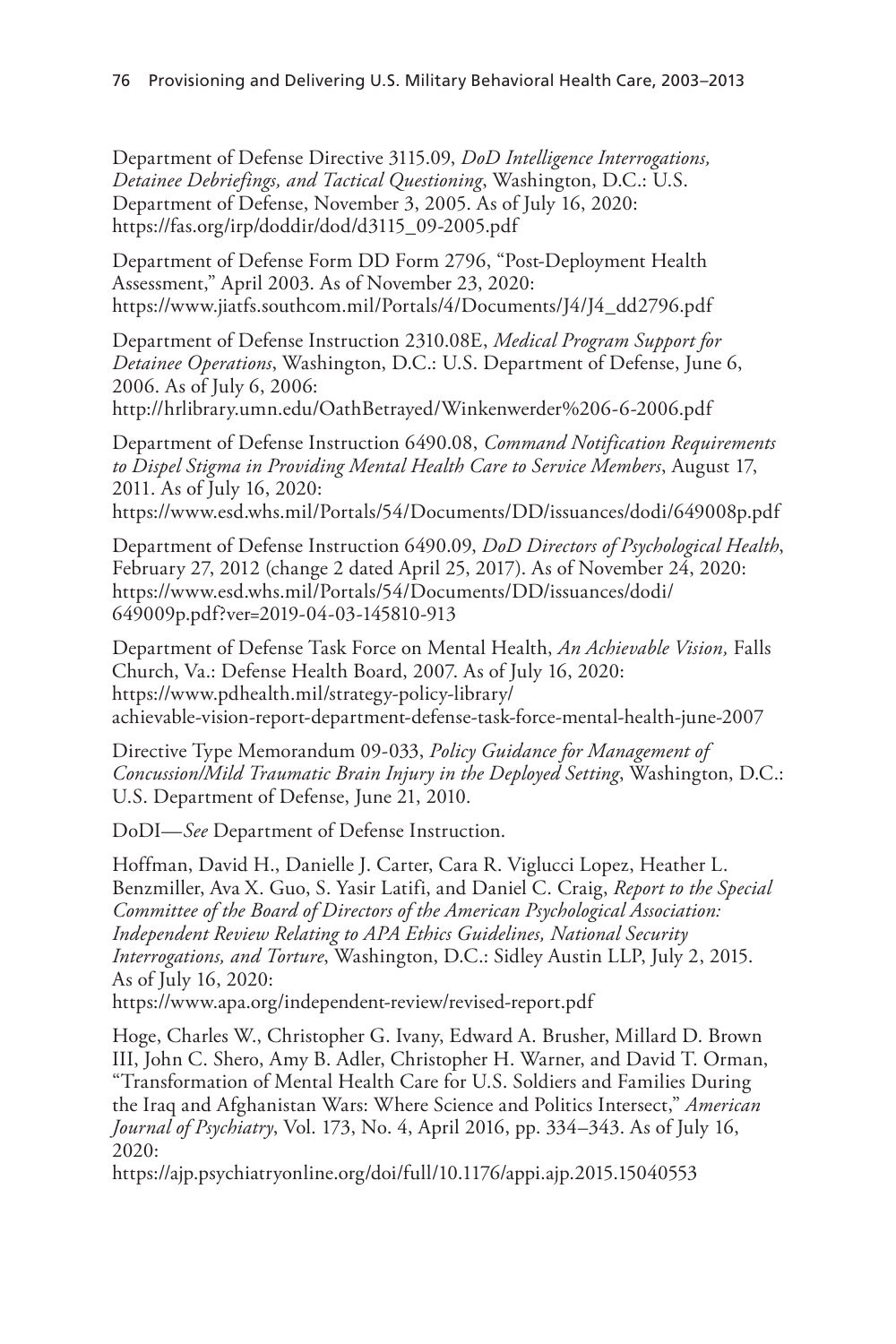References 77

Kieran, David, *[Signature Wounds: The Untold S](http://www.ethicalpsychology.org/materials/otsg_medcom_policy_06-029-bsct_2006.pdf)tory of the Military's Mental Health Crisis*, New York: New York University Press, 2019.

Management of Post-Traumatic Stress Working Group, *VA/DoD Clinical Practice Guideline for the Management of Post-Traumatic Stress*, Vers. 1.0, Washington, D.C.: Department of Veterans Affairs and Department of Defense, January 2004. As of November 24, 2020:

https://www.healthquality.va.gov/ptsd/ptsd\_full.pdf

OIF MHAT—*See* Operation Iraqi Freedom Mental Health Advisory Team.

Office of the Surgeon General, *Behavioral Science Consultation Policy*, Fort Sam [Houston, Tex.: Headquarters, U.S. Army Medical Command, Policy Memo](https://www-tc.pbs.org/wgbh/pages/frontline/shows/heart/readings/mhat.pdf)  06-029, October 20, 2006. As of November 24, 2020: http://www.ethicalpsychology.org/materials/ otsg\_medcom\_policy\_06-029-bsct\_2006.pdf

———, *Behavioral Science Consultation Policy*, Fort Sam Houston, Tex., Headquarters, U.S. Army Medical Command, OTSG/MEDCOM policy memo 09–053, 2009.

———, *[Behavioral Science Consultation Policy](https://www.congress.gov/109/plaws/publ364/PLAW-109publ364.pdf)*, Falls Church, Va.: U.S. Department of the Army, OTSG/MEDCOM policy memo 13–027, 2013.

Operation Iraqi Freedom Mental Health Advisory Team, *Operation Iraqi Freedom [\(OIF\) Mental Health Advisory Team \(MHAT\) Report](https://www.congress.gov/110/plaws/publ417/PLAW-110publ417.pdf)*, U.S. Army Surgeon General & HQDA G-1, December 16, 2003. As of July 16, 2020: https://www-tc.pbs.org/wgbh/pages/frontline/shows/heart/readings/mhat.pdf

OTSG—*See* [Office of the Surgeon General.](https://www.govinfo.gov/content/pkg/PLAW-111publ84/pdf/PLAW-111publ84.pdf)

President's Commission on Care for America's Returning Wounded Warriors, *Serve, Support, Simplify,* Washington, D.C., 2007.

[Public Law 109-364, John Warner National Defense Authorization](https://www.congress.gov/112/plaws/publ81/PLAW-112publ81.pdf) Act for Fiscal Year 2007, October 17, 2006. As of July 21, 2020: https://www.congress.gov/109/plaws/publ364/PLAW-109publ364.pdf

Public Law 110-417, Duncan Hunter National Defense Authorization Act for Fiscal Year 2009, October 14, 2008. As of July 16, 2020: https://www.congress.gov/110/plaws/publ417/PLAW-110publ417.pdf

Public Law 111-84, National Defense Authorization Act for Fiscal Year 2010, October 28, 2009. As of November 24, 2020: https://www.govinfo.gov/content/pkg/PLAW-111publ84/pdf/ PLAW-111publ84.pdf

Public Law 112-81, National Defense Authorization Act for Fiscal Year 2012, December 31, 2011. As of July 21, 2020: https://www.congress.gov/112/plaws/publ81/PLAW-112publ81.pdf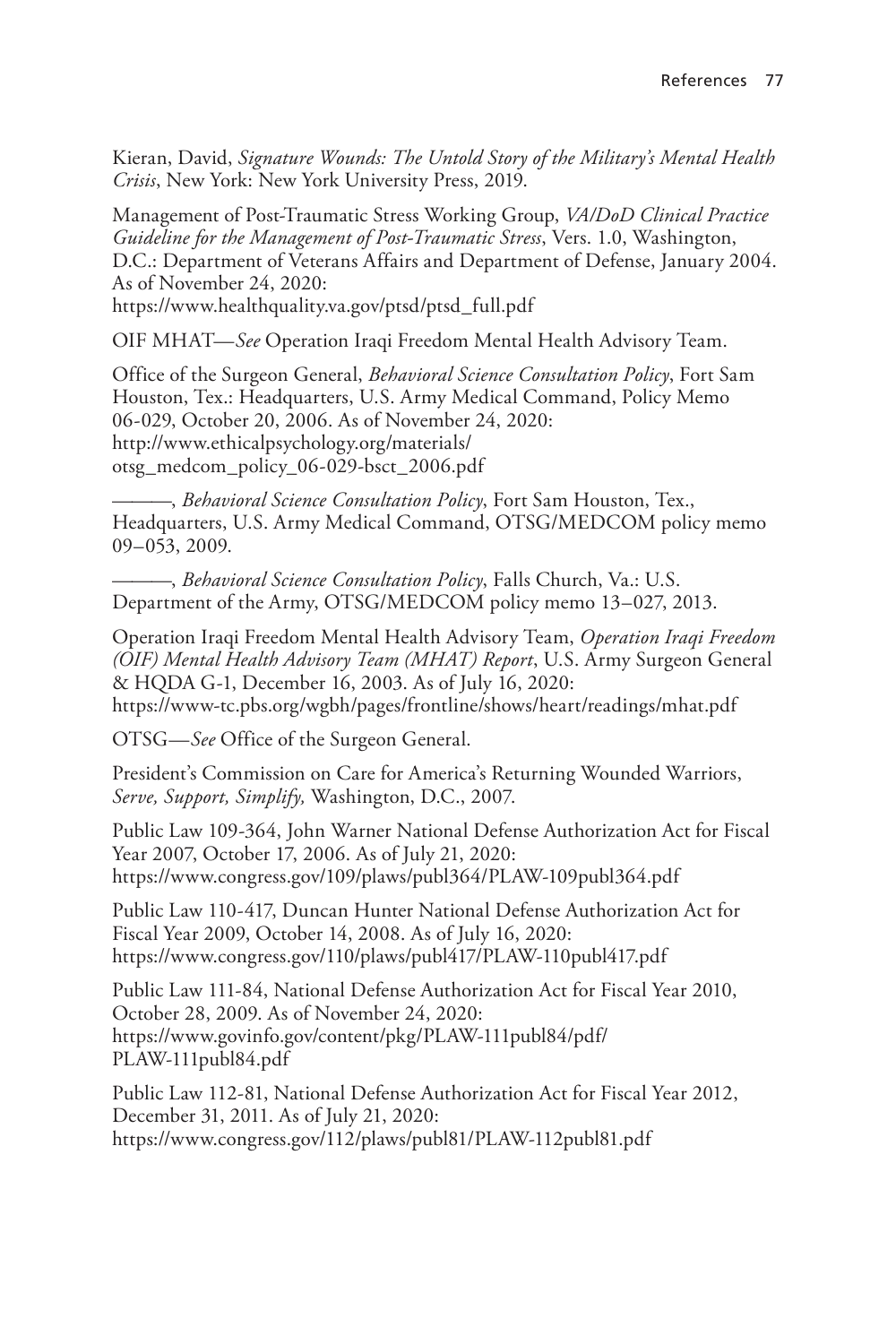[78 Provisioning and Delivering U.S. Military Behavioral Health Care, 2](https://www.tandfonline.com/doi/full/10.1207/s15327876mp1804_4)003–2013

Ramchand, Rajeev, Terri Tanielian, Michael P. Fisher, Christine Anne Vaughan, Thomas E. Trail, Caroline Epley, Phoenix Voorhies, Michael William Robbins, [Eric Robinson, Bonnie Ghosh-Dastidar,](https://www.rand.org/pubs/monographs/MG720.html) *Hidden Heroes: America's Military Caregivers*, Santa Monica, Calif.: RAND Corporation, RR-499-TEDF, 2014. As of November 24, 2020:

https://www.rand.org/pubs/research\_reports/RR499.html

Reger, Greg M., and Bret A. Moore, "Combat Operational Stress Control in Iraq: [Lessons Learned During Operation Iraqi Free](https://apps.dtic.mil/sti/pdfs/ADA515975.pdf)dom," *Military Psychology*, Vol. 18, No. 4, 2006, pp. 297–307. As of December 4, 2020: https://www.tandfonline.com/doi/full/10.1207/s15327876mp1804\_4

Tanielian, Terri and Lisa H. Jaycox, eds., *Invisible Wounds of War: Psychological [and Cognitive Injuries, Their Consequences, a](https://www.gao.gov/assets/590/587919.pdf)nd Services to Assist Recovery*, Santa Monica, Calif.: RAND Corporation, MG-720-CCF, 2008. As of November 21, 2020:

https://www.rand.org/pubs/monographs/MG720.html

[U.S. Army Center for Health Promotion and Preventive Medicine,](https://www.tandfonline.com/doi/full/10.1207/s15327876mp1804_1) *Investigation of Homicides at Fort Carson, Colorado November 2008–May 2009*, Aberdeen Proving Ground, Md., Epidemiologic Consultation No. 14-HK-OB1U-09, July 2009. As of July 16, 2020:

https://apps.dtic.mil/sti/pdfs/ADA515975.pdf

U.S. Government Accountability Office, Defense Health: Coordinating Authority Needed for Psychological Health and Traumatic Brain Injury Activities, Washington, D.C., GAO-12-154, January 2012. As of November 23, 2020: https://www.gao.gov/assets/590/587919.pdf

Williams, Thomas J., and W. Brad Johnson, "Introduction to the Special Issue: Operational Psychology and Clinical Practice in Operational Environments," *Military Psychology*, Vol. 18, No. 4, 2006, pp. 261–268. As of December 4, 2020: https://www.tandfonline.com/doi/full/10.1207/s15327876mp1804\_1